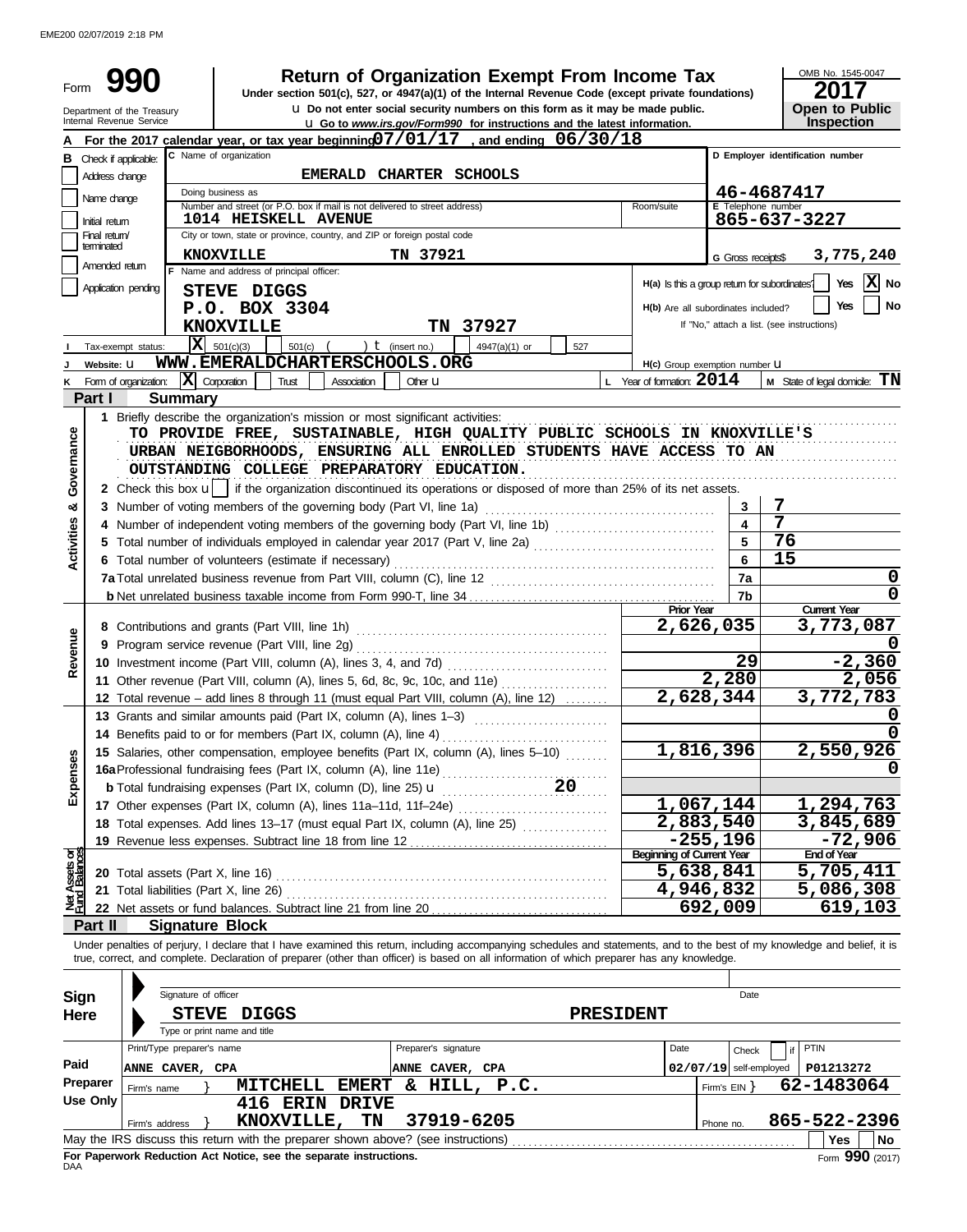|                |                                                | Form 990 (2017) EMERALD CHARTER SCHOOLS                                                                                                                                |                        |                                | 46-4687417                                                                                                                                                         | Page 2                             |
|----------------|------------------------------------------------|------------------------------------------------------------------------------------------------------------------------------------------------------------------------|------------------------|--------------------------------|--------------------------------------------------------------------------------------------------------------------------------------------------------------------|------------------------------------|
| Part III       |                                                | <b>Statement of Program Service Accomplishments</b>                                                                                                                    |                        |                                |                                                                                                                                                                    |                                    |
|                | 1 Briefly describe the organization's mission: |                                                                                                                                                                        |                        |                                |                                                                                                                                                                    |                                    |
|                |                                                | OUTSTANDING COLLEGE PREPARATORY EDUCATION.                                                                                                                             |                        |                                | TO PROVIDE FREE, SUSTAINABLE, HIGH QUALITY PUBLIC SCHOOLS IN KNOXVILLE'S<br>URBAN NEIGHBORHOODS, ENSURING ALL ENROLLED STUDENTS HAVE ACCESS TO AN                  |                                    |
|                |                                                | 2 Did the organization undertake any significant program services during the year which were not listed on the<br>If "Yes," describe these new services on Schedule O. |                        |                                |                                                                                                                                                                    | $\Box$ Yes $\overline{X}$ No       |
| 3<br>services? |                                                | Did the organization cease conducting, or make significant changes in how it conducts, any program<br>If "Yes," describe these changes on Schedule O.                  |                        |                                |                                                                                                                                                                    | $\Box$ Yes $\boxed{\textbf{X}}$ No |
| 4              |                                                |                                                                                                                                                                        |                        |                                | Describe the organization's program service accomplishments for each of its three largest program services, as measured by                                         |                                    |
|                |                                                | the total expenses, and revenue, if any, for each program service reported.                                                                                            |                        |                                | expenses. Section 501(c)(3) and 501(c)(4) organizations are required to report the amount of grants and allocations to others,                                     |                                    |
|                |                                                |                                                                                                                                                                        |                        |                                |                                                                                                                                                                    |                                    |
|                |                                                | OUTSTANDING COLLEGE PREPARATORY EDUCATION.                                                                                                                             |                        |                                | ) (Revenue \$<br>TO PROVIDE FREE, SUSTAINABLE, HIGH QUALITY PUBLIC SCHOOLS IN KNOXVILLE'S<br>URBAN NEIGHBORHOODS, ENSURING ALL ENROLLED STUDENTS HAVE ACCESS TO AN |                                    |
|                |                                                |                                                                                                                                                                        |                        |                                |                                                                                                                                                                    |                                    |
|                |                                                |                                                                                                                                                                        |                        |                                |                                                                                                                                                                    |                                    |
|                |                                                |                                                                                                                                                                        |                        |                                |                                                                                                                                                                    |                                    |
|                |                                                |                                                                                                                                                                        |                        |                                |                                                                                                                                                                    |                                    |
|                |                                                |                                                                                                                                                                        |                        |                                |                                                                                                                                                                    |                                    |
|                |                                                |                                                                                                                                                                        |                        |                                |                                                                                                                                                                    |                                    |
|                |                                                |                                                                                                                                                                        |                        |                                |                                                                                                                                                                    |                                    |
|                |                                                |                                                                                                                                                                        |                        |                                |                                                                                                                                                                    |                                    |
|                |                                                |                                                                                                                                                                        |                        |                                |                                                                                                                                                                    |                                    |
|                |                                                |                                                                                                                                                                        |                        |                                |                                                                                                                                                                    |                                    |
|                |                                                |                                                                                                                                                                        |                        |                                |                                                                                                                                                                    |                                    |
|                |                                                |                                                                                                                                                                        |                        |                                |                                                                                                                                                                    |                                    |
|                |                                                |                                                                                                                                                                        |                        |                                |                                                                                                                                                                    |                                    |
|                |                                                |                                                                                                                                                                        |                        |                                |                                                                                                                                                                    |                                    |
|                |                                                |                                                                                                                                                                        |                        |                                |                                                                                                                                                                    |                                    |
|                |                                                |                                                                                                                                                                        |                        |                                |                                                                                                                                                                    |                                    |
|                |                                                |                                                                                                                                                                        |                        |                                |                                                                                                                                                                    |                                    |
|                |                                                |                                                                                                                                                                        |                        |                                |                                                                                                                                                                    |                                    |
| 4c (Code:      | ) (Expenses \$                                 |                                                                                                                                                                        |                        | including grants of $\$\ldots$ | ) (Revenue \$                                                                                                                                                      |                                    |
|                |                                                |                                                                                                                                                                        |                        |                                |                                                                                                                                                                    |                                    |
|                |                                                |                                                                                                                                                                        |                        |                                |                                                                                                                                                                    |                                    |
|                |                                                |                                                                                                                                                                        |                        |                                |                                                                                                                                                                    |                                    |
|                |                                                |                                                                                                                                                                        |                        |                                |                                                                                                                                                                    |                                    |
|                |                                                |                                                                                                                                                                        |                        |                                |                                                                                                                                                                    |                                    |
|                |                                                |                                                                                                                                                                        |                        |                                |                                                                                                                                                                    |                                    |
|                |                                                |                                                                                                                                                                        |                        |                                |                                                                                                                                                                    |                                    |
|                |                                                |                                                                                                                                                                        |                        |                                |                                                                                                                                                                    |                                    |
|                |                                                |                                                                                                                                                                        |                        |                                |                                                                                                                                                                    |                                    |
|                |                                                |                                                                                                                                                                        |                        |                                |                                                                                                                                                                    |                                    |
|                | (Expenses \$                                   | 4d Other program services (Describe in Schedule O.)                                                                                                                    | including grants of \$ |                                | (Revenue \$                                                                                                                                                        |                                    |
|                | 4e Total program service expenses <b>u</b>     |                                                                                                                                                                        | 3,305,680              |                                |                                                                                                                                                                    |                                    |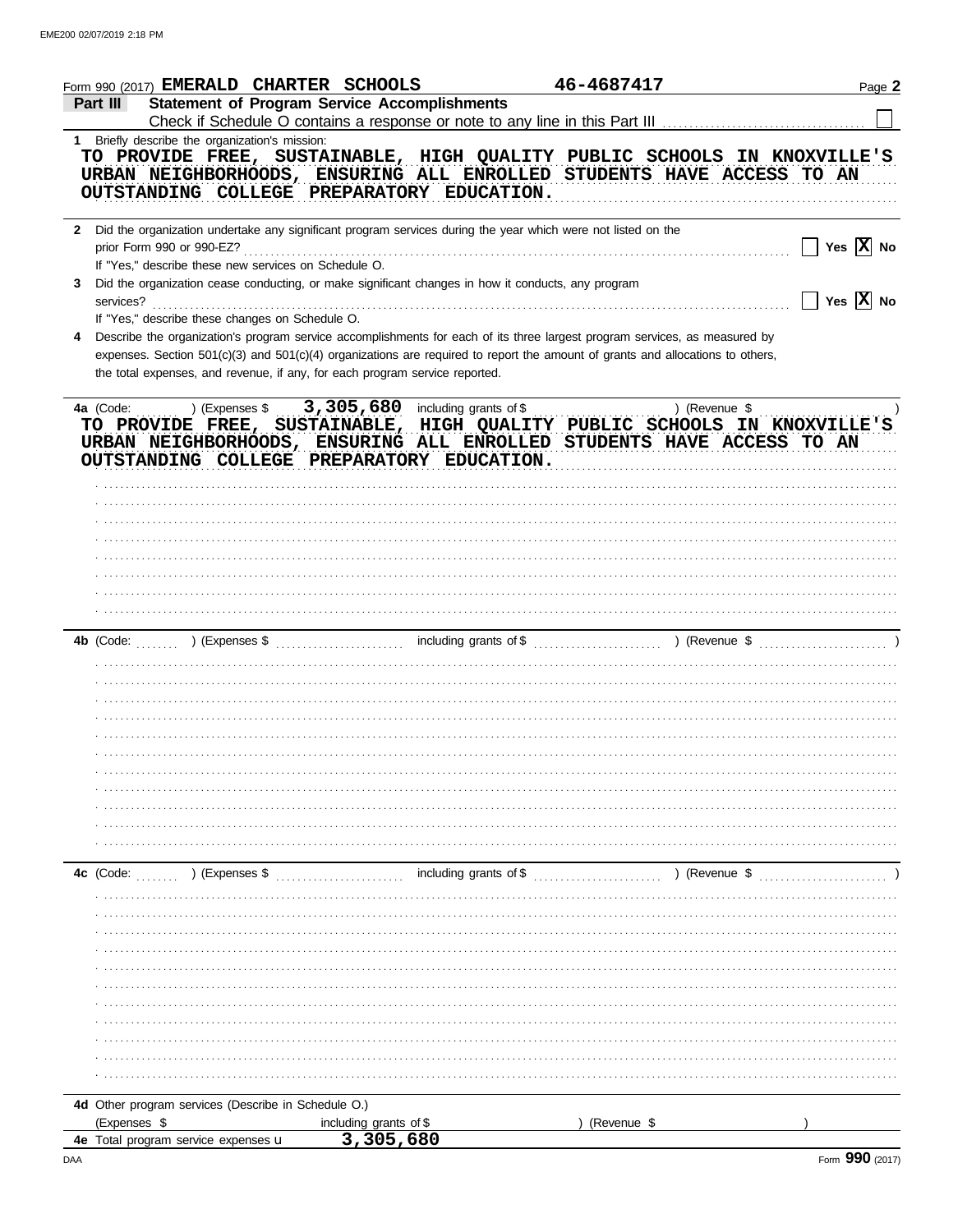|     | 46-4687417<br>Form 990 (2017) EMERALD CHARTER SCHOOLS                                                                                                                                          |                   |                  | Page 3 |
|-----|------------------------------------------------------------------------------------------------------------------------------------------------------------------------------------------------|-------------------|------------------|--------|
|     | <b>Checklist of Required Schedules</b><br>Part IV                                                                                                                                              |                   |                  |        |
|     |                                                                                                                                                                                                |                   | Yes              | No     |
| 1.  | Is the organization described in section $501(c)(3)$ or $4947(a)(1)$ (other than a private foundation)? If "Yes,"                                                                              |                   |                  |        |
|     | complete Schedule A                                                                                                                                                                            | 1<br>$\mathbf{2}$ | X<br>$\mathbf x$ |        |
| 2   |                                                                                                                                                                                                |                   |                  |        |
| 3   | Did the organization engage in direct or indirect political campaign activities on behalf of or in opposition to<br>candidates for public office? If "Yes," complete Schedule C, Part I        | 3                 |                  | X      |
| 4   | Section 501(c)(3) organizations. Did the organization engage in lobbying activities, or have a section 501(h)                                                                                  |                   |                  |        |
|     |                                                                                                                                                                                                | 4                 |                  | X      |
| 5   | Is the organization a section $501(c)(4)$ , $501(c)(5)$ , or $501(c)(6)$ organization that receives membership dues,                                                                           |                   |                  |        |
|     | assessments, or similar amounts as defined in Revenue Procedure 98-19? If "Yes," complete Schedule C,                                                                                          |                   |                  |        |
|     |                                                                                                                                                                                                | 5                 |                  | X      |
| 6   | Part III<br>Did the organization maintain any donor advised funds or any similar funds or accounts for which donors                                                                            |                   |                  |        |
|     | have the right to provide advice on the distribution or investment of amounts in such funds or accounts? If                                                                                    |                   |                  |        |
|     | "Yes," complete Schedule D, Part I                                                                                                                                                             | 6                 |                  | X      |
| 7   | Did the organization receive or hold a conservation easement, including easements to preserve open space,                                                                                      |                   |                  |        |
|     | the environment, historic land areas, or historic structures? If "Yes," complete Schedule D, Part II                                                                                           | 7                 |                  | X      |
| 8   | Did the organization maintain collections of works of art, historical treasures, or other similar assets? If "Yes,"                                                                            |                   |                  |        |
|     | complete Schedule D, Part III                                                                                                                                                                  | 8                 |                  | X      |
| 9   | Did the organization report an amount in Part X, line 21, for escrow or custodial account liability, serve as a                                                                                |                   |                  |        |
|     | custodian for amounts not listed in Part X; or provide credit counseling, debt management, credit repair, or                                                                                   |                   |                  |        |
|     | debt negotiation services? If "Yes," complete Schedule D, Part IV                                                                                                                              | 9                 |                  | X      |
| 10  | Did the organization, directly or through a related organization, hold assets in temporarily restricted                                                                                        |                   |                  |        |
|     | endowments, permanent endowments, or quasi-endowments? If "Yes," complete Schedule D, Part V                                                                                                   | 10                |                  | X      |
| 11  | If the organization's answer to any of the following questions is "Yes," then complete Schedule D, Parts VI,                                                                                   |                   |                  |        |
|     | VII, VIII, IX, or X as applicable.                                                                                                                                                             |                   |                  |        |
|     | a Did the organization report an amount for land, buildings, and equipment in Part X, line 10? If "Yes,"                                                                                       |                   |                  |        |
|     | complete Schedule D, Part VI                                                                                                                                                                   | 11a               | X                |        |
|     | <b>b</b> Did the organization report an amount for investments—other securities in Part X, line 12 that is 5% or more                                                                          |                   |                  |        |
|     |                                                                                                                                                                                                | 11b               |                  | X      |
|     | c Did the organization report an amount for investments—program related in Part X, line 13 that is 5% or more                                                                                  |                   |                  |        |
|     | of its total assets reported in Part X, line 16? If "Yes," complete Schedule D, Part VIII [[[[[[[[[[[[[[[[[[[[                                                                                 | 11c               |                  | x      |
|     | d Did the organization report an amount for other assets in Part X, line 15 that is 5% or more of its total assets                                                                             |                   |                  |        |
|     | reported in Part X, line 16? If "Yes," complete Schedule D, Part IX                                                                                                                            | 11d               | X                |        |
| е   | Did the organization report an amount for other liabilities in Part X, line 25? If "Yes," complete Schedule D, Part X                                                                          | <b>11e</b>        | X                |        |
| f   | Did the organization's separate or consolidated financial statements for the tax year include a footnote that addresses                                                                        |                   |                  |        |
|     | the organization's liability for uncertain tax positions under FIN 48 (ASC 740)? If "Yes," complete Schedule D, Part X                                                                         | 11f               |                  | X      |
| 12a | Did the organization obtain separate, independent audited financial statements for the tax year? If "Yes," complete                                                                            |                   |                  |        |
|     |                                                                                                                                                                                                | 12a               | X                |        |
|     | <b>b</b> Was the organization included in consolidated, independent audited financial statements for the tax year? If                                                                          |                   |                  |        |
|     | "Yes," and if the organization answered "No" to line 12a, then completing Schedule D, Parts XI and XII is optional                                                                             | 12 <sub>b</sub>   |                  | X      |
| 13  |                                                                                                                                                                                                | 13                | X                |        |
| 14a |                                                                                                                                                                                                | 14a               |                  | X      |
| b   | Did the organization have aggregate revenues or expenses of more than \$10,000 from grantmaking,                                                                                               |                   |                  |        |
|     | fundraising, business, investment, and program service activities outside the United States, or aggregate                                                                                      |                   |                  |        |
|     |                                                                                                                                                                                                | 14b               |                  | X      |
| 15  | Did the organization report on Part IX, column (A), line 3, more than \$5,000 of grants or other assistance to or                                                                              |                   |                  |        |
|     | for any foreign organization? If "Yes," complete Schedule F, Parts II and IV<br>[[[CORD REFERENCE PRISTS] and IV contents the content or content or content of the Schedule P and Schedule P a | 15                |                  | X      |
| 16  | Did the organization report on Part IX, column (A), line 3, more than \$5,000 of aggregate grants or other                                                                                     |                   |                  |        |
|     |                                                                                                                                                                                                | 16                |                  | X      |
| 17  | Did the organization report a total of more than \$15,000 of expenses for professional fundraising services on                                                                                 |                   |                  |        |
|     |                                                                                                                                                                                                | 17                |                  | X      |
| 18  | Did the organization report more than \$15,000 total of fundraising event gross income and contributions on                                                                                    |                   |                  |        |
|     |                                                                                                                                                                                                | 18                |                  | X      |
| 19  | Did the organization report more than \$15,000 of gross income from gaming activities on Part VIII, line 9a?                                                                                   |                   |                  |        |
|     |                                                                                                                                                                                                | 19                |                  | X      |

Form **990** (2017)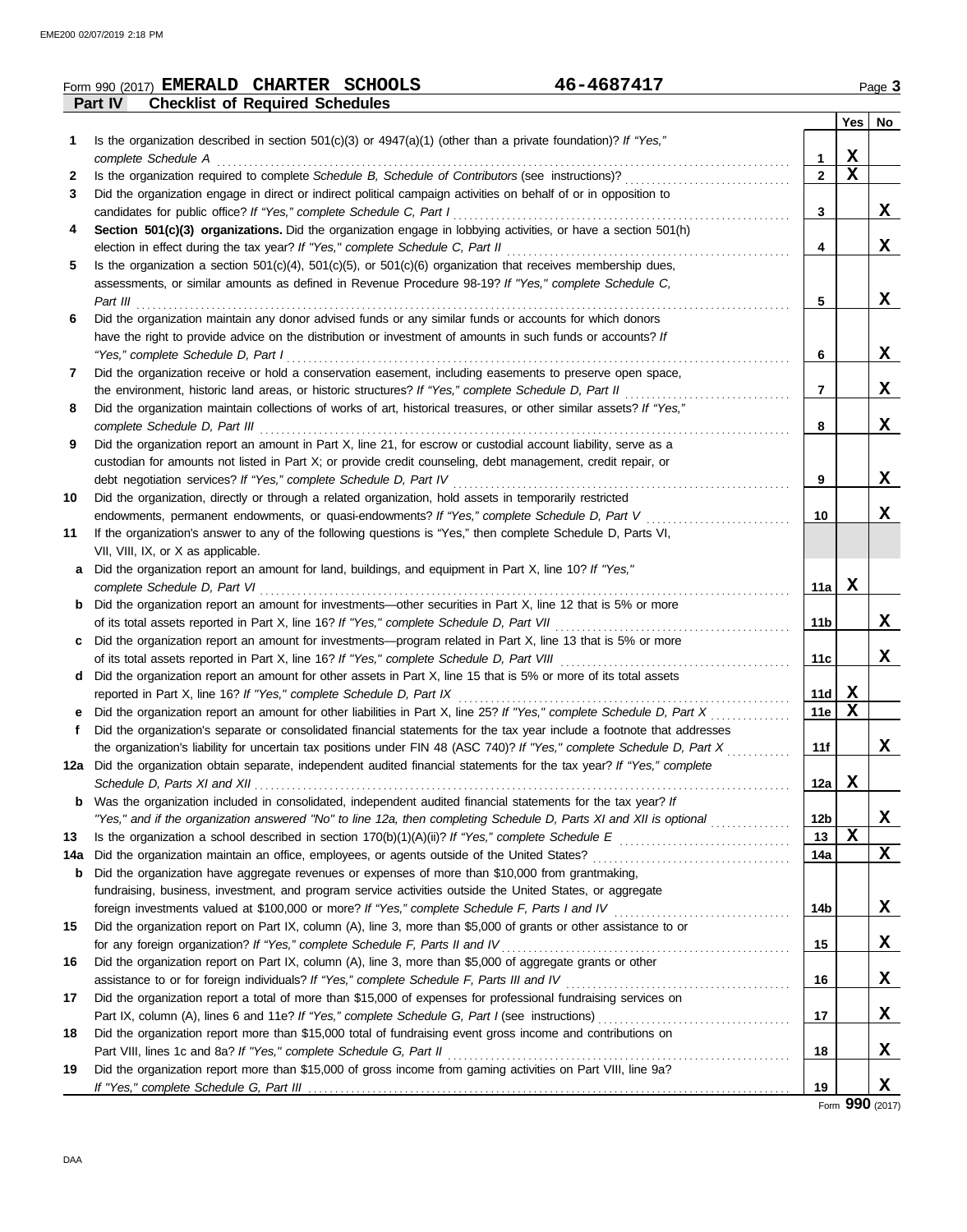|     | 46-4687417<br>Form 990 (2017) EMERALD CHARTER SCHOOLS                                                            |                 |     | Page 4                                             |
|-----|------------------------------------------------------------------------------------------------------------------|-----------------|-----|----------------------------------------------------|
|     | Part IV<br><b>Checklist of Required Schedules (continued)</b>                                                    |                 |     |                                                    |
|     |                                                                                                                  |                 | Yes | <b>No</b>                                          |
|     | 20a Did the organization operate one or more hospital facilities? If "Yes," complete Schedule H                  | 20a             |     | X                                                  |
| b   | If "Yes" to line 20a, did the organization attach a copy of its audited financial statements to this return?     | 20 <sub>b</sub> |     |                                                    |
| 21  | Did the organization report more than \$5,000 of grants or other assistance to any domestic organization or      |                 |     |                                                    |
|     | domestic government on Part IX, column (A), line 1? If "Yes," complete Schedule I, Parts I and II                | 21              |     | X                                                  |
| 22  | Did the organization report more than \$5,000 of grants or other assistance to or for domestic individuals on    |                 |     |                                                    |
|     | Part IX, column (A), line 2? If "Yes," complete Schedule I, Parts I and III                                      | 22              |     | X                                                  |
| 23  | Did the organization answer "Yes" to Part VII, Section A, line 3, 4, or 5 about compensation of the              |                 |     |                                                    |
|     | organization's current and former officers, directors, trustees, key employees, and highest compensated          |                 |     |                                                    |
|     | employees? If "Yes," complete Schedule J                                                                         | 23              |     | X                                                  |
|     | 24a Did the organization have a tax-exempt bond issue with an outstanding principal amount of more than          |                 |     |                                                    |
|     | \$100,000 as of the last day of the year, that was issued after December 31, 2002? If "Yes," answer lines 24b    |                 |     |                                                    |
|     | through 24d and complete Schedule K. If "No," go to line 25a                                                     | 24a             | X   |                                                    |
| b   | Did the organization invest any proceeds of tax-exempt bonds beyond a temporary period exception?                | 24b             |     | X                                                  |
| c   | Did the organization maintain an escrow account other than a refunding escrow at any time during the year        |                 |     |                                                    |
|     | to defease any tax-exempt bonds?                                                                                 | 24c             |     | X                                                  |
| d   | Did the organization act as an "on behalf of" issuer for bonds outstanding at any time during the year?          | 24d             |     | X                                                  |
|     | 25a Section 501(c)(3), 501(c)(4), and 501(c)(29) organizations. Did the organization engage in an excess benefit |                 |     |                                                    |
|     | transaction with a disqualified person during the year? If "Yes," complete Schedule L, Part I                    | 25a             |     | X                                                  |
| b   | Is the organization aware that it engaged in an excess benefit transaction with a disqualified person in a prior |                 |     |                                                    |
|     | year, and that the transaction has not been reported on any of the organization's prior Forms 990 or 990-EZ?     |                 |     |                                                    |
|     | If "Yes," complete Schedule L, Part I                                                                            | 25 <sub>b</sub> |     | X                                                  |
| 26  | Did the organization report any amount on Part X, line 5, 6, or 22 for receivables from or payables to any       |                 |     |                                                    |
|     | current or former officers, directors, trustees, key employees, highest compensated employees, or                |                 |     |                                                    |
|     | disqualified persons? If "Yes," complete Schedule L, Part II                                                     | 26              |     | X                                                  |
| 27  | Did the organization provide a grant or other assistance to an officer, director, trustee, key employee,         |                 |     |                                                    |
|     | substantial contributor or employee thereof, a grant selection committee member, or to a 35% controlled          |                 |     |                                                    |
|     | entity or family member of any of these persons? If "Yes," complete Schedule L, Part III                         | 27              |     | X                                                  |
| 28  | Was the organization a party to a business transaction with one of the following parties (see Schedule L,        |                 |     |                                                    |
|     | Part IV instructions for applicable filing thresholds, conditions, and exceptions):                              |                 |     |                                                    |
| а   | A current or former officer, director, trustee, or key employee? If "Yes," complete Schedule L, Part IV          | 28a             |     | X                                                  |
| b   | A family member of a current or former officer, director, trustee, or key employee? If "Yes," complete           |                 |     |                                                    |
|     | Schedule L, Part IV                                                                                              | 28b             |     | X                                                  |
|     | An entity of which a current or former officer, director, trustee, or key employee (or a family member thereof)  |                 |     |                                                    |
|     | was an officer, director, trustee, or direct or indirect owner? If "Yes," complete Schedule L, Part IV           | 28c             |     | X                                                  |
| 29  | Did the organization receive more than \$25,000 in non-cash contributions? If "Yes," complete Schedule M         | 29              |     | $\overline{\mathbf{X}}$                            |
| 30  | Did the organization receive contributions of art, historical treasures, or other similar assets, or qualified   |                 |     |                                                    |
|     | conservation contributions? If "Yes," complete Schedule M                                                        | 30              |     | X                                                  |
| 31  | Did the organization liquidate, terminate, or dissolve and cease operations? If "Yes," complete Schedule N,      |                 |     |                                                    |
|     | Part I                                                                                                           | 31              |     | X                                                  |
| 32  | Did the organization sell, exchange, dispose of, or transfer more than 25% of its net assets? If "Yes,"          |                 |     |                                                    |
|     | complete Schedule N, Part II                                                                                     | 32              |     | X                                                  |
| 33  | Did the organization own 100% of an entity disregarded as separate from the organization under Regulations       |                 |     | X                                                  |
|     | sections 301.7701-2 and 301.7701-3? If "Yes," complete Schedule R, Part I                                        | 33              |     |                                                    |
| 34  | Was the organization related to any tax-exempt or taxable entity? If "Yes," complete Schedule R, Part II, III,   |                 |     |                                                    |
|     | or IV, and Part V, line 1                                                                                        | 34              |     | $\overline{\mathbf{X}}$<br>$\overline{\mathbf{x}}$ |
| 35a |                                                                                                                  | 35a             |     |                                                    |
| b   | If "Yes" to line 35a, did the organization receive any payment from or engage in any transaction with a          |                 |     |                                                    |
|     | controlled entity within the meaning of section 512(b)(13)? If "Yes," complete Schedule R, Part V, line 2        | 35 <sub>b</sub> |     |                                                    |
| 36  | Section 501(c)(3) organizations. Did the organization make any transfers to an exempt non-charitable             |                 |     |                                                    |
|     | related organization? If "Yes," complete Schedule R, Part V, line 2                                              | 36              |     | X                                                  |
| 37  | Did the organization conduct more than 5% of its activities through an entity that is not a related organization |                 |     |                                                    |
|     | and that is treated as a partnership for federal income tax purposes? If "Yes," complete Schedule R,             |                 |     |                                                    |
|     | Part VI                                                                                                          | 37              |     | X                                                  |
| 38  | Did the organization complete Schedule O and provide explanations in Schedule O for Part VI, lines 11b and       |                 |     |                                                    |
|     | 19? Note. All Form 990 filers are required to complete Schedule O.                                               | 38              | X   |                                                    |

Form **990** (2017)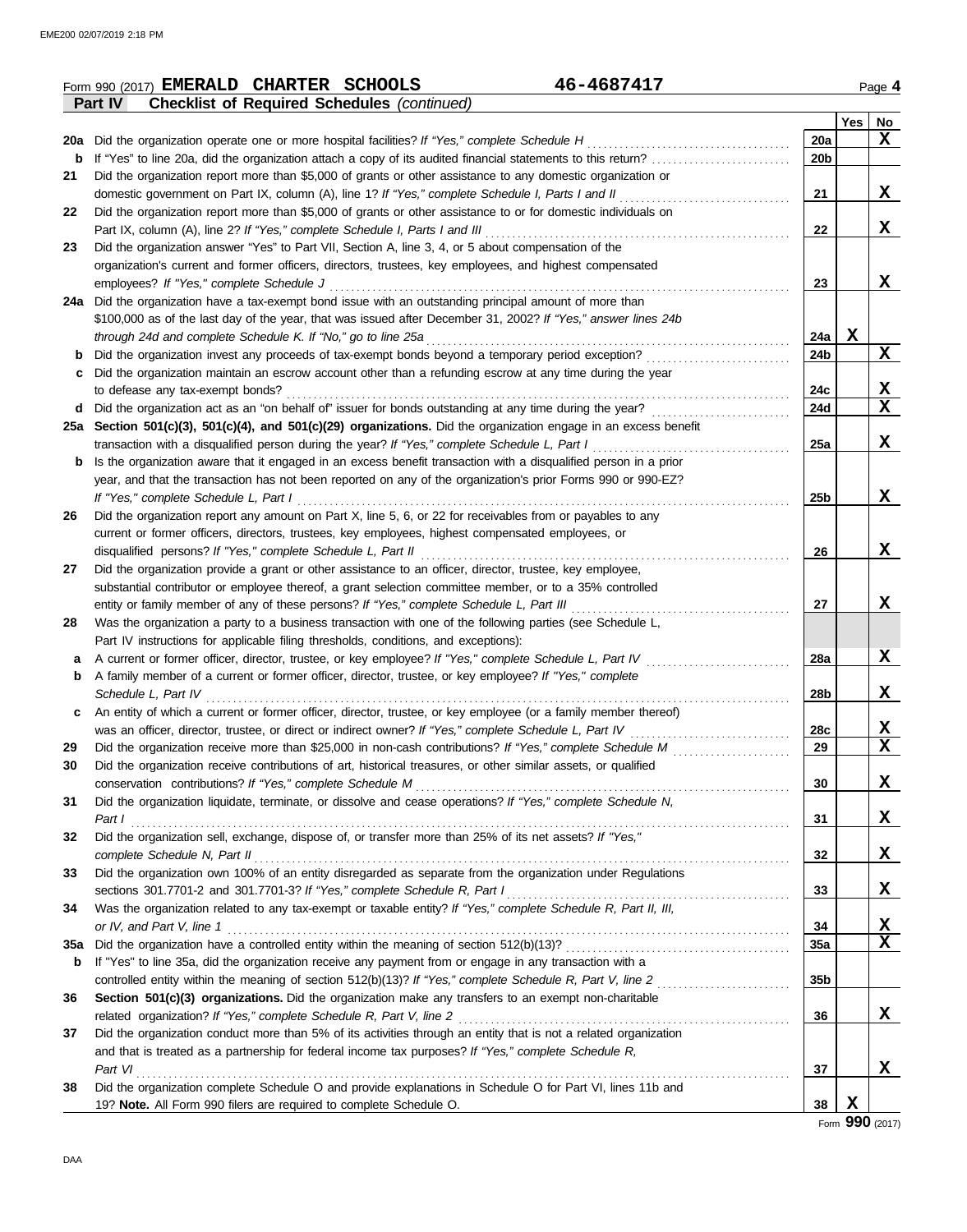|             | Form 990 (2017) EMERALD CHARTER SCHOOLS                                                                                                                                                                                                          | 46-4687417 |                                    |                |                |     | Page 5                  |
|-------------|--------------------------------------------------------------------------------------------------------------------------------------------------------------------------------------------------------------------------------------------------|------------|------------------------------------|----------------|----------------|-----|-------------------------|
|             | Statements Regarding Other IRS Filings and Tax Compliance<br>Part V                                                                                                                                                                              |            |                                    |                |                |     |                         |
|             | Check if Schedule O contains a response or note to any line in this Part V                                                                                                                                                                       |            |                                    |                |                |     |                         |
|             |                                                                                                                                                                                                                                                  |            |                                    |                |                | Yes | No                      |
| 1a          | Enter the number reported in Box 3 of Form 1096. Enter -0- if not applicable [                                                                                                                                                                   |            | 1a                                 | $\overline{7}$ |                |     |                         |
| b           | Enter the number of Forms W-2G included in line 1a. Enter -0- if not applicable <i>minimum</i>                                                                                                                                                   |            | 1 <sub>b</sub>                     | $\mathbf 0$    |                |     |                         |
| c           | Did the organization comply with backup withholding rules for reportable payments to vendors and                                                                                                                                                 |            |                                    |                |                |     |                         |
|             | reportable gaming (gambling) winnings to prize winners?                                                                                                                                                                                          |            |                                    |                | 1c             |     |                         |
| 2a          | Enter the number of employees reported on Form W-3, Transmittal of Wage and Tax                                                                                                                                                                  |            |                                    | 76             |                |     |                         |
|             | Statements, filed for the calendar year ending with or within the year covered by this return                                                                                                                                                    |            | 2a                                 |                |                |     |                         |
| b           |                                                                                                                                                                                                                                                  |            |                                    |                | 2 <sub>b</sub> |     | X                       |
|             | Note. If the sum of lines 1a and 2a is greater than 250, you may be required to e-file (see instructions)                                                                                                                                        |            |                                    |                | За             |     | X                       |
| За<br>b     | Did the organization have unrelated business gross income of \$1,000 or more during the year?<br>If "Yes," has it filed a Form 990-T for this year? If "No" to line 3b, provide an explanation in Schedule O                                     |            |                                    |                | 3 <sub>b</sub> |     |                         |
| 4a          | At any time during the calendar year, did the organization have an interest in, or a signature or other authority                                                                                                                                |            |                                    |                |                |     |                         |
|             | over, a financial account in a foreign country (such as a bank account, securities account, or other financial                                                                                                                                   |            |                                    |                |                |     |                         |
|             | account)?                                                                                                                                                                                                                                        |            |                                    |                | 4a             |     | X                       |
| b           | If "Yes," enter the name of the foreign country: u                                                                                                                                                                                               |            |                                    |                |                |     |                         |
|             | See instructions for filing requirements for FinCEN Form 114, Report of Foreign Bank and Financial Accounts                                                                                                                                      |            |                                    |                |                |     |                         |
|             | (FBAR).                                                                                                                                                                                                                                          |            |                                    |                |                |     |                         |
| 5а          | Was the organization a party to a prohibited tax shelter transaction at any time during the tax year?                                                                                                                                            |            |                                    |                | 5a             |     | <u>x</u>                |
| b           |                                                                                                                                                                                                                                                  |            |                                    |                | 5 <sub>b</sub> |     | X                       |
| c           | If "Yes" to line 5a or 5b, did the organization file Form 8886-T?                                                                                                                                                                                |            |                                    |                | 5 <sub>c</sub> |     |                         |
| 6a          | Does the organization have annual gross receipts that are normally greater than \$100,000, and did the                                                                                                                                           |            |                                    |                |                |     |                         |
|             | organization solicit any contributions that were not tax deductible as charitable contributions?                                                                                                                                                 |            |                                    |                | 6a             |     | X                       |
| b           | If "Yes," did the organization include with every solicitation an express statement that such contributions or                                                                                                                                   |            |                                    |                |                |     |                         |
|             | gifts were not tax deductible?                                                                                                                                                                                                                   |            |                                    |                | 6b             |     |                         |
| 7           | Organizations that may receive deductible contributions under section 170(c).                                                                                                                                                                    |            |                                    |                |                |     |                         |
| a           | Did the organization receive a payment in excess of \$75 made partly as a contribution and partly for goods                                                                                                                                      |            |                                    |                |                |     |                         |
|             | and services provided to the payor?                                                                                                                                                                                                              |            |                                    |                | 7a             |     | X                       |
| b           |                                                                                                                                                                                                                                                  |            |                                    |                | 7b             |     |                         |
| с           | Did the organization sell, exchange, or otherwise dispose of tangible personal property for which it was                                                                                                                                         |            |                                    |                |                |     |                         |
|             | required to file Form 8282?                                                                                                                                                                                                                      |            |                                    |                | 7c             |     | x                       |
| d           | If "Yes," indicate the number of Forms 8282 filed during the year                                                                                                                                                                                |            | 7d                                 |                |                |     |                         |
| е           |                                                                                                                                                                                                                                                  |            |                                    |                | 7e<br>7f       |     | X<br>X                  |
|             | Did the organization, during the year, pay premiums, directly or indirectly, on a personal benefit contract?<br>If the organization received a contribution of qualified intellectual property, did the organization file Form 8899 as required? |            |                                    |                | 7g             |     | X                       |
| h           | If the organization received a contribution of cars, boats, airplanes, or other vehicles, did the organization file a Form 1098-C?                                                                                                               |            |                                    |                | 7h             |     | $\overline{\mathbf{x}}$ |
| 8           | Sponsoring organizations maintaining donor advised funds. Did a donor advised fund maintained by the                                                                                                                                             |            |                                    |                |                |     |                         |
|             | sponsoring organization have excess business holdings at any time during the year?                                                                                                                                                               |            |                                    |                | 8              |     |                         |
| 9           | Sponsoring organizations maintaining donor advised funds.                                                                                                                                                                                        |            |                                    |                |                |     |                         |
| а           | Did the sponsoring organization make any taxable distributions under section 4966?                                                                                                                                                               |            |                                    |                | 9а             |     |                         |
| $\mathbf b$ | Did the sponsoring organization make a distribution to a donor, donor advisor, or related person?                                                                                                                                                |            |                                    |                | 9b             |     |                         |
| 10          | Section 501(c)(7) organizations. Enter:                                                                                                                                                                                                          |            |                                    |                |                |     |                         |
| а           | Initiation fees and capital contributions included on Part VIII, line 12 [11][11][11][11][11][11][11][11][11][                                                                                                                                   |            | 10a                                |                |                |     |                         |
| b           | Gross receipts, included on Form 990, Part VIII, line 12, for public use of club facilities                                                                                                                                                      |            | 10 <sub>b</sub>                    |                |                |     |                         |
| 11          | Section 501(c)(12) organizations. Enter:                                                                                                                                                                                                         |            |                                    |                |                |     |                         |
| а           | Gross income from members or shareholders                                                                                                                                                                                                        |            | 11a                                |                |                |     |                         |
| b           | Gross income from other sources (Do not net amounts due or paid to other sources                                                                                                                                                                 |            |                                    |                |                |     |                         |
|             | against amounts due or received from them.)                                                                                                                                                                                                      |            | 11 <sub>b</sub>                    |                |                |     |                         |
| 12a         | Section 4947(a)(1) non-exempt charitable trusts. Is the organization filing Form 990 in lieu of Form 1041?                                                                                                                                       |            |                                    |                | 12a            |     |                         |
| b           | If "Yes," enter the amount of tax-exempt interest received or accrued during the year                                                                                                                                                            |            | 12b                                |                |                |     |                         |
| 13          | Section 501(c)(29) qualified nonprofit health insurance issuers.                                                                                                                                                                                 |            |                                    |                |                |     |                         |
| a           | Is the organization licensed to issue qualified health plans in more than one state?                                                                                                                                                             |            |                                    |                | 13a            |     |                         |
|             | Note. See the instructions for additional information the organization must report on Schedule O.                                                                                                                                                |            |                                    |                |                |     |                         |
| b           | Enter the amount of reserves the organization is required to maintain by the states in which                                                                                                                                                     |            |                                    |                |                |     |                         |
|             | the organization is licensed to issue qualified health plans                                                                                                                                                                                     |            | 13 <sub>b</sub><br>13 <sub>c</sub> |                |                |     |                         |
| c<br>14a    | Enter the amount of reserves on hand<br>Did the organization receive any payments for indoor tanning services during the tax year?                                                                                                               |            |                                    |                | 14a            |     | x                       |
|             | <b>b</b> If "Yes," has it filed a Form 720 to report these payments? If "No," provide an explanation in Schedule O                                                                                                                               |            |                                    |                | 14b            |     |                         |
|             |                                                                                                                                                                                                                                                  |            |                                    |                |                |     |                         |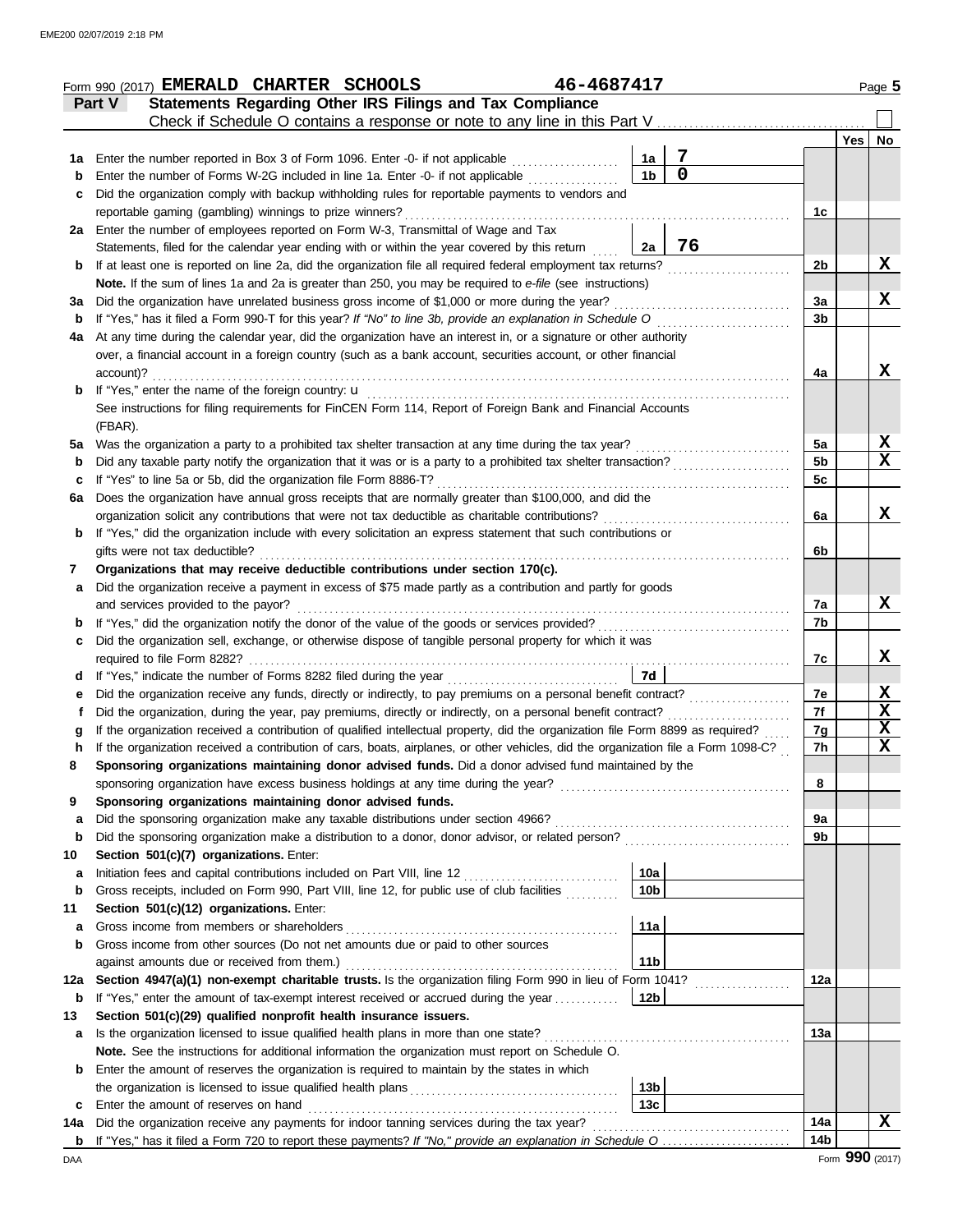|        | Part VI<br>Governance, Management, and Disclosure For each "Yes" response to lines 2 through 7b below, and for a "No"               |                 |                  |                 |
|--------|-------------------------------------------------------------------------------------------------------------------------------------|-----------------|------------------|-----------------|
|        | response to line 8a, 8b, or 10b below, describe the circumstances, processes, or changes in Schedule O. See instructions.           |                 |                  |                 |
|        | Check if Schedule O contains a response or note to any line in this Part VI                                                         |                 |                  |                 |
|        | Section A. Governing Body and Management                                                                                            |                 |                  |                 |
|        |                                                                                                                                     |                 | Yes              | No              |
|        | 7<br>1a<br>1a Enter the number of voting members of the governing body at the end of the tax year                                   |                 |                  |                 |
|        | If there are material differences in voting rights among members of the governing body, or                                          |                 |                  |                 |
|        | if the governing body delegated broad authority to an executive committee or similar                                                |                 |                  |                 |
|        | committee, explain in Schedule O.                                                                                                   |                 |                  |                 |
| b      | 7<br>1 <sub>b</sub><br>Enter the number of voting members included in line 1a, above, who are independent                           |                 |                  |                 |
| 2      | Did any officer, director, trustee, or key employee have a family relationship or a business relationship with                      |                 |                  |                 |
|        | any other officer, director, trustee, or key employee?                                                                              | 2               |                  | x               |
| 3      | Did the organization delegate control over management duties customarily performed by or under the direct                           |                 |                  |                 |
|        | supervision of officers, directors, or trustees, or key employees to a management company or other person?                          | 3               |                  | x               |
| 4      | Did the organization make any significant changes to its governing documents since the prior Form 990 was filed?                    | 4               |                  | X               |
| 5      | Did the organization become aware during the year of a significant diversion of the organization's assets?                          | 5               |                  | X               |
| 6      | Did the organization have members or stockholders?                                                                                  | 6               |                  | X               |
| 7a     | Did the organization have members, stockholders, or other persons who had the power to elect or appoint                             |                 |                  |                 |
|        | one or more members of the governing body?                                                                                          | 7a              |                  | X               |
| b      | Are any governance decisions of the organization reserved to (or subject to approval by) members,                                   |                 |                  |                 |
|        | stockholders, or persons other than the governing body?                                                                             | 7b              |                  | X               |
| 8      | Did the organization contemporaneously document the meetings held or written actions undertaken during the year by the following:   |                 |                  |                 |
| а      | The governing body?                                                                                                                 | 8a              | x                |                 |
| b      | Each committee with authority to act on behalf of the governing body?                                                               | 8b              | X                |                 |
| 9      | Is there any officer, director, trustee, or key employee listed in Part VII, Section A, who cannot be reached at                    |                 |                  |                 |
|        | the organization's mailing address? If "Yes," provide the names and addresses in Schedule O                                         | 9               |                  | x               |
|        | Section B. Policies (This Section B requests information about policies not required by the Internal Revenue Code.)                 |                 |                  |                 |
|        |                                                                                                                                     |                 | Yes              | No              |
| 10a    | Did the organization have local chapters, branches, or affiliates?                                                                  | 10a             |                  | x               |
| b      | If "Yes," did the organization have written policies and procedures governing the activities of such chapters,                      |                 |                  |                 |
|        | affiliates, and branches to ensure their operations are consistent with the organization's exempt purposes?                         | 10 <sub>b</sub> |                  |                 |
| 11a    | Has the organization provided a complete copy of this Form 990 to all members of its governing body before filing the form?         | 11a             |                  | X               |
| b      | Describe in Schedule O the process, if any, used by the organization to review this Form 990.                                       |                 |                  |                 |
| 12a    | Did the organization have a written conflict of interest policy? If "No," go to line 13                                             | 12a             | X                |                 |
| b      | Were officers, directors, or trustees, and key employees required to disclose annually interests that could give rise to conflicts? | 12b             | X                |                 |
| с      | Did the organization regularly and consistently monitor and enforce compliance with the policy? If "Yes,"                           |                 |                  |                 |
|        | describe in Schedule O how this was done                                                                                            | 12c             | X<br>$\mathbf X$ |                 |
| 13     | Did the organization have a written whistleblower policy?                                                                           | 13              |                  | X               |
| 14     | Did the organization have a written document retention and destruction policy?                                                      | 14              |                  |                 |
| 15     | Did the process for determining compensation of the following persons include a review and approval by                              |                 |                  |                 |
|        | independent persons, comparability data, and contemporaneous substantiation of the deliberation and decision?                       |                 | X                |                 |
| a<br>b | The organization's CEO, Executive Director, or top management official<br>Other officers or key employees of the organization       | 15a<br>15b      |                  | X               |
|        | If "Yes" to line 15a or 15b, describe the process in Schedule O (see instructions).                                                 |                 |                  |                 |
| 16a    | Did the organization invest in, contribute assets to, or participate in a joint venture or similar arrangement                      |                 |                  |                 |
|        | with a taxable entity during the year?                                                                                              | 16a             |                  | x               |
| b      | If "Yes," did the organization follow a written policy or procedure requiring the organization to evaluate its                      |                 |                  |                 |
|        | participation in joint venture arrangements under applicable federal tax law, and take steps to safeguard the                       |                 |                  |                 |
|        |                                                                                                                                     | 16b             |                  |                 |
|        | <b>Section C. Disclosure</b>                                                                                                        |                 |                  |                 |
| 17     | List the states with which a copy of this Form 990 is required to be filed $U$ TN                                                   |                 |                  |                 |
| 18     | Section 6104 requires an organization to make its Forms 1023 (or 1024 if applicable), 990, and 990-T (Section 501(c)(3)s only)      |                 |                  |                 |
|        | available for public inspection. Indicate how you made these available. Check all that apply.                                       |                 |                  |                 |
|        | Another's website $ \mathbf{X} $ Upon request<br>Other (explain in Schedule O)<br>Own website                                       |                 |                  |                 |
| 19     | Describe in Schedule O whether (and if so, how) the organization made its governing documents, conflict of interest policy, and     |                 |                  |                 |
|        | financial statements available to the public during the tax year.                                                                   |                 |                  |                 |
| 20     | State the name, address, and telephone number of the person who possesses the organization's books and records: u                   |                 |                  |                 |
|        | 117 N. CENTRAL ST.<br>EMERALD CHARTER SCHOOLS                                                                                       |                 |                  |                 |
|        | 37927<br>865-637-3227<br><b>KNOXVILLE</b><br>TN                                                                                     |                 |                  |                 |
| DAA    |                                                                                                                                     |                 |                  | Form 990 (2017) |

**Form 990 (2017) EMERALD CHARTER SCHOOLS** 46-4687417 Page 6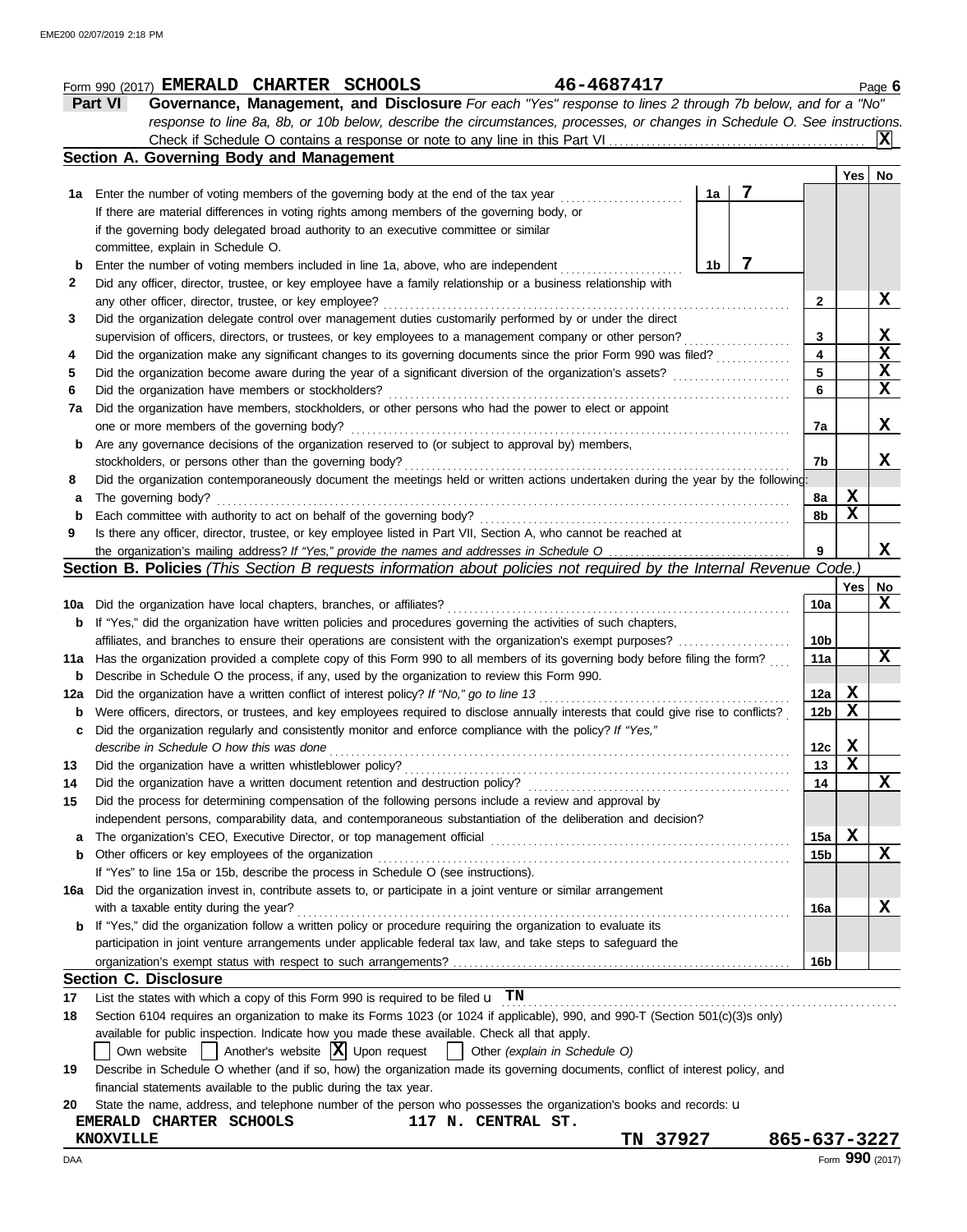### compensation organization compensation from **Section A. Independent Contractors Part VII Compensation of Officers, Directors, Trustees, Key Employees, Highest Compensated Employees, and Form 990 (2017) EMERALD CHARTER SCHOOLS** 46-4687417 Page 7 **Officers, Directors, Trustees, Key Employees, and Highest Compensated Employees 1a** Complete this table for all persons required to be listed. Report compensation for the calendar year ending with or within the ■ List all of the organization's **current** officers, directors, trustees (whether individuals or organizations), regardless of amount of annount of the organization and the studies of amount of compensation. Enter -0- in columns (D), (E), and (F) if no compensation was paid. ● List all of the organization's **current** key employees, if any. See instructions for definition of "key employee." who received reportable compensation (Box 5 of Form W-2 and/or Box 7 of Form 1099-MISC) of more than \$100,000 from the organization and any related organizations. ■ List all of the organization's **former** officers, key employees, and highest compensated employees who received more than<br>00,000 of reportable compensation from the organization and any related organizations \$100,000 of reportable compensation from the organization and any related organizations. ■ List all of the organization's **former directors or trustees** that received, in the capacity as a former director or trustee of the prization more than \$10,000 of reportable compensation from the organization and any re organization, more than \$10,000 of reportable compensation from the organization and any related organizations. List persons in the following order: individual trustees or directors; institutional trustees; officers; key employees; highest compensated employees; and former such persons. Check this box if neither the organization nor any related organization compensated any current officer, director, or trustee. **X (A) (B) (C) (D) (E) (F)** Name and Title **Position Position** related compensation Reportable organizations organization (W-2/1099-MISC) Reportable amount of Estimated from the from **the contract of the contract of the contract of the contract of the contract of the contract of the contra** the (W-2/1099-MISC) organization's tax year. ■ List the organization's five **current** highest compensated employees (other than an officer, director, trustee, or key employee)<br> **•** Persived reportable compensation (Box 5 of Form W-2 and/or Box 7 of Form 1099-MISC) o Check if Schedule O contains a response or note to any line in this Part VII. week hours for Average hours per related (list any officer and a director/trustee) box, unless person is both an (do not check more than one

| (A)<br>Name and Title        | (B)<br>Average<br>hours per<br>week<br>(list any               |                                   |                          | Position    | (C)          | (do not check more than one<br>box, unless person is both an<br>officer and a director/trustee) |        | (D)<br>Reportable<br>compensation<br>from<br>the<br>organization | (E)<br>Reportable<br>compensation from<br>related<br>organizations<br>(W-2/1099-MISC) | (F)<br>Estimated<br>amount of<br>other<br>compensation<br>from the |
|------------------------------|----------------------------------------------------------------|-----------------------------------|--------------------------|-------------|--------------|-------------------------------------------------------------------------------------------------|--------|------------------------------------------------------------------|---------------------------------------------------------------------------------------|--------------------------------------------------------------------|
|                              | hours for<br>related<br>organizations<br>below dotted<br>line) | Individual trustee<br>or director | Institutional<br>trustee | Officer     | Key employee | Highest compensated<br>employee                                                                 | Former | (W-2/1099-MISC)                                                  |                                                                                       | organization<br>and related<br>organizations                       |
| (1) STEVE DIGGS              |                                                                |                                   |                          |             |              |                                                                                                 |        |                                                                  |                                                                                       |                                                                    |
| PRESIDENT                    | 1.00<br>0.00                                                   | $\mathbf x$                       |                          | $\mathbf x$ |              |                                                                                                 |        | 0                                                                | $\mathbf 0$                                                                           | $\mathbf 0$                                                        |
| (2) ED HEDGEPETH             |                                                                |                                   |                          |             |              |                                                                                                 |        |                                                                  |                                                                                       |                                                                    |
| VICE PRESIDENT               | 1.00<br>0.00                                                   | $\mathbf x$                       |                          | X           |              |                                                                                                 |        | 0                                                                | 0                                                                                     | $\mathbf 0$                                                        |
| (3) ALVIN NANCE              |                                                                |                                   |                          |             |              |                                                                                                 |        |                                                                  |                                                                                       |                                                                    |
|                              | 1.00                                                           |                                   |                          |             |              |                                                                                                 |        |                                                                  |                                                                                       |                                                                    |
| <b>TREASURER</b>             | 0.00                                                           | $\mathbf x$                       |                          | $\mathbf x$ |              |                                                                                                 |        | 0                                                                | $\mathbf 0$                                                                           | $\mathbf 0$                                                        |
| (4) KALA GRAY                |                                                                |                                   |                          |             |              |                                                                                                 |        |                                                                  |                                                                                       |                                                                    |
|                              | 1.00                                                           |                                   |                          |             |              |                                                                                                 |        |                                                                  |                                                                                       |                                                                    |
| <b>DIRECTOR</b>              | 0.00                                                           | X                                 |                          |             |              |                                                                                                 |        | 0                                                                | 0                                                                                     | $\mathbf 0$                                                        |
| (5) TIMOTHY MCLEMORE         | 1.00                                                           |                                   |                          |             |              |                                                                                                 |        |                                                                  |                                                                                       |                                                                    |
| <b>DIRECTOR</b>              | 0.00                                                           | X                                 |                          |             |              |                                                                                                 |        | 0                                                                | 0                                                                                     | $\mathbf 0$                                                        |
| (6) JANENE NORDIN            |                                                                |                                   |                          |             |              |                                                                                                 |        |                                                                  |                                                                                       |                                                                    |
| <b>DIRECTOR</b>              | 1.00<br>0.00                                                   | $\mathbf x$                       |                          |             |              |                                                                                                 |        | 0                                                                | $\mathbf 0$                                                                           | $\mathbf 0$                                                        |
| <b>MILLER</b><br>(7) SANFORD |                                                                |                                   |                          |             |              |                                                                                                 |        |                                                                  |                                                                                       |                                                                    |
|                              | 1.00                                                           |                                   |                          |             |              |                                                                                                 |        |                                                                  |                                                                                       |                                                                    |
| <b>DIRECTOR</b>              | 0.00                                                           | $\mathbf x$                       |                          |             |              |                                                                                                 |        | 0                                                                | 0                                                                                     | $\mathbf 0$                                                        |
| (8) RANDY GIBSON             |                                                                |                                   |                          |             |              |                                                                                                 |        |                                                                  |                                                                                       |                                                                    |
|                              | 1.00                                                           |                                   |                          |             |              |                                                                                                 |        |                                                                  |                                                                                       |                                                                    |
| <b>SECRETARY</b>             | 0.00                                                           |                                   |                          | $\mathbf x$ |              |                                                                                                 |        | 0                                                                | 0                                                                                     | $\mathbf 0$                                                        |
| (9) RENEE KELLY              |                                                                |                                   |                          |             |              |                                                                                                 |        |                                                                  |                                                                                       |                                                                    |
|                              | 40.00                                                          |                                   |                          |             |              |                                                                                                 |        |                                                                  |                                                                                       |                                                                    |
| DIRECTOR OF SCHOOLS          | 0.00                                                           |                                   |                          |             |              | $\mathbf x$                                                                                     |        | 106,800                                                          | 0                                                                                     | 11,105                                                             |
| (10)                         |                                                                |                                   |                          |             |              |                                                                                                 |        |                                                                  |                                                                                       |                                                                    |
|                              |                                                                |                                   |                          |             |              |                                                                                                 |        |                                                                  |                                                                                       |                                                                    |
| (11)                         |                                                                |                                   |                          |             |              |                                                                                                 |        |                                                                  |                                                                                       |                                                                    |
|                              |                                                                |                                   |                          |             |              |                                                                                                 |        |                                                                  |                                                                                       |                                                                    |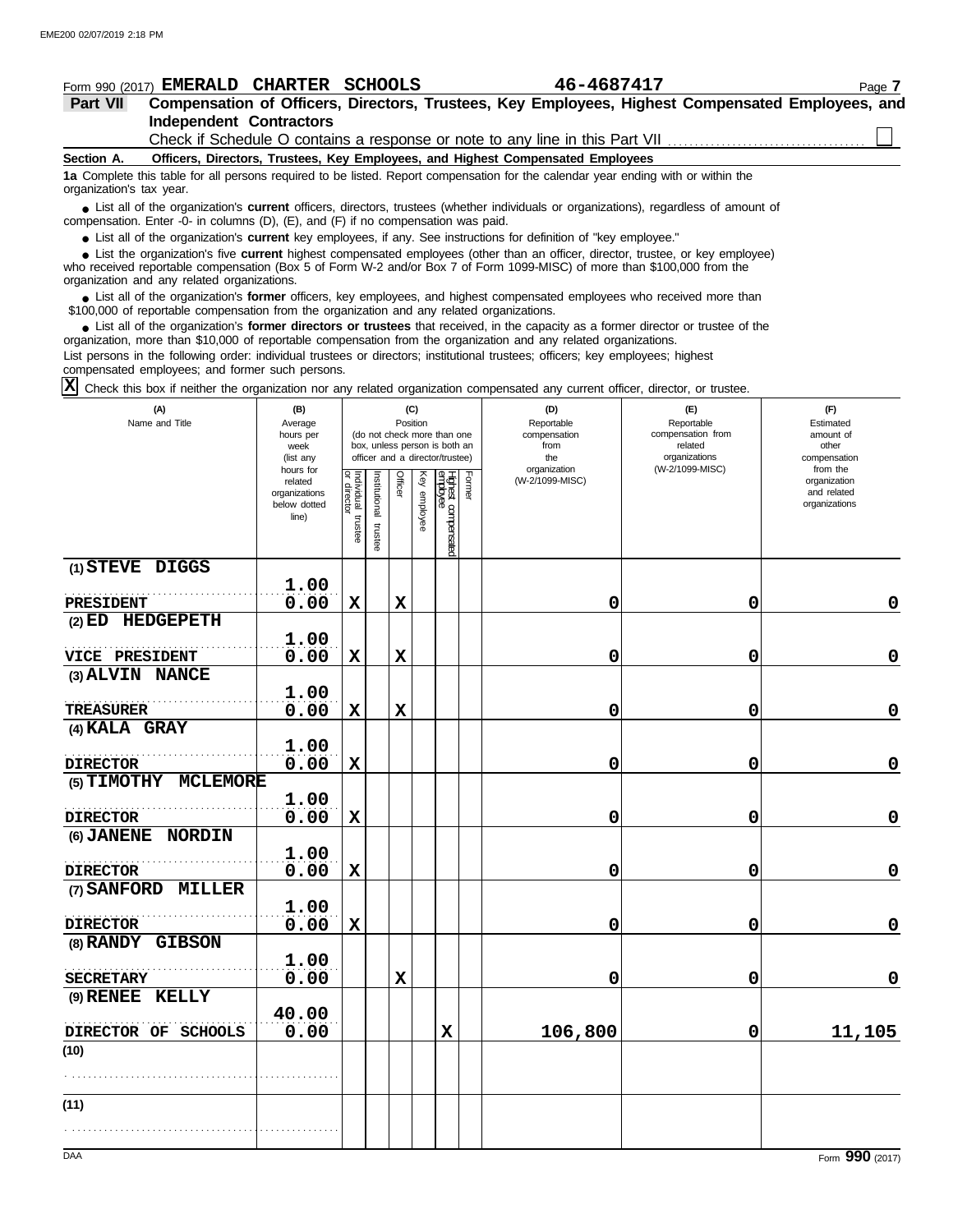|                |          |                       |                                    | Form 990 (2017) EMERALD CHARTER SCHOOLS                       |                                   |                         |         |                 |                                                                                                 |        | 46-4687417                                                                                                         |                                                                                                                                                                                           |                                                                    | Page 8              |
|----------------|----------|-----------------------|------------------------------------|---------------------------------------------------------------|-----------------------------------|-------------------------|---------|-----------------|-------------------------------------------------------------------------------------------------|--------|--------------------------------------------------------------------------------------------------------------------|-------------------------------------------------------------------------------------------------------------------------------------------------------------------------------------------|--------------------------------------------------------------------|---------------------|
|                | Part VII |                       |                                    |                                                               |                                   |                         |         |                 |                                                                                                 |        |                                                                                                                    | Section A. Officers, Directors, Trustees, Key Employees, and Highest Compensated Employees (continued)                                                                                    |                                                                    |                     |
|                |          | (A)<br>Name and title |                                    | (B)<br>Average<br>hours per<br>week<br>(list any<br>hours for |                                   |                         |         | (C)<br>Position | (do not check more than one<br>box, unless person is both an<br>officer and a director/trustee) |        | (D)<br>Reportable<br>compensation<br>from<br>the<br>organization                                                   | (F)<br>Reportable<br>compensation from<br>related<br>organizations<br>(W-2/1099-MISC)                                                                                                     | (F)<br>Estimated<br>amount of<br>other<br>compensation<br>from the |                     |
|                |          |                       |                                    | related<br>organizations<br>below dotted<br>line)             | Individual trustee<br>or director | nstitutional<br>trustee | Officer | Key employee    | Highest compensated<br>employee                                                                 | Former | (W-2/1099-MISC)                                                                                                    |                                                                                                                                                                                           | organization<br>and related<br>organizations                       |                     |
|                |          |                       |                                    |                                                               |                                   |                         |         |                 |                                                                                                 |        |                                                                                                                    |                                                                                                                                                                                           |                                                                    |                     |
|                |          |                       |                                    |                                                               |                                   |                         |         |                 |                                                                                                 |        |                                                                                                                    |                                                                                                                                                                                           |                                                                    |                     |
|                |          |                       |                                    |                                                               |                                   |                         |         |                 |                                                                                                 |        |                                                                                                                    |                                                                                                                                                                                           |                                                                    |                     |
|                |          |                       |                                    |                                                               |                                   |                         |         |                 |                                                                                                 |        |                                                                                                                    |                                                                                                                                                                                           |                                                                    |                     |
|                |          |                       |                                    |                                                               |                                   |                         |         |                 |                                                                                                 |        |                                                                                                                    |                                                                                                                                                                                           |                                                                    |                     |
|                |          |                       |                                    |                                                               |                                   |                         |         |                 |                                                                                                 |        |                                                                                                                    |                                                                                                                                                                                           |                                                                    |                     |
|                |          |                       |                                    |                                                               |                                   |                         |         |                 |                                                                                                 |        |                                                                                                                    |                                                                                                                                                                                           |                                                                    |                     |
|                |          |                       |                                    |                                                               |                                   |                         |         |                 |                                                                                                 |        |                                                                                                                    |                                                                                                                                                                                           |                                                                    |                     |
|                |          |                       |                                    |                                                               |                                   |                         |         |                 |                                                                                                 | u      | 106,800                                                                                                            |                                                                                                                                                                                           |                                                                    | 11,105              |
| $\overline{2}$ |          |                       |                                    | c Total from continuation sheets to Part VII, Section A       |                                   |                         |         |                 |                                                                                                 | u      | Total number of individuals (including but not limited to those listed above) who received more than \$100,000 of  |                                                                                                                                                                                           | 11                                                                 | 105                 |
|                |          |                       |                                    | reportable compensation from the organization $u1$            |                                   |                         |         |                 |                                                                                                 |        |                                                                                                                    |                                                                                                                                                                                           |                                                                    | Yes<br>No           |
| 3              |          |                       |                                    |                                                               |                                   |                         |         |                 |                                                                                                 |        | Did the organization list any former officer, director, or trustee, key employee, or highest compensated           |                                                                                                                                                                                           | 3                                                                  | X                   |
| 4              |          |                       |                                    |                                                               |                                   |                         |         |                 |                                                                                                 |        |                                                                                                                    | employee on line 1a? If "Yes," complete Schedule J for such individual contract contract the successive on line 1a, is the sum of reportable compensation and other compensation from the |                                                                    |                     |
|                |          |                       |                                    |                                                               |                                   |                         |         |                 |                                                                                                 |        | organization and related organizations greater than \$150,000? If "Yes," complete Schedule J for such              |                                                                                                                                                                                           | 4                                                                  | X                   |
| 5              |          |                       |                                    |                                                               |                                   |                         |         |                 |                                                                                                 |        | Did any person listed on line 1a receive or accrue compensation from any unrelated organization or individual      |                                                                                                                                                                                           | $\sqrt{5}$                                                         | X                   |
|                |          |                       | Section B. Independent Contractors |                                                               |                                   |                         |         |                 |                                                                                                 |        |                                                                                                                    |                                                                                                                                                                                           |                                                                    |                     |
| 1              |          |                       |                                    |                                                               |                                   |                         |         |                 |                                                                                                 |        | Complete this table for your five highest compensated independent contractors that received more than \$100,000 of | compensation from the organization. Report compensation for the calendar year ending with or within the organization's tax year.                                                          |                                                                    |                     |
|                |          |                       |                                    | (A)<br>Name and business address                              |                                   |                         |         |                 |                                                                                                 |        |                                                                                                                    | (B)<br>Description of services                                                                                                                                                            |                                                                    | (C)<br>Compensation |
|                |          |                       |                                    |                                                               |                                   |                         |         |                 |                                                                                                 |        |                                                                                                                    |                                                                                                                                                                                           |                                                                    |                     |
|                |          |                       |                                    |                                                               |                                   |                         |         |                 |                                                                                                 |        |                                                                                                                    |                                                                                                                                                                                           |                                                                    |                     |
|                |          |                       |                                    |                                                               |                                   |                         |         |                 |                                                                                                 |        |                                                                                                                    |                                                                                                                                                                                           |                                                                    |                     |
|                |          |                       |                                    |                                                               |                                   |                         |         |                 |                                                                                                 |        |                                                                                                                    |                                                                                                                                                                                           |                                                                    |                     |
|                |          |                       |                                    |                                                               |                                   |                         |         |                 |                                                                                                 |        |                                                                                                                    |                                                                                                                                                                                           |                                                                    |                     |
|                |          |                       |                                    |                                                               |                                   |                         |         |                 |                                                                                                 |        |                                                                                                                    |                                                                                                                                                                                           |                                                                    |                     |
|                |          |                       |                                    |                                                               |                                   |                         |         |                 |                                                                                                 |        |                                                                                                                    |                                                                                                                                                                                           |                                                                    |                     |

**2** Total number of independent contractors (including but not limited to those listed above) who received more than \$100,000 of compensation from the organization u

**0**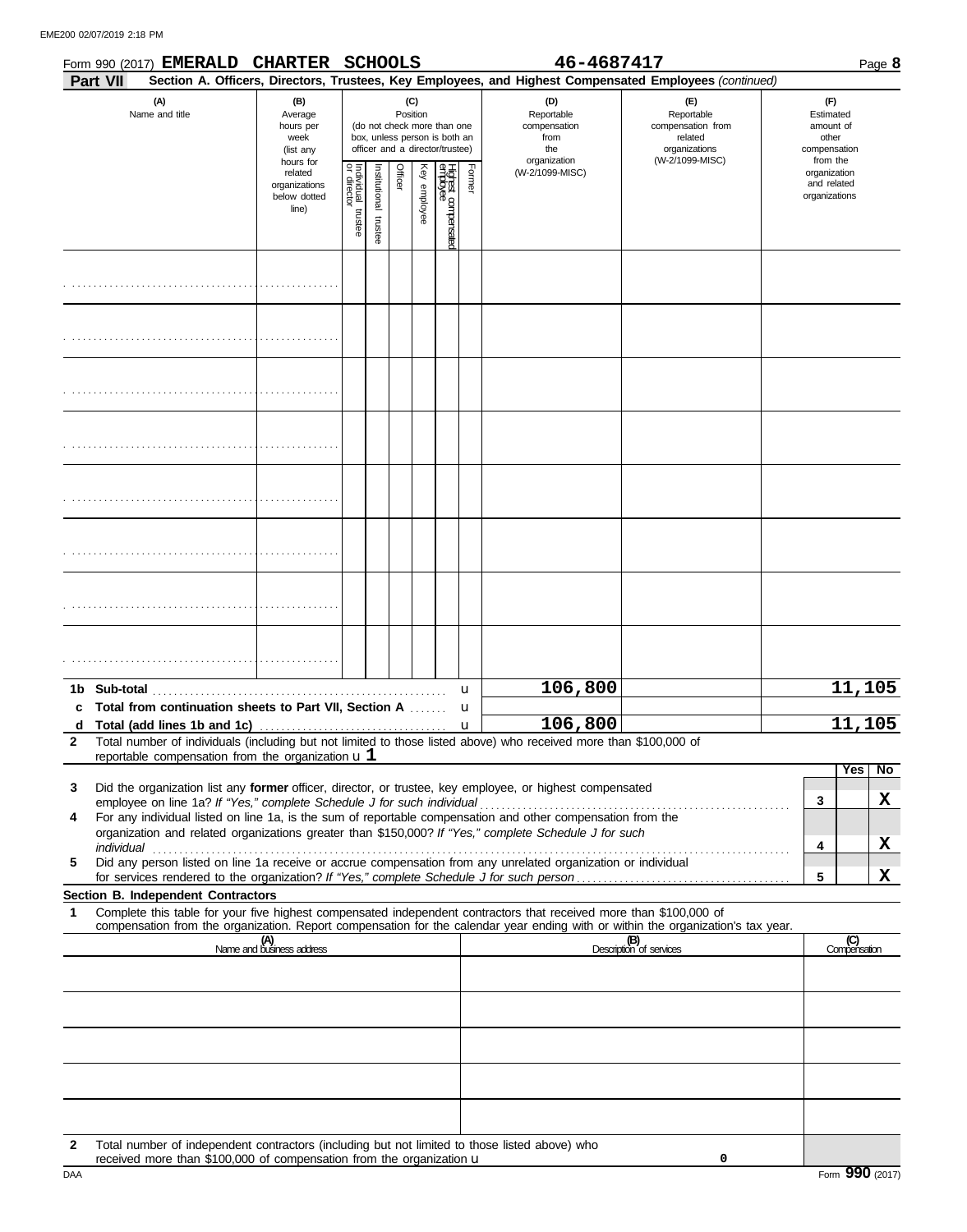|                                                              | <b>Part VIII</b> |                                                                  | Form 990 (2017) EMERALD CHARTER SCHOOLS<br><b>Statement of Revenue</b> |                |            |                   |                                                                               | 46-4687417                                         |                                         |                                                                  | Page 9 |
|--------------------------------------------------------------|------------------|------------------------------------------------------------------|------------------------------------------------------------------------|----------------|------------|-------------------|-------------------------------------------------------------------------------|----------------------------------------------------|-----------------------------------------|------------------------------------------------------------------|--------|
|                                                              |                  |                                                                  |                                                                        |                |            |                   | Check if Schedule O contains a response or note to any line in this Part VIII |                                                    |                                         |                                                                  |        |
|                                                              |                  |                                                                  |                                                                        |                |            |                   | (A)<br>Total revenue                                                          | (B)<br>Related or<br>exempt<br>function<br>revenue | (C)<br>Unrelated<br>business<br>revenue | (D)<br>Revenue<br>excluded from tax<br>under sections<br>512-514 |        |
| <b>Program Service Reverund Contributions, Gifts, Grants</b> |                  | 1a Federated campaigns                                           |                                                                        | 1a             |            | 50,472            |                                                                               |                                                    |                                         |                                                                  |        |
|                                                              |                  | <b>b</b> Membership dues                                         |                                                                        | 1b             |            |                   |                                                                               |                                                    |                                         |                                                                  |        |
|                                                              |                  | c Fundraising events                                             |                                                                        | 1 <sub>c</sub> |            |                   |                                                                               |                                                    |                                         |                                                                  |        |
|                                                              |                  | d Related organizations                                          |                                                                        | 1 <sub>d</sub> |            |                   |                                                                               |                                                    |                                         |                                                                  |        |
|                                                              |                  | <b>e</b> Government grants (contributions)                       |                                                                        | 1e             |            | 3,201,030         |                                                                               |                                                    |                                         |                                                                  |        |
|                                                              |                  | <b>f</b> All other contributions, gifts, grants,                 |                                                                        |                |            |                   |                                                                               |                                                    |                                         |                                                                  |        |
|                                                              |                  |                                                                  | and similar amounts not induded above                                  | 1f             |            | 521,585           |                                                                               |                                                    |                                         |                                                                  |        |
|                                                              |                  |                                                                  | <b>g</b> Noncash contributions included in lines 1a-1f: $$$            |                |            | .                 |                                                                               |                                                    |                                         |                                                                  |        |
|                                                              |                  |                                                                  |                                                                        |                |            |                   | 3,773,087                                                                     |                                                    |                                         |                                                                  |        |
|                                                              |                  |                                                                  |                                                                        |                |            | Busn. Code        |                                                                               |                                                    |                                         |                                                                  |        |
|                                                              | 2a               |                                                                  |                                                                        |                |            |                   |                                                                               |                                                    |                                         |                                                                  |        |
|                                                              | b                |                                                                  |                                                                        |                |            |                   |                                                                               |                                                    |                                         |                                                                  |        |
|                                                              | с                |                                                                  |                                                                        |                |            |                   |                                                                               |                                                    |                                         |                                                                  |        |
|                                                              | d                |                                                                  |                                                                        |                |            |                   |                                                                               |                                                    |                                         |                                                                  |        |
|                                                              | е                |                                                                  |                                                                        |                |            |                   |                                                                               |                                                    |                                         |                                                                  |        |
|                                                              |                  |                                                                  | f All other program service revenue                                    |                |            |                   |                                                                               |                                                    |                                         |                                                                  |        |
|                                                              |                  |                                                                  |                                                                        |                |            | u                 |                                                                               |                                                    |                                         |                                                                  |        |
|                                                              |                  |                                                                  | 3 Investment income (including dividends, interest,                    |                |            |                   |                                                                               |                                                    |                                         |                                                                  |        |
|                                                              |                  |                                                                  | and other similar amounts)                                             |                |            | u                 | 97                                                                            | 97                                                 |                                         |                                                                  |        |
|                                                              | 4                | Income from investment of tax-exempt bond proceedsu              |                                                                        |                |            |                   |                                                                               |                                                    |                                         |                                                                  |        |
|                                                              | 5                |                                                                  |                                                                        |                |            | u                 |                                                                               |                                                    |                                         |                                                                  |        |
|                                                              |                  |                                                                  | (i) Real                                                               |                |            | (ii) Personal     |                                                                               |                                                    |                                         |                                                                  |        |
|                                                              |                  | <b>6a</b> Gross rents                                            |                                                                        |                |            |                   |                                                                               |                                                    |                                         |                                                                  |        |
|                                                              |                  | <b>b</b> Less: rental exps.                                      |                                                                        |                |            |                   |                                                                               |                                                    |                                         |                                                                  |        |
|                                                              |                  | <b>C</b> Rental inc. or (loss)                                   |                                                                        |                |            |                   |                                                                               |                                                    |                                         |                                                                  |        |
|                                                              |                  |                                                                  |                                                                        |                |            | u                 |                                                                               |                                                    |                                         |                                                                  |        |
|                                                              |                  | <b>7a</b> Gross amount from<br>(i) Securities<br>sales of assets |                                                                        |                | (ii) Other |                   |                                                                               |                                                    |                                         |                                                                  |        |
|                                                              |                  | other than inventor                                              |                                                                        |                |            |                   |                                                                               |                                                    |                                         |                                                                  |        |
|                                                              |                  | <b>b</b> Less: $\cos$ or other                                   |                                                                        |                |            | 2,457             |                                                                               |                                                    |                                         |                                                                  |        |
|                                                              |                  | basis & sales exps.                                              |                                                                        |                |            | $-2,457$          |                                                                               |                                                    |                                         |                                                                  |        |
|                                                              |                  | c Gain or (loss)                                                 |                                                                        |                |            |                   | $-2,457$                                                                      | $-2,457$                                           |                                         |                                                                  |        |
|                                                              |                  |                                                                  | 8a Gross income from fundraising events                                |                |            | u                 |                                                                               |                                                    |                                         |                                                                  |        |
|                                                              |                  | (not including \$                                                |                                                                        |                |            |                   |                                                                               |                                                    |                                         |                                                                  |        |
|                                                              |                  |                                                                  | .<br>of contributions reported on line 1c).                            |                |            |                   |                                                                               |                                                    |                                         |                                                                  |        |
| Other Revenue                                                |                  |                                                                  | See Part IV, line 18                                                   | a              |            |                   |                                                                               |                                                    |                                         |                                                                  |        |
|                                                              |                  |                                                                  | <b>b</b> Less: direct expenses                                         | b              |            |                   |                                                                               |                                                    |                                         |                                                                  |        |
|                                                              |                  |                                                                  | c Net income or (loss) from fundraising events                         |                |            | u                 |                                                                               |                                                    |                                         |                                                                  |        |
|                                                              |                  |                                                                  | 9a Gross income from gaming activities.                                |                |            |                   |                                                                               |                                                    |                                         |                                                                  |        |
|                                                              |                  |                                                                  | See Part IV, line 19                                                   | a              |            |                   |                                                                               |                                                    |                                         |                                                                  |        |
|                                                              |                  |                                                                  | <b>b</b> Less: direct expenses                                         | þ              |            |                   |                                                                               |                                                    |                                         |                                                                  |        |
|                                                              |                  |                                                                  | c Net income or (loss) from gaming activities                          |                |            | u                 |                                                                               |                                                    |                                         |                                                                  |        |
|                                                              |                  |                                                                  | 10a Gross sales of inventory, less                                     |                |            |                   |                                                                               |                                                    |                                         |                                                                  |        |
|                                                              |                  |                                                                  | returns and allowances                                                 | a              |            |                   |                                                                               |                                                    |                                         |                                                                  |        |
|                                                              |                  |                                                                  | <b>b</b> Less: cost of goods sold                                      | b              |            |                   |                                                                               |                                                    |                                         |                                                                  |        |
|                                                              |                  |                                                                  | <b>c</b> Net income or (loss) from sales of inventory                  |                |            | u                 |                                                                               |                                                    |                                         |                                                                  |        |
|                                                              |                  |                                                                  | Miscellaneous Revenue                                                  |                |            | <b>Busn. Code</b> |                                                                               |                                                    |                                         |                                                                  |        |
|                                                              |                  |                                                                  | 11a VENDING & SMALL SALES INCOME                                       |                |            |                   | 1,094                                                                         | 1,094                                              |                                         |                                                                  |        |
|                                                              | b                |                                                                  | MISCELLANEOUS INCOME                                                   |                |            |                   | 950                                                                           | 950                                                |                                         |                                                                  |        |
|                                                              | c                |                                                                  | T-SHIRT SALES REVENUES                                                 |                |            |                   | 12                                                                            | 12                                                 |                                         |                                                                  |        |
|                                                              |                  |                                                                  | d All other revenue                                                    |                |            |                   |                                                                               |                                                    |                                         |                                                                  |        |
|                                                              |                  |                                                                  | e Total. Add lines 11a-11d                                             |                |            | u                 | 2,056                                                                         |                                                    |                                         |                                                                  |        |
|                                                              |                  |                                                                  | 12 Total revenue. See instructions.                                    |                |            | u                 | 3,772,783                                                                     | $-304$                                             | 0                                       |                                                                  | 0      |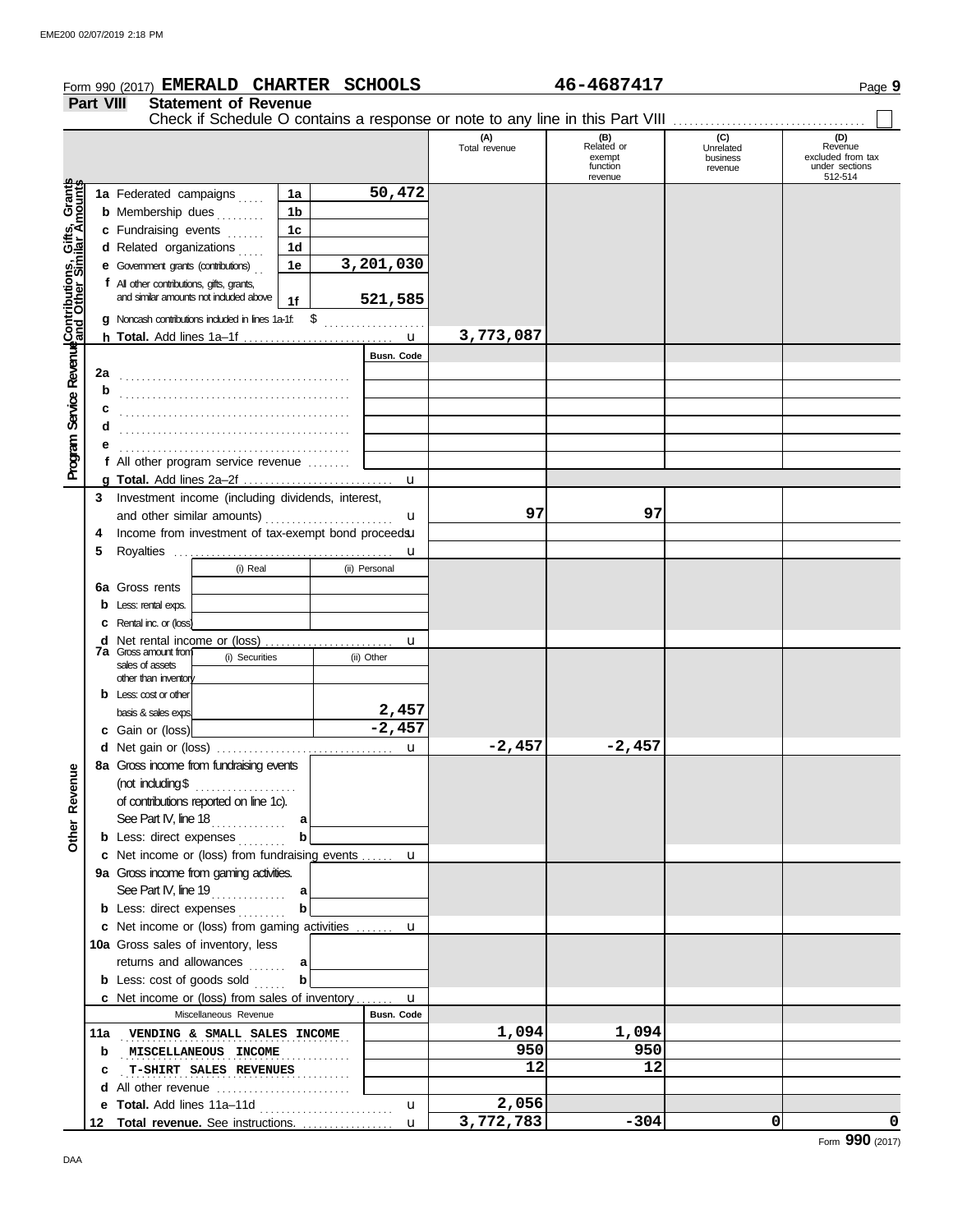# **Form 990 (2017) EMERALD CHARTER SCHOOLS** 46-4687417 Page 10

## **Part IX Statement of Functional Expenses**

|          | $\alpha$                                                                                                                   |                       |                                    |                                           |                                |
|----------|----------------------------------------------------------------------------------------------------------------------------|-----------------------|------------------------------------|-------------------------------------------|--------------------------------|
|          | Section 501(c)(3) and 501(c)(4) organizations must complete all columns. All other organizations must complete column (A). |                       |                                    |                                           |                                |
|          | Check if Schedule O contains a response or note to any line in this Part IX                                                |                       |                                    |                                           |                                |
|          | Do not include amounts reported on lines 6b,<br>7b, 8b, 9b, and 10b of Part VIII.                                          | (A)<br>Total expenses | (B)<br>Program service<br>expenses | (C)<br>Management and<br>general expenses | (D)<br>Fundraising<br>expenses |
|          | 1 Grants and other assistance to domestic organizations                                                                    |                       |                                    |                                           |                                |
|          | and domestic governments. See Part IV, line 21                                                                             |                       |                                    |                                           |                                |
| 2        | Grants and other assistance to domestic                                                                                    |                       |                                    |                                           |                                |
|          | individuals. See Part IV, line 22                                                                                          |                       |                                    |                                           |                                |
| 3        | Grants and other assistance to foreign                                                                                     |                       |                                    |                                           |                                |
|          | organizations, foreign governments, and foreign<br>individuals. See Part IV, lines 15 and 16                               |                       |                                    |                                           |                                |
| 4        | Benefits paid to or for members                                                                                            |                       |                                    |                                           |                                |
| 5.       | Compensation of current officers, directors,                                                                               |                       |                                    |                                           |                                |
|          | trustees, and key employees                                                                                                |                       |                                    |                                           |                                |
| 6        | Compensation not included above, to disqualified                                                                           |                       |                                    |                                           |                                |
|          | persons (as defined under section 4958(f)(1)) and                                                                          |                       |                                    |                                           |                                |
|          | persons described in section 4958(c)(3)(B)                                                                                 |                       |                                    |                                           |                                |
| 7        | Other salaries and wages                                                                                                   | 2,070,232             | 1,989,057                          | 81,175                                    |                                |
| 8        | Pension plan accruals and contributions (include                                                                           |                       |                                    |                                           |                                |
|          | section 401(k) and 403(b) employer contributions)                                                                          | 140,340               | 138,867                            | <u>1,473</u>                              |                                |
| 9        | Other employee benefits                                                                                                    | 173,971               | 172,884                            | 1,087                                     |                                |
| 10       | Payroll taxes                                                                                                              | 166,383               | 160,173                            | 6,210                                     |                                |
| 11       | Fees for services (non-employees):                                                                                         |                       |                                    |                                           |                                |
| a        | Management                                                                                                                 |                       |                                    |                                           |                                |
| b        |                                                                                                                            | 24,712                |                                    | 24,712                                    |                                |
| c        | Accounting                                                                                                                 | 160,000               |                                    | 160,000                                   |                                |
| d        | Lobbying                                                                                                                   |                       |                                    |                                           |                                |
| е        | Professional fundraising services. See Part IV, line 17                                                                    |                       |                                    |                                           |                                |
| f        | Investment management fees                                                                                                 |                       |                                    |                                           |                                |
| a        | Other. (If line 11g amount exceeds 10% of line 25, column                                                                  |                       |                                    |                                           |                                |
|          |                                                                                                                            | 11,620                | 7,390                              | 4,230                                     |                                |
| 12       | Advertising and promotion [11] [11] Advertising and promotion                                                              |                       |                                    |                                           |                                |
| 13       |                                                                                                                            | 14,991                | 13,343                             | 1,648                                     |                                |
| 14       | Information technology                                                                                                     | 20,115                | 19,775                             | 340                                       |                                |
| 15       | Royalties                                                                                                                  |                       |                                    |                                           |                                |
| 16       | Occupancy                                                                                                                  | 172,136               | 172,136                            |                                           |                                |
| 17       |                                                                                                                            | 552                   | 552                                |                                           |                                |
|          | 18 Payments of travel or entertainment expenses                                                                            |                       |                                    |                                           |                                |
|          | for any federal, state, or local public officials                                                                          |                       |                                    |                                           |                                |
| 19       | Conferences, conventions, and meetings                                                                                     |                       |                                    |                                           |                                |
| 20       | Interest                                                                                                                   | 18,687                |                                    | 18,687                                    |                                |
| 21       | Payments to affiliates                                                                                                     |                       |                                    |                                           |                                |
| 22       | Depreciation, depletion, and amortization                                                                                  | 194,367               |                                    | 194,367                                   |                                |
| 23       |                                                                                                                            | 49,913                | 7,181                              | 42,732                                    |                                |
| 24       | Other expenses. Itemize expenses not covered                                                                               |                       |                                    |                                           |                                |
|          | above (List miscellaneous expenses in line 24e. If                                                                         |                       |                                    |                                           |                                |
|          | line 24e amount exceeds 10% of line 25, column                                                                             |                       |                                    |                                           |                                |
|          | (A) amount, list line 24e expenses on Schedule O.)                                                                         |                       |                                    |                                           |                                |
| a        | <b>BUS SERVICES</b>                                                                                                        | 146,370               | 146,370                            |                                           |                                |
| b        | SUPPLIES & MATERIALS                                                                                                       | 89,588                | 89,588                             |                                           |                                |
| c        | CUSTODIAL SERVICES                                                                                                         | 71,504                | 71,504                             |                                           |                                |
| d        | <b>COPIER USAGE FEES</b>                                                                                                   | 61,667                | 61,667                             |                                           |                                |
| е        | All other expenses                                                                                                         | 258,541               | 255,193                            | 3,328                                     | 20<br>20                       |
| 25<br>26 | Total functional expenses. Add lines 1 through 24e<br>Joint costs. Complete this line only if the                          | 3,845,689             | 3,305,680                          | 539,989                                   |                                |
|          | organization reported in column (B) joint costs                                                                            |                       |                                    |                                           |                                |
|          | from a combined educational campaign and                                                                                   |                       |                                    |                                           |                                |
|          | fundraising solicitation. Check here u<br>-if                                                                              |                       |                                    |                                           |                                |

following SOP 98-2 (ASC 958-720) . . . . . . . . . .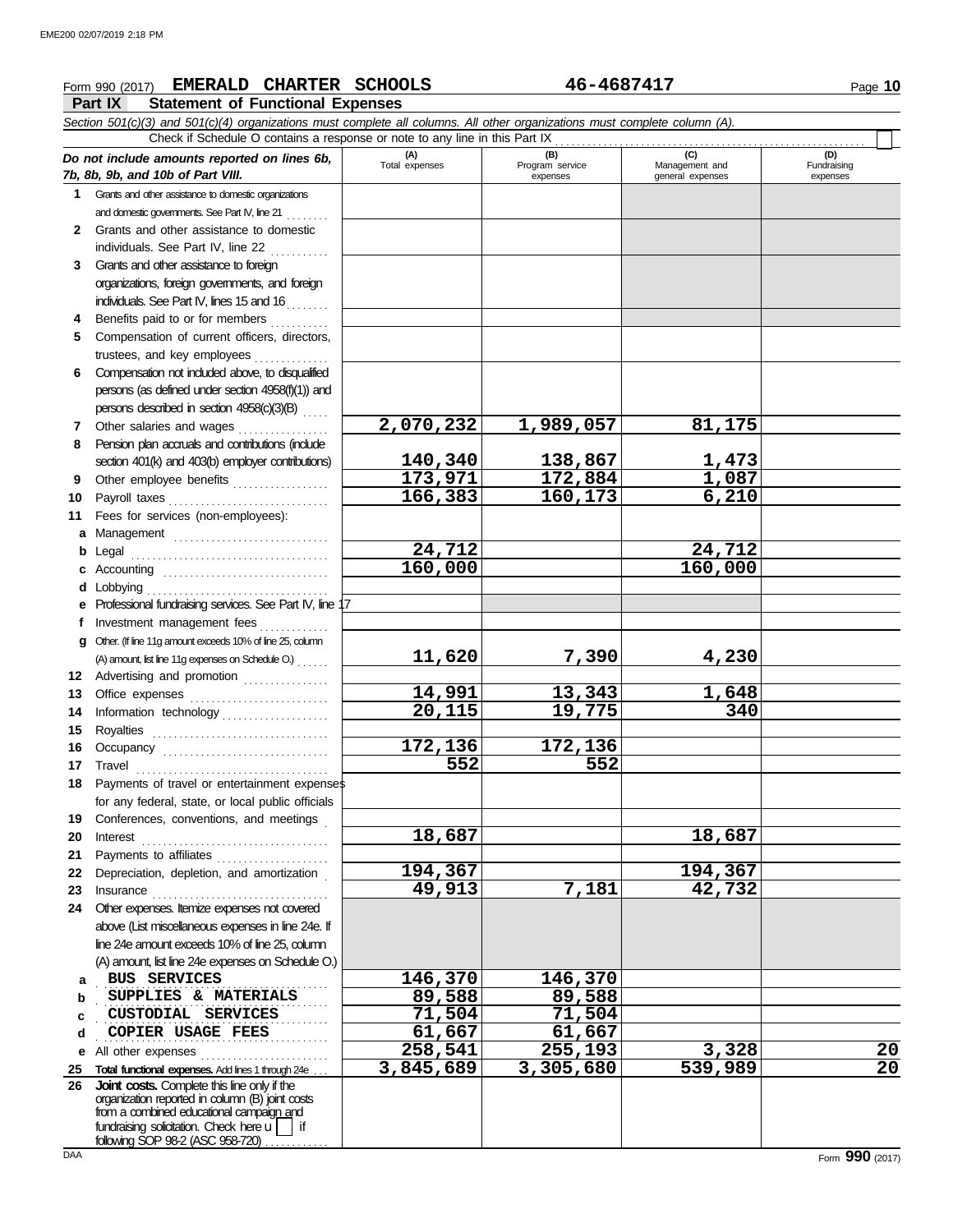# **Form 990 (2017) EMERALD CHARTER SCHOOLS** 46-4687417 Page 11

**Part X Balance Sheet** Check if Schedule O contains a response or note to any line in this Part X **(A) (B)** Beginning of year | | End of year **75,972 45,239** Cash—non-interest bearing . . . . . . . . . . . . . . . . . . . . . . . . . . . . . . . . . . . . . . . . . . . . . . . . . . . . . . . . . **1 1 2 2** Savings and temporary cash investments . . . . . . . . . . . . . . . . . . . . . . . . . . . . . . . . . . . . . . . . . . . **52,625 198,250 3 3** Pledges and grants receivable, net . . . . . . . . . . . . . . . . . . . . . . . . . . . . . . . . . . . . . . . . . . . . . . . . . . **79,747 4 4** Accounts receivable, net . . . . . . . . . . . . . . . . . . . . . . . . . . . . . . . . . . . . . . . . . . . . . . . . . . . . . . . . . . . . **5** Loans and other receivables from current and former officers, directors, trustees, key employees, and highest compensated employees. Complete Part II of Schedule L . . . . . . . . . . . . . . . . **5 6** Loans and other receivables from other disqualified persons (as defined under section 4958(f)(1)), persons described in section 4958(c)(3)(B), and contributing employers and sponsoring organizations of section 501(c)(9) voluntary employees' beneficiary organizations (see instructions). Complete Part II of Schedule L . . . . . . . . . . . . . . . . . . . . . **6 Assets 7 7** Notes and loans receivable, net . . . . . . . . . . . . . . . . . . . . . . . . . . . . . . . . . . . . . . . . . . . . . . . . . . . . . Inventories for sale or use . . . . . . . . . . . . . . . . . . . . . . . . . . . . . . . . . . . . . . . . . . . . . . . . . . . . . . . . . . **8 8 34,282 35,554 9 9** Prepaid expenses and deferred charges . . . . . . . . . . . . . . . . . . . . . . . . . . . . . . . . . . . . . . . . . . . . **10a** Land, buildings, and equipment: cost or other basis. Complete Part VI of Schedule D . . . . . . . . **10a 5,540,877 492,674 5,167,905 5,048,203 10c b** Less: accumulated depreciation . . . . . . . . . . . . . . . . . 10b Investments—publicly traded securities . . . . . . . . . . . . . . . . . . . . . . . . . . . . . . . . . . . . . . . . . . . . . **11 11** Investments—other securities. See Part IV, line 11 . . . . . . . . . . . . . . . . . . . . . . . . . . . . . . . . . . **12 12** Investments—program-related. See Part IV, line 11 . . . . . . . . . . . . . . . . . . . . . . . . . . . . . . . . . **13 13 14** Intangible assets . . . . . . . . . . . . . . . . . . . . . . . . . . . . . . . . . . . . . . . . . . . . . . . . . . . . . . . . . . . . . . . . . . . . **14 308,057 298,418** Other assets. See Part IV, line 11 . . . . . . . . . . . . . . . . . . . . . . . . . . . . . . . . . . . . . . . . . . . . . . . . . . . **15 15 5,638,841 5,705,411 16 16 Total assets.** Add lines 1 through 15 (must equal line 34) ........................... Accounts payable and accrued expenses . . . . . . . . . . . . . . . . . . . . . . . . . . . . . . . . . . . . . . . . . . . **83,265 107,532 17 17 18 18** Grants payable . . . . . . . . . . . . . . . . . . . . . . . . . . . . . . . . . . . . . . . . . . . . . . . . . . . . . . . . . . . . . . . . . . . . . **19** Deferred revenue . . . . . . . . . . . . . . . . . . . . . . . . . . . . . . . . . . . . . . . . . . . . . . . . . . . . . . . . . . . . . . . . . . . **19 4,100,000 4,100,000 20** Tax-exempt bond liabilities . . . . . . . . . . . . . . . . . . . . . . . . . . . . . . . . . . . . . . . . . . . . . . . . . . . . . . . . . . **20** Escrow or custodial account liability. Complete Part IV of Schedule D . . . . . . . . . . . . . . . **21 21 22** Loans and other payables to current and former officers, directors, **Liabilities** trustees, key employees, highest compensated employees, and disqualified persons. Complete Part II of Schedule L .................................. **22 600,000 754,252 23** Secured mortgages and notes payable to unrelated third parties **23** Unsecured notes and loans payable to unrelated third parties **24 24 25** Other liabilities (including federal income tax, payables to related third parties, and other liabilities not included on lines 17-24). Complete Part X **163,567 124,524** of Schedule D . . . . . . . . . . . . . . . . . . . . . . . . . . . . . . . . . . . . . . . . . . . . . . . . . . . . . . . . . . . . . . . . . . . . . . **25 26 4,946,832 5,086,308 Total liabilities.** Add lines 17 through 25 . . . . . . . . . . . . . . . . . . . . . . . . . . . . . . . . . . . . . . . . . . . **26 Organizations that follow SFAS 117 (ASC 958), check here**  $\boldsymbol{\mathsf{u}}[\textbf{X}]$  **and Balances Net Assets or Fund Balances complete lines 27 through 29, and lines 33 and 34. 27** Unrestricted net assets . . . . . . . . . . . . . . . . . . . . . . . . . . . . . . . . . . . . . . . . . . . . . . . . . . . . . . . . . . . . . **585,215 301,768 27** Temporarily restricted net assets . . . . . . . . . . . . . . . . . . . . . . . . . . . . . . . . . . . . . . . . . . . . . . . . . . . . **106,794 317,335 28 28** Net Assets or Fund Permanently restricted net assets . . . . . . . . . . . . . . . . . . . . . . . . . . . . . . . . . . . . . . . . . . . . . . . . . . . **29 29 Organizations that do not follow SFAS 117 (ASC 958), check here** u **and complete lines 30 through 34.** Capital stock or trust principal, or current funds . . . . . . . . . . . . . . . . . . . . . . . . . . . . . . . . . . . . . **30 30** Paid-in or capital surplus, or land, building, or equipment fund ....................... **31 31** Retained earnings, endowment, accumulated income, or other funds ................ **32 32 692,009 619,103** Total net assets or fund balances . . . . . . . . . . . . . . . . . . . . . . . . . . . . . . . . . . . . . . . . . . . . . . . . . . . **33 33 5,638,841 5,705,411 34** Total liabilities and net assets/fund balances ..... **34**

Form **990** (2017)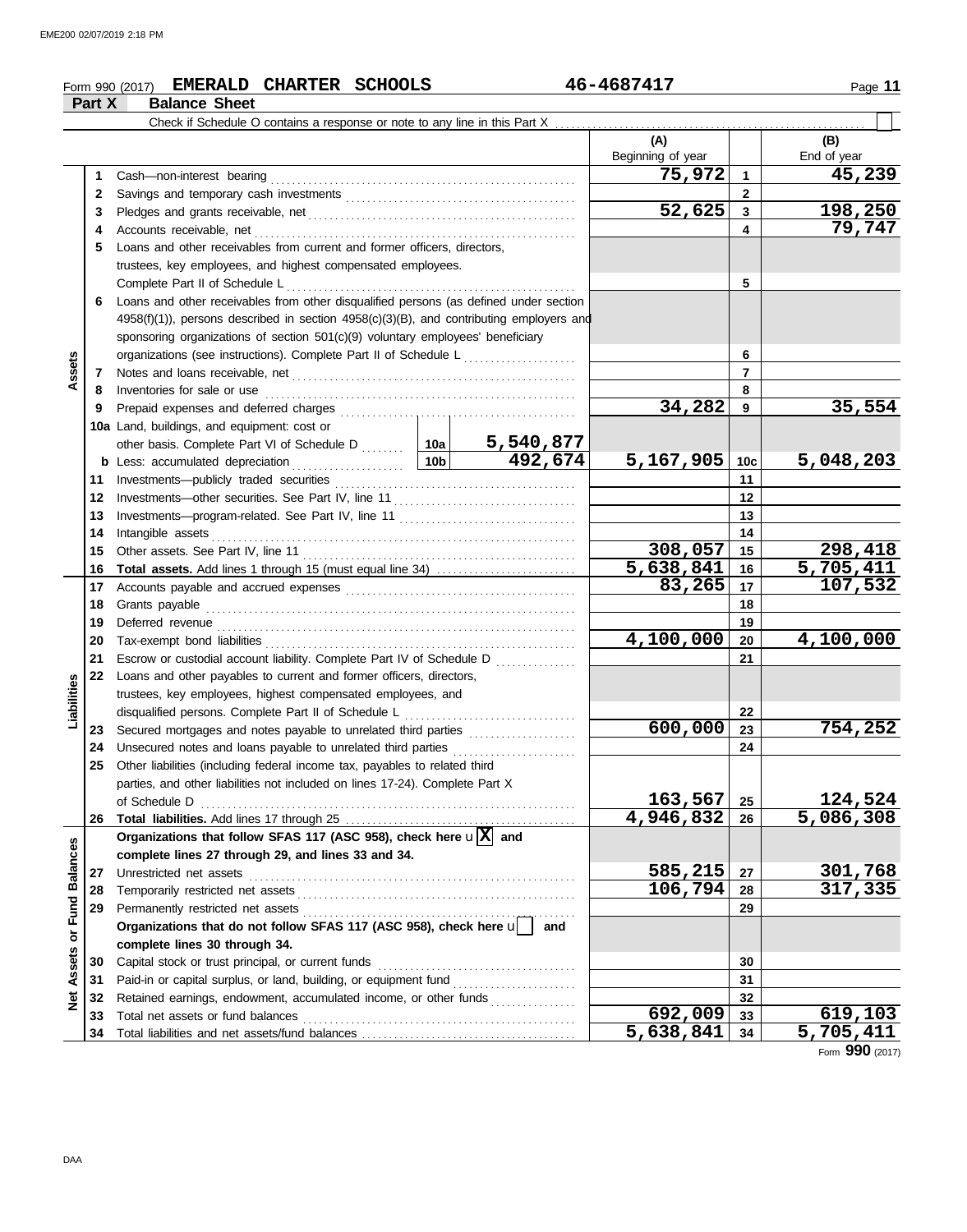|    | 46-4687417<br>Form 990 (2017) EMERALD CHARTER SCHOOLS                                                                 |                         |           |           | Page 12         |
|----|-----------------------------------------------------------------------------------------------------------------------|-------------------------|-----------|-----------|-----------------|
|    | <b>Reconciliation of Net Assets</b><br><b>Part XI</b>                                                                 |                         |           |           |                 |
|    | Check if Schedule O contains a response or note to any line in this Part XI                                           |                         |           |           |                 |
| 1  |                                                                                                                       | $\mathbf{1}$            | 3,772,783 |           |                 |
| 2  |                                                                                                                       | $\mathbf{2}$            | 3,845,689 |           |                 |
| 3  | Revenue less expenses. Subtract line 2 from line 1                                                                    | $\mathbf{3}$            |           | $-72,906$ |                 |
| 4  |                                                                                                                       | $\overline{\mathbf{4}}$ |           | 692,009   |                 |
| 5  |                                                                                                                       | 5                       |           |           |                 |
| 6  |                                                                                                                       | 6                       |           |           |                 |
| 7  | Investment expenses                                                                                                   | $\overline{7}$          |           |           |                 |
| 8  | Prior period adjustments                                                                                              | 8                       |           |           |                 |
| 9  | Other changes in net assets or fund balances (explain in Schedule O)                                                  | 9                       |           |           |                 |
| 10 | Net assets or fund balances at end of year. Combine lines 3 through 9 (must equal Part X, line                        |                         |           |           |                 |
|    | 33, column (B))                                                                                                       | 10                      |           | 619,103   |                 |
|    | <b>Financial Statements and Reporting</b><br>Part XII                                                                 |                         |           |           |                 |
|    |                                                                                                                       |                         |           |           |                 |
|    |                                                                                                                       |                         |           | Yes       | <b>No</b>       |
| 1. | $ \mathbf{X} $ Accrual<br>Accounting method used to prepare the Form 990:<br>Cash<br>Other                            |                         |           |           |                 |
|    | If the organization changed its method of accounting from a prior year or checked "Other," explain in                 |                         |           |           |                 |
|    | Schedule O.                                                                                                           |                         |           |           |                 |
|    | 2a Were the organization's financial statements compiled or reviewed by an independent accountant?                    |                         | 2a        |           | X               |
|    | If "Yes," check a box below to indicate whether the financial statements for the year were compiled or                |                         |           |           |                 |
|    | reviewed on a separate basis, consolidated basis, or both:                                                            |                         |           |           |                 |
|    | Consolidated basis<br>Separate basis<br>Both consolidated and separate basis                                          |                         |           |           |                 |
|    | <b>b</b> Were the organization's financial statements audited by an independent accountant?                           |                         | 2b        | X         |                 |
|    | If "Yes," check a box below to indicate whether the financial statements for the year were audited on a               |                         |           |           |                 |
|    | separate basis, consolidated basis, or both:                                                                          |                         |           |           |                 |
|    | $ \mathbf{X} $ Separate basis<br>Consolidated basis<br>Both consolidated and separate basis                           |                         |           |           |                 |
|    | c If "Yes" to line 2a or 2b, does the organization have a committee that assumes responsibility for oversight         |                         |           |           |                 |
|    | of the audit, review, or compilation of its financial statements and selection of an independent accountant?          |                         | 2с        |           |                 |
|    | If the organization changed either its oversight process or selection process during the tax year, explain in         |                         |           |           |                 |
|    | Schedule O.                                                                                                           |                         |           |           |                 |
|    | 3a As a result of a federal award, was the organization required to undergo an audit or audits as set forth in        |                         |           |           |                 |
|    | the Single Audit Act and OMB Circular A-133?                                                                          |                         | 3a        |           | X               |
|    | <b>b</b> If "Yes," did the organization undergo the required audit or audits? If the organization did not undergo the |                         |           |           |                 |
|    | required audit or audits, explain why in Schedule O and describe any steps taken to undergo such audits               |                         | 3b        |           |                 |
|    |                                                                                                                       |                         |           |           | Form 990 (2017) |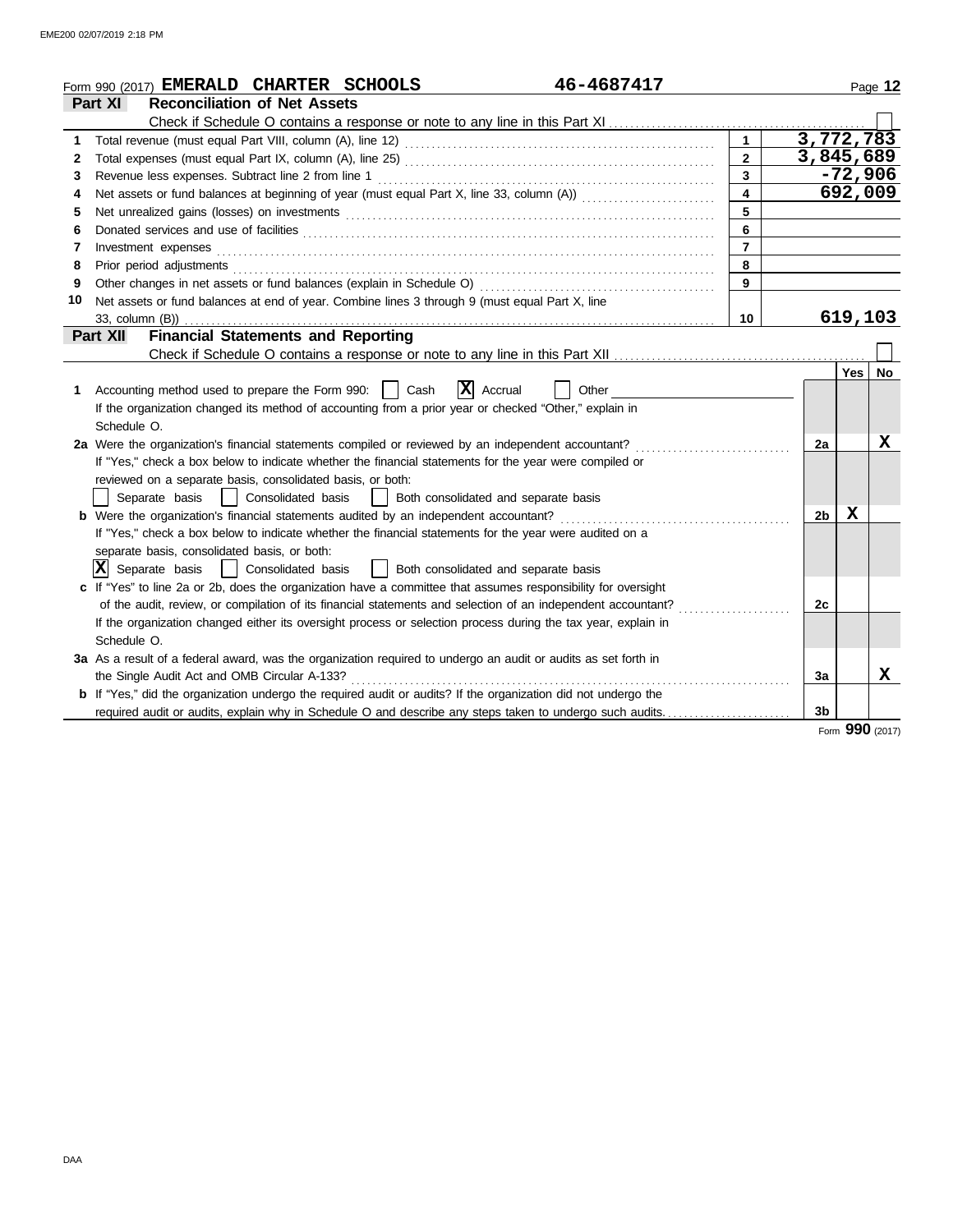EME200 02/07/2019 2:18 PM

| <b>SCHEDULE A</b>                     |                                                            | <b>Public Charity Status and Public Support</b>                                                                                                                                                                                                                                                                              |                                                      |    |                                        |            | OMB No. 1545-0047                    |
|---------------------------------------|------------------------------------------------------------|------------------------------------------------------------------------------------------------------------------------------------------------------------------------------------------------------------------------------------------------------------------------------------------------------------------------------|------------------------------------------------------|----|----------------------------------------|------------|--------------------------------------|
| (Form 990 or 990-EZ)                  |                                                            | Complete if the organization is a section 501(c)(3) organization or a section 4947(a)(1) nonexempt charitable trust.                                                                                                                                                                                                         |                                                      |    |                                        |            |                                      |
| Department of the Treasury            |                                                            | La Attach to Form 990 or Form 990-EZ.                                                                                                                                                                                                                                                                                        |                                                      |    |                                        |            | <b>Open to Public</b>                |
| Internal Revenue Service              |                                                            | Lu Go to www.irs.gov/Form990 for instructions and the latest information.                                                                                                                                                                                                                                                    |                                                      |    |                                        |            | Inspection                           |
| Name of the organization              | EMERALD CHARTER SCHOOLS                                    |                                                                                                                                                                                                                                                                                                                              |                                                      |    |                                        | 46-4687417 | Employer identification number       |
| Part I                                |                                                            | Reason for Public Charity Status (All organizations must complete this part.) See instructions.                                                                                                                                                                                                                              |                                                      |    |                                        |            |                                      |
|                                       |                                                            | The organization is not a private foundation because it is: (For lines 1 through 12, check only one box.)                                                                                                                                                                                                                    |                                                      |    |                                        |            |                                      |
| 1                                     |                                                            | A church, convention of churches, or association of churches described in section 170(b)(1)(A)(i).                                                                                                                                                                                                                           |                                                      |    |                                        |            |                                      |
| $\overline{\mathbf{x}}$<br>2<br>3     |                                                            | A school described in section 170(b)(1)(A)(ii). (Attach Schedule E (Form 990 or 990-EZ).)                                                                                                                                                                                                                                    |                                                      |    |                                        |            |                                      |
| 4                                     |                                                            | A hospital or a cooperative hospital service organization described in section 170(b)(1)(A)(iii).<br>A medical research organization operated in conjunction with a hospital described in section 170(b)(1)(A)(iii). Enter the hospital's name,                                                                              |                                                      |    |                                        |            |                                      |
| city, and state:                      |                                                            |                                                                                                                                                                                                                                                                                                                              |                                                      |    |                                        |            |                                      |
| 5                                     |                                                            | An organization operated for the benefit of a college or university owned or operated by a governmental unit described in                                                                                                                                                                                                    |                                                      |    |                                        |            |                                      |
|                                       | section 170(b)(1)(A)(iv). (Complete Part II.)              |                                                                                                                                                                                                                                                                                                                              |                                                      |    |                                        |            |                                      |
| 6<br>7                                |                                                            | A federal, state, or local government or governmental unit described in section 170(b)(1)(A)(v).<br>An organization that normally receives a substantial part of its support from a governmental unit or from the general public                                                                                             |                                                      |    |                                        |            |                                      |
|                                       | described in section 170(b)(1)(A)(vi). (Complete Part II.) |                                                                                                                                                                                                                                                                                                                              |                                                      |    |                                        |            |                                      |
| 8                                     |                                                            | A community trust described in section 170(b)(1)(A)(vi). (Complete Part II.)                                                                                                                                                                                                                                                 |                                                      |    |                                        |            |                                      |
| 9<br>university:                      |                                                            | An agricultural research organization described in section 170(b)(1)(A)(ix) operated in conjunction with a land-grant college<br>or university or a non-land grant college of agriculture (see instructions). Enter the name, city, and state of the college or                                                              |                                                      |    |                                        |            |                                      |
| 10                                    |                                                            | An organization that normally receives: (1) more than 33 1/3% of its support from contributions, membership fees, and gross                                                                                                                                                                                                  |                                                      |    |                                        |            |                                      |
|                                       |                                                            | receipts from activities related to its exempt functions—subject to certain exceptions, and (2) no more than 33 1/3% of its                                                                                                                                                                                                  |                                                      |    |                                        |            |                                      |
|                                       |                                                            | support from gross investment income and unrelated business taxable income (less section 511 tax) from businesses<br>acquired by the organization after June 30, 1975. See section 509(a)(2). (Complete Part III.)                                                                                                           |                                                      |    |                                        |            |                                      |
| 11                                    |                                                            | An organization organized and operated exclusively to test for public safety. See section 509(a)(4).                                                                                                                                                                                                                         |                                                      |    |                                        |            |                                      |
| 12                                    |                                                            | An organization organized and operated exclusively for the benefit of, to perform the functions of, or to carry out the purposes                                                                                                                                                                                             |                                                      |    |                                        |            |                                      |
|                                       |                                                            | of one or more publicly supported organizations described in section 509(a)(1) or section 509(a)(2). See section 509(a)(3).<br>Check the box in lines 12a through 12d that describes the type of supporting organization and complete lines 12e, 12f, and 12g.                                                               |                                                      |    |                                        |            |                                      |
| a                                     |                                                            | Type I. A supporting organization operated, supervised, or controlled by its supported organization(s), typically by giving<br>the supported organization(s) the power to regularly appoint or elect a majority of the directors or trustees of the<br>supporting organization. You must complete Part IV, Sections A and B. |                                                      |    |                                        |            |                                      |
| b                                     |                                                            | Type II. A supporting organization supervised or controlled in connection with its supported organization(s), by having                                                                                                                                                                                                      |                                                      |    |                                        |            |                                      |
|                                       |                                                            | control or management of the supporting organization vested in the same persons that control or manage the supported                                                                                                                                                                                                         |                                                      |    |                                        |            |                                      |
|                                       |                                                            | organization(s). You must complete Part IV, Sections A and C.<br>Type III functionally integrated. A supporting organization operated in connection with, and functionally integrated with,                                                                                                                                  |                                                      |    |                                        |            |                                      |
| c                                     |                                                            | its supported organization(s) (see instructions). You must complete Part IV, Sections A, D, and E.                                                                                                                                                                                                                           |                                                      |    |                                        |            |                                      |
| d                                     |                                                            | Type III non-functionally integrated. A supporting organization operated in connection with its supported organization(s)                                                                                                                                                                                                    |                                                      |    |                                        |            |                                      |
|                                       |                                                            | that is not functionally integrated. The organization generally must satisfy a distribution requirement and an attentiveness<br>requirement (see instructions). You must complete Part IV, Sections A and D, and Part V.                                                                                                     |                                                      |    |                                        |            |                                      |
| е                                     |                                                            | Check this box if the organization received a written determination from the IRS that it is a Type I, Type II, Type III                                                                                                                                                                                                      |                                                      |    |                                        |            |                                      |
|                                       |                                                            | functionally integrated, or Type III non-functionally integrated supporting organization.                                                                                                                                                                                                                                    |                                                      |    |                                        |            |                                      |
| f<br>g                                | Enter the number of supported organizations                | Provide the following information about the supported organization(s).                                                                                                                                                                                                                                                       |                                                      |    |                                        |            |                                      |
| (i) Name of supported<br>organization | $(ii)$ EIN                                                 | (iii) Type of organization<br>(described on lines 1-10                                                                                                                                                                                                                                                                       | (iv) Is the organization<br>listed in your governing |    | (v) Amount of monetary<br>support (see |            | (vi) Amount of<br>other support (see |
|                                       |                                                            | above (see instructions))                                                                                                                                                                                                                                                                                                    | document?<br>Yes                                     | No | instructions)                          |            | instructions)                        |
| (A)                                   |                                                            |                                                                                                                                                                                                                                                                                                                              |                                                      |    |                                        |            |                                      |
|                                       |                                                            |                                                                                                                                                                                                                                                                                                                              |                                                      |    |                                        |            |                                      |
| (B)                                   |                                                            |                                                                                                                                                                                                                                                                                                                              |                                                      |    |                                        |            |                                      |
| (C)                                   |                                                            |                                                                                                                                                                                                                                                                                                                              |                                                      |    |                                        |            |                                      |
| (D)                                   |                                                            |                                                                                                                                                                                                                                                                                                                              |                                                      |    |                                        |            |                                      |
| (E)                                   |                                                            |                                                                                                                                                                                                                                                                                                                              |                                                      |    |                                        |            |                                      |
| Total                                 |                                                            |                                                                                                                                                                                                                                                                                                                              |                                                      |    |                                        |            |                                      |

**For Paperwork Reduction Act Notice, see the Instructions for Form 990 or 990-EZ.**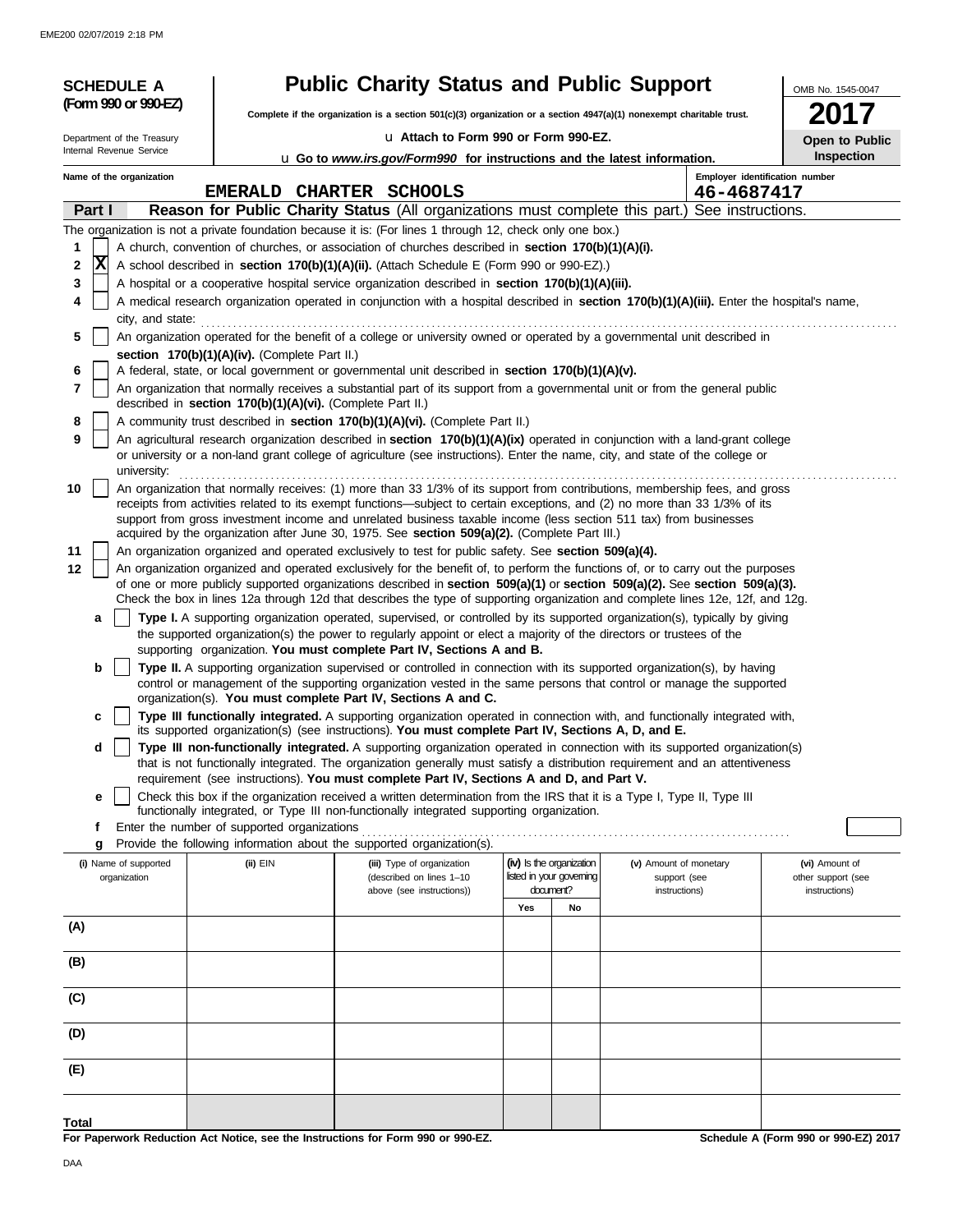|              | Schedule A (Form 990 or 990-EZ) 2017                                                                                                                                                                                  |          | EMERALD CHARTER SCHOOLS |            |            | 46-4687417                          | Page 2    |
|--------------|-----------------------------------------------------------------------------------------------------------------------------------------------------------------------------------------------------------------------|----------|-------------------------|------------|------------|-------------------------------------|-----------|
|              | Support Schedule for Organizations Described in Sections 170(b)(1)(A)(iv) and 170(b)(1)(A)(vi)<br>Part II                                                                                                             |          |                         |            |            |                                     |           |
|              | (Complete only if you checked the box on line 5, 7, or 8 of Part I or if the organization failed to qualify under                                                                                                     |          |                         |            |            |                                     |           |
|              | Part III. If the organization fails to qualify under the tests listed below, please complete Part III.)                                                                                                               |          |                         |            |            |                                     |           |
|              | <b>Section A. Public Support</b>                                                                                                                                                                                      |          |                         |            |            |                                     |           |
|              | Calendar year (or fiscal year beginning in) u                                                                                                                                                                         | (a) 2013 | (b) 2014                | $(c)$ 2015 | $(d)$ 2016 | (e) $2017$                          | (f) Total |
| 1.           | Gifts, grants, contributions, and<br>membership fees received. (Do not<br>include any "unusual grants.")                                                                                                              |          |                         |            |            |                                     |           |
| $\mathbf{2}$ | Tax revenues levied for the<br>organization's benefit and either paid<br>to or expended on its behalf                                                                                                                 |          |                         |            |            |                                     |           |
| 3            | The value of services or facilities<br>furnished by a governmental unit to the<br>organization without charge<br>.                                                                                                    |          |                         |            |            |                                     |           |
| 4            | Total. Add lines 1 through 3                                                                                                                                                                                          |          |                         |            |            |                                     |           |
| 5            | The portion of total contributions by<br>each person (other than a<br>governmental unit or publicly<br>supported organization) included on<br>line 1 that exceeds 2% of the amount<br>shown on line 11, column (f)    |          |                         |            |            |                                     |           |
| 6            | <b>Public support.</b> Subtract line 5 from line 4.                                                                                                                                                                   |          |                         |            |            |                                     |           |
|              | <b>Section B. Total Support</b>                                                                                                                                                                                       |          |                         |            |            |                                     |           |
|              | Calendar year (or fiscal year beginning in) u                                                                                                                                                                         | (a) 2013 | (b) 2014                | $(c)$ 2015 | $(d)$ 2016 | (e) $2017$                          | (f) Total |
| 7<br>8       | Amounts from line 4<br>Gross income from interest, dividends,<br>payments received on securities loans,<br>rents, royalties, and income from<br>similar sources                                                       |          |                         |            |            |                                     |           |
| 9            | Net income from unrelated business<br>activities, whether or not the business<br>is regularly carried on                                                                                                              |          |                         |            |            |                                     |           |
| 10           | Other income. Do not include gain or<br>loss from the sale of capital assets<br>(Explain in Part VI.)                                                                                                                 |          |                         |            |            |                                     |           |
| 11           | Total support. Add lines 7 through 10                                                                                                                                                                                 |          |                         |            |            |                                     |           |
| 12           |                                                                                                                                                                                                                       |          |                         |            |            | 12                                  |           |
| 13           | First five years. If the Form 990 is for the organization's first, second, third, fourth, or fifth tax year as a section 501(c)(3)                                                                                    |          |                         |            |            |                                     |           |
|              | organization, check this box and stop here                                                                                                                                                                            |          |                         |            |            |                                     |           |
|              | Section C. Computation of Public Support Percentage                                                                                                                                                                   |          |                         |            |            |                                     |           |
| 14           |                                                                                                                                                                                                                       |          |                         |            |            | 14                                  | %         |
| 15           |                                                                                                                                                                                                                       |          |                         |            |            | 15                                  | %         |
| 16a          | 33 1/3% support test-2017. If the organization did not check the box on line 13, and line 14 is 33 1/3% or more, check this                                                                                           |          |                         |            |            |                                     |           |
|              | box and stop here. The organization qualifies as a publicly supported organization                                                                                                                                    |          |                         |            |            |                                     |           |
| b            | 33 1/3% support test-2016. If the organization did not check a box on line 13 or 16a, and line 15 is 33 1/3% or more, check                                                                                           |          |                         |            |            |                                     |           |
|              | this box and stop here. The organization qualifies as a publicly supported organization<br>17a 10%-facts-and-circumstances test-2017. If the organization did not check a box on line 13, 16a, or 16b, and line 14 is |          |                         |            |            |                                     |           |
|              | 10% or more, and if the organization meets the "facts-and-circumstances" test, check this box and stop here. Explain in                                                                                               |          |                         |            |            |                                     |           |
|              | Part VI how the organization meets the "facts-and-circumstances" test. The organization qualifies as a publicly supported                                                                                             |          |                         |            |            |                                     |           |
|              | organization                                                                                                                                                                                                          |          |                         |            |            |                                     |           |
| b            | 10%-facts-and-circumstances test-2016. If the organization did not check a box on line 13, 16a, 16b, or 17a, and line                                                                                                 |          |                         |            |            |                                     |           |
|              | 15 is 10% or more, and if the organization meets the "facts-and-circumstances" test, check this box and stop here.                                                                                                    |          |                         |            |            |                                     |           |
|              | Explain in Part VI how the organization meets the "facts-and-circumstances" test. The organization qualifies as a publicly                                                                                            |          |                         |            |            |                                     |           |
|              | supported organization                                                                                                                                                                                                |          |                         |            |            |                                     |           |
| 18           | Private foundation. If the organization did not check a box on line 13, 16a, 16b, 17a, or 17b, check this box and see                                                                                                 |          |                         |            |            |                                     |           |
|              |                                                                                                                                                                                                                       |          |                         |            |            |                                     |           |
|              |                                                                                                                                                                                                                       |          |                         |            |            | Cahadula A (Farm 000 ar 000 EZ) 204 |           |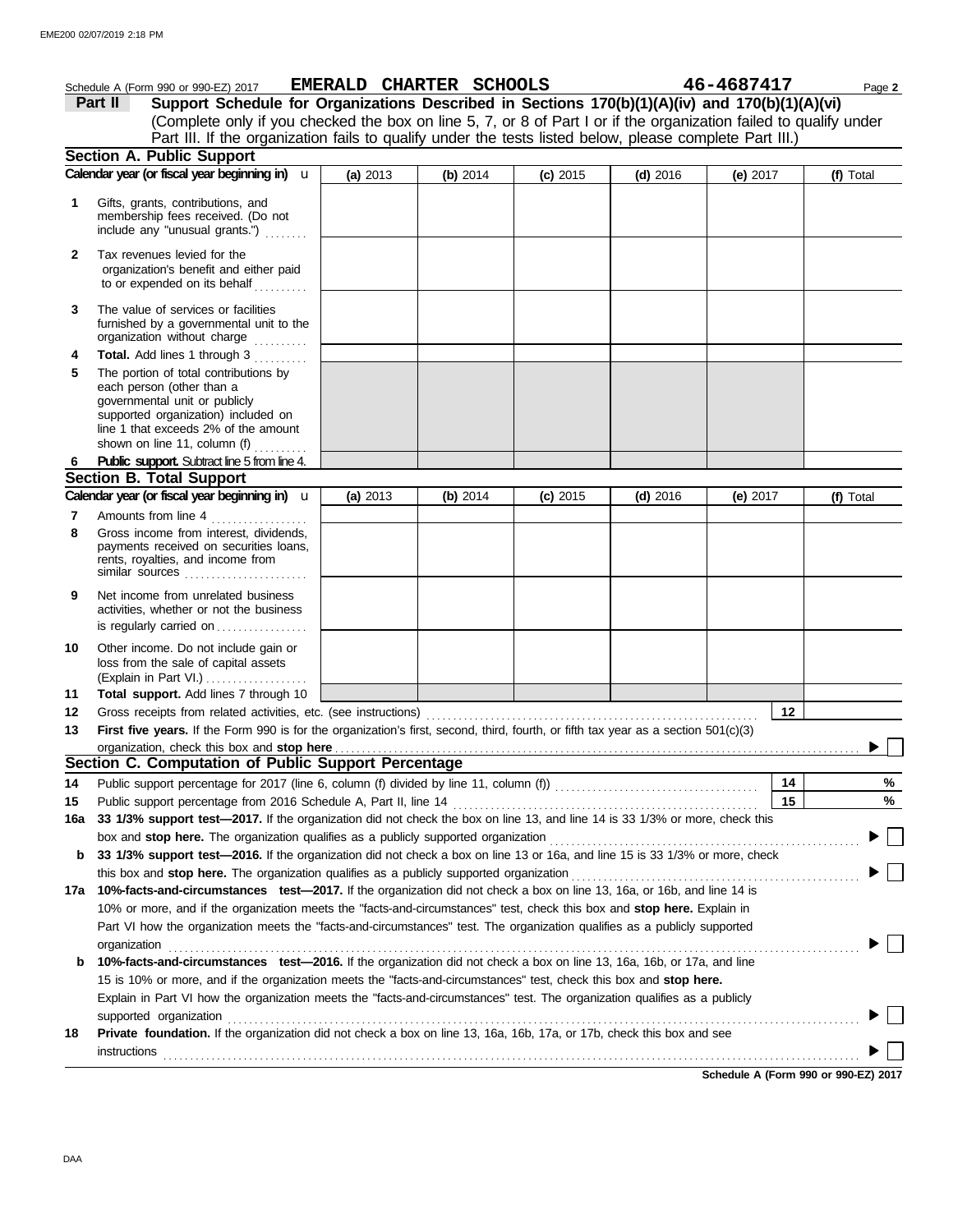|     | Schedule A (Form 990 or 990-EZ) 2017                                                                                                                                                                                                                                 |          | EMERALD CHARTER SCHOOLS |            |            | 46-4687417 | Page 3    |
|-----|----------------------------------------------------------------------------------------------------------------------------------------------------------------------------------------------------------------------------------------------------------------------|----------|-------------------------|------------|------------|------------|-----------|
|     | Support Schedule for Organizations Described in Section 509(a)(2)<br>Part III                                                                                                                                                                                        |          |                         |            |            |            |           |
|     | (Complete only if you checked the box on line 10 of Part I or if the organization failed to qualify under Part II.                                                                                                                                                   |          |                         |            |            |            |           |
|     | If the organization fails to qualify under the tests listed below, please complete Part II.)                                                                                                                                                                         |          |                         |            |            |            |           |
|     | Section A. Public Support                                                                                                                                                                                                                                            |          |                         |            |            |            |           |
|     | Calendar year (or fiscal year beginning in)<br>u                                                                                                                                                                                                                     | (a) 2013 | (b) $2014$              | $(c)$ 2015 | $(d)$ 2016 | (e) $2017$ | (f) Total |
| 1   | Gifts, grants, contributions, and membership                                                                                                                                                                                                                         |          |                         |            |            |            |           |
|     | fees received. (Do not include any "unusual grants.")                                                                                                                                                                                                                |          |                         |            |            |            |           |
| 2   | Gross receipts from admissions, merchandise                                                                                                                                                                                                                          |          |                         |            |            |            |           |
|     | sold or services performed, or facilities                                                                                                                                                                                                                            |          |                         |            |            |            |           |
|     | furnished in any activity that is related to the                                                                                                                                                                                                                     |          |                         |            |            |            |           |
|     | organization's tax-exempt purpose                                                                                                                                                                                                                                    |          |                         |            |            |            |           |
| 3   | Gross receipts from activities that are not an<br>unrelated trade or business under section 513                                                                                                                                                                      |          |                         |            |            |            |           |
|     | Tax revenues levied for the                                                                                                                                                                                                                                          |          |                         |            |            |            |           |
| 4   | organization's benefit and either paid                                                                                                                                                                                                                               |          |                         |            |            |            |           |
|     | to or expended on its behalf                                                                                                                                                                                                                                         |          |                         |            |            |            |           |
|     |                                                                                                                                                                                                                                                                      |          |                         |            |            |            |           |
| 5   | The value of services or facilities<br>furnished by a governmental unit to the                                                                                                                                                                                       |          |                         |            |            |            |           |
|     | organization without charge                                                                                                                                                                                                                                          |          |                         |            |            |            |           |
| 6   | Total. Add lines 1 through 5                                                                                                                                                                                                                                         |          |                         |            |            |            |           |
|     | <b>7a</b> Amounts included on lines 1, 2, and 3                                                                                                                                                                                                                      |          |                         |            |            |            |           |
|     | received from disqualified persons                                                                                                                                                                                                                                   |          |                         |            |            |            |           |
| b   | Amounts included on lines 2 and 3                                                                                                                                                                                                                                    |          |                         |            |            |            |           |
|     | received from other than disqualified                                                                                                                                                                                                                                |          |                         |            |            |            |           |
|     | persons that exceed the greater of \$5,000<br>or 1% of the amount on line 13 for the year                                                                                                                                                                            |          |                         |            |            |            |           |
| c   | Add lines 7a and 7b                                                                                                                                                                                                                                                  |          |                         |            |            |            |           |
| 8   | .<br>Public support. (Subtract line 7c from                                                                                                                                                                                                                          |          |                         |            |            |            |           |
|     | line $6.$ )                                                                                                                                                                                                                                                          |          |                         |            |            |            |           |
|     | <b>Section B. Total Support</b>                                                                                                                                                                                                                                      |          |                         |            |            |            |           |
|     | Calendar year (or fiscal year beginning in) u                                                                                                                                                                                                                        | (a) 2013 | (b) 2014                | $(c)$ 2015 | $(d)$ 2016 | (e) 2017   | (f) Total |
| 9   | Amounts from line 6                                                                                                                                                                                                                                                  |          |                         |            |            |            |           |
|     |                                                                                                                                                                                                                                                                      |          |                         |            |            |            |           |
| 10a | Gross income from interest, dividends,                                                                                                                                                                                                                               |          |                         |            |            |            |           |
|     | payments received on securities loans, rents,<br>royalties, and income from similar sources                                                                                                                                                                          |          |                         |            |            |            |           |
|     |                                                                                                                                                                                                                                                                      |          |                         |            |            |            |           |
| b   | Unrelated business taxable income (less)<br>section 511 taxes) from businesses                                                                                                                                                                                       |          |                         |            |            |            |           |
|     | acquired after June 30, 1975                                                                                                                                                                                                                                         |          |                         |            |            |            |           |
|     |                                                                                                                                                                                                                                                                      |          |                         |            |            |            |           |
| c   | Add lines 10a and 10b<br>.                                                                                                                                                                                                                                           |          |                         |            |            |            |           |
| 11  | Net income from unrelated business                                                                                                                                                                                                                                   |          |                         |            |            |            |           |
|     | activities not included in line 10b, whether                                                                                                                                                                                                                         |          |                         |            |            |            |           |
|     | or not the business is regularly carried on                                                                                                                                                                                                                          |          |                         |            |            |            |           |
| 12  | Other income. Do not include gain or<br>loss from the sale of capital assets                                                                                                                                                                                         |          |                         |            |            |            |           |
|     | (Explain in Part VI.)                                                                                                                                                                                                                                                |          |                         |            |            |            |           |
| 13  | Total support. (Add lines 9, 10c, 11,                                                                                                                                                                                                                                |          |                         |            |            |            |           |
|     | and 12.)                                                                                                                                                                                                                                                             |          |                         |            |            |            |           |
| 14  | First five years. If the Form 990 is for the organization's first, second, third, fourth, or fifth tax year as a section 501(c)(3)                                                                                                                                   |          |                         |            |            |            |           |
|     | organization, check this box and stop here                                                                                                                                                                                                                           |          |                         |            |            |            |           |
|     | Section C. Computation of Public Support Percentage                                                                                                                                                                                                                  |          |                         |            |            |            |           |
| 15  |                                                                                                                                                                                                                                                                      |          |                         |            |            | 15         | %         |
| 16  |                                                                                                                                                                                                                                                                      |          |                         |            |            | 16         | $\%$      |
|     | Section D. Computation of Investment Income Percentage                                                                                                                                                                                                               |          |                         |            |            |            |           |
| 17  |                                                                                                                                                                                                                                                                      |          |                         |            |            | 17         | %         |
| 18  | Investment income percentage from 2016 Schedule A, Part III, line 17                                                                                                                                                                                                 |          |                         |            |            | 18         | %         |
|     | 33 1/3% support tests-2017. If the organization did not check the box on line 14, and line 15 is more than 33 1/3%, and line                                                                                                                                         |          |                         |            |            |            |           |
| 19a |                                                                                                                                                                                                                                                                      |          |                         |            |            |            |           |
|     | 17 is not more than 33 1/3%, check this box and stop here. The organization qualifies as a publicly supported organization                                                                                                                                           |          |                         |            |            |            |           |
| b   | 33 1/3% support tests-2016. If the organization did not check a box on line 14 or line 19a, and line 16 is more than 33 1/3%, and<br>line 18 is not more than 33 1/3%, check this box and stop here. The organization qualifies as a publicly supported organization |          |                         |            |            |            |           |
|     |                                                                                                                                                                                                                                                                      |          |                         |            |            |            |           |

**20 Private foundation.** If the organization did not check a box on line 14, 19a, or 19b, check this box and see instructions . . . . . . . . . . . . . . . . . . . .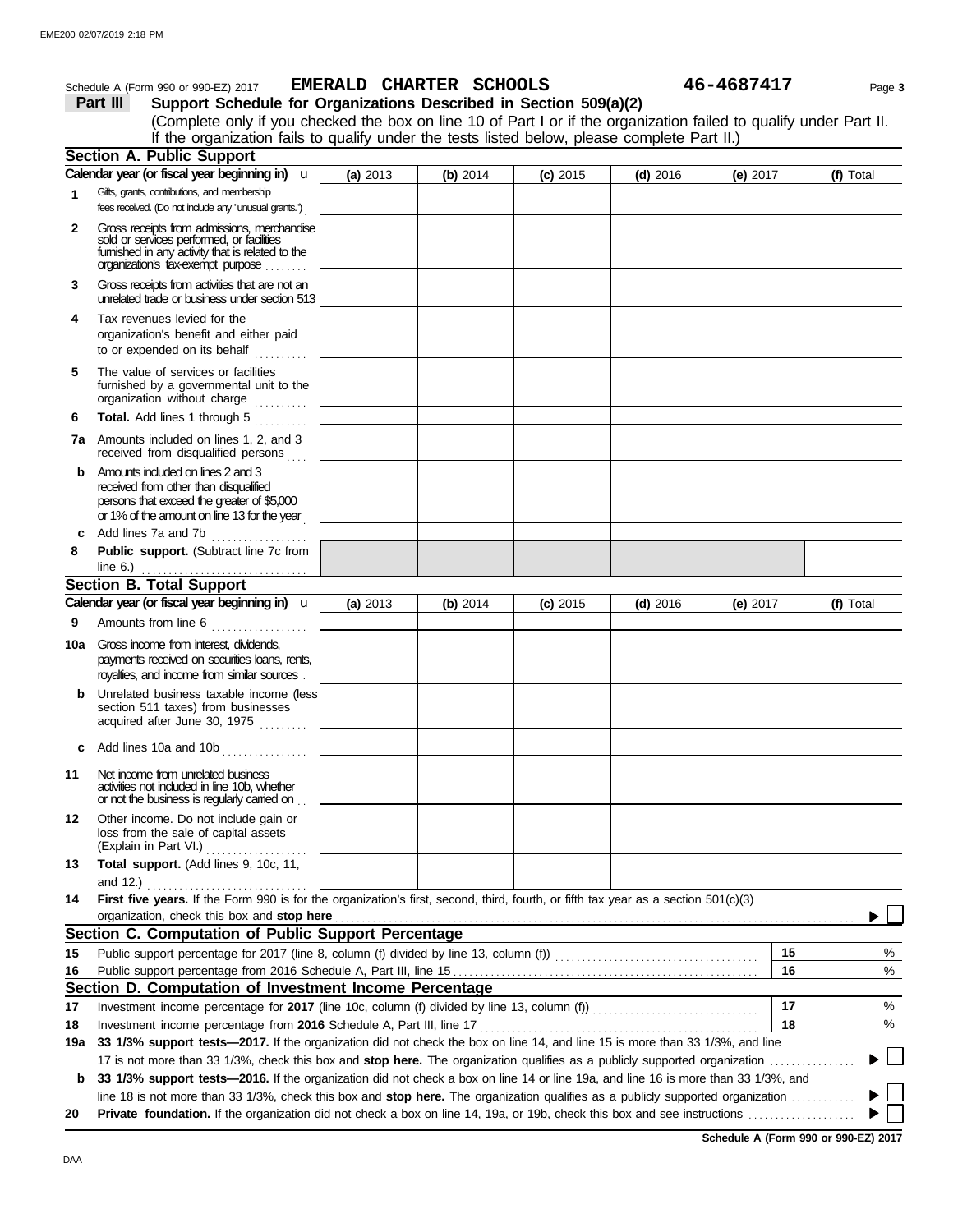|              | EMERALD CHARTER SCHOOLS<br>Schedule A (Form 990 or 990-EZ) 2017                                                                                                                                                                    | 46-4687417      |     | Page 4 |
|--------------|------------------------------------------------------------------------------------------------------------------------------------------------------------------------------------------------------------------------------------|-----------------|-----|--------|
|              | <b>Part IV</b><br><b>Supporting Organizations</b>                                                                                                                                                                                  |                 |     |        |
|              | (Complete only if you checked a box in line 12 on Part I. If you checked 12a of Part I, complete Sections A                                                                                                                        |                 |     |        |
|              | and B. If you checked 12b of Part I, complete Sections A and C. If you checked 12c of Part I, complete                                                                                                                             |                 |     |        |
|              | Sections A, D, and E. If you checked 12d of Part I, complete Sections A and D, and complete Part V.)                                                                                                                               |                 |     |        |
|              | Section A. All Supporting Organizations                                                                                                                                                                                            |                 |     |        |
|              |                                                                                                                                                                                                                                    |                 | Yes | No     |
| 1            | Are all of the organization's supported organizations listed by name in the organization's governing                                                                                                                               |                 |     |        |
|              | documents? If "No," describe in Part VI how the supported organizations are designated. If designated by                                                                                                                           |                 |     |        |
|              | class or purpose, describe the designation. If historic and continuing relationship, explain.                                                                                                                                      | 1               |     |        |
| $\mathbf{2}$ | Did the organization have any supported organization that does not have an IRS determination of status                                                                                                                             |                 |     |        |
|              | under section 509(a)(1) or (2)? If "Yes," explain in Part VI how the organization determined that the supported                                                                                                                    |                 |     |        |
|              | organization was described in section 509(a)(1) or (2).                                                                                                                                                                            | 2               |     |        |
| Зa           | Did the organization have a supported organization described in section 501(c)(4), (5), or (6)? If "Yes," answer                                                                                                                   |                 |     |        |
|              | $(b)$ and $(c)$ below.                                                                                                                                                                                                             | 3a              |     |        |
| b            | Did the organization confirm that each supported organization qualified under section $501(c)(4)$ , $(5)$ , or $(6)$ and                                                                                                           |                 |     |        |
|              | satisfied the public support tests under section 509(a)(2)? If "Yes," describe in Part VI when and how the                                                                                                                         |                 |     |        |
|              | organization made the determination.                                                                                                                                                                                               | 3 <sub>b</sub>  |     |        |
| c            | Did the organization ensure that all support to such organizations was used exclusively for section $170(c)(2)(B)$                                                                                                                 |                 |     |        |
|              | purposes? If "Yes," explain in Part VI what controls the organization put in place to ensure such use.                                                                                                                             | 3 <sub>c</sub>  |     |        |
| 4a           | Was any supported organization not organized in the United States ("foreign supported organization")? If                                                                                                                           |                 |     |        |
|              | "Yes," and if you checked 12a or 12b in Part I, answer (b) and (c) below.                                                                                                                                                          | 4a              |     |        |
| b            | Did the organization have ultimate control and discretion in deciding whether to make grants to the foreign                                                                                                                        |                 |     |        |
|              | supported organization? If "Yes," describe in Part VI how the organization had such control and discretion                                                                                                                         |                 |     |        |
|              | despite being controlled or supervised by or in connection with its supported organizations.                                                                                                                                       | 4b              |     |        |
| c            | Did the organization support any foreign supported organization that does not have an IRS determination                                                                                                                            |                 |     |        |
|              | under sections $501(c)(3)$ and $509(a)(1)$ or $(2)?$ If "Yes," explain in Part VI what controls the organization used                                                                                                              |                 |     |        |
|              | to ensure that all support to the foreign supported organization was used exclusively for section $170(c)(2)(B)$                                                                                                                   |                 |     |        |
|              | purposes.                                                                                                                                                                                                                          | 4c              |     |        |
| 5a           | Did the organization add, substitute, or remove any supported organizations during the tax year? If "Yes,"                                                                                                                         |                 |     |        |
|              | answer (b) and (c) below (if applicable). Also, provide detail in Part VI, including (i) the names and EIN                                                                                                                         |                 |     |        |
|              | numbers of the supported organizations added, substituted, or removed; (ii) the reasons for each such action;                                                                                                                      |                 |     |        |
|              | (iii) the authority under the organization's organizing document authorizing such action; and (iv) how the action                                                                                                                  |                 |     |        |
|              | was accomplished (such as by amendment to the organizing document).<br>Type I or Type II only. Was any added or substituted supported organization part of a class already                                                         | 5a              |     |        |
| b            |                                                                                                                                                                                                                                    |                 |     |        |
|              | designated in the organization's organizing document?                                                                                                                                                                              | 5b<br>5c        |     |        |
| с<br>6       | Substitutions only. Was the substitution the result of an event beyond the organization's control?                                                                                                                                 |                 |     |        |
|              | Did the organization provide support (whether in the form of grants or the provision of services or facilities) to                                                                                                                 |                 |     |        |
|              | anyone other than (i) its supported organizations, (ii) individuals that are part of the charitable class benefited<br>by one or more of its supported organizations, or (iii) other supporting organizations that also support or |                 |     |        |
|              | benefit one or more of the filing organization's supported organizations? If "Yes," provide detail in Part VI.                                                                                                                     | 6               |     |        |
| 7            | Did the organization provide a grant, loan, compensation, or other similar payment to a substantial contributor                                                                                                                    |                 |     |        |
|              | (defined in section $4958(c)(3)(C)$ ), a family member of a substantial contributor, or a 35% controlled entity with                                                                                                               |                 |     |        |
|              | regard to a substantial contributor? If "Yes," complete Part I of Schedule L (Form 990 or 990-EZ).                                                                                                                                 | 7               |     |        |
| 8            | Did the organization make a loan to a disqualified person (as defined in section 4958) not described in line 7?                                                                                                                    |                 |     |        |
|              | If "Yes," complete Part I of Schedule L (Form 990 or 990-EZ).                                                                                                                                                                      | 8               |     |        |
| 9а           | Was the organization controlled directly or indirectly at any time during the tax year by one or more                                                                                                                              |                 |     |        |
|              | disqualified persons as defined in section 4946 (other than foundation managers and organizations described                                                                                                                        |                 |     |        |
|              | in section 509(a)(1) or (2))? If "Yes," provide detail in Part VI.                                                                                                                                                                 | 9а              |     |        |
| b            | Did one or more disqualified persons (as defined in line 9a) hold a controlling interest in any entity in which                                                                                                                    |                 |     |        |
|              | the supporting organization had an interest? If "Yes," provide detail in Part VI.                                                                                                                                                  | 9b              |     |        |
| c            | Did a disqualified person (as defined in line 9a) have an ownership interest in, or derive any personal benefit                                                                                                                    |                 |     |        |
|              | from, assets in which the supporting organization also had an interest? If "Yes," provide detail in Part VI.                                                                                                                       | 9с              |     |        |
| 10a          | Was the organization subject to the excess business holdings rules of section 4943 because of section                                                                                                                              |                 |     |        |
|              | 4943(f) (regarding certain Type II supporting organizations, and all Type III non-functionally integrated                                                                                                                          |                 |     |        |
|              | supporting organizations)? If "Yes," answer 10b below.                                                                                                                                                                             | 10a             |     |        |
| b            | Did the organization have any excess business holdings in the tax year? (Use Schedule C, Form 4720, to                                                                                                                             |                 |     |        |
|              | determine whether the organization had excess business holdings.)                                                                                                                                                                  | 10 <sub>b</sub> |     |        |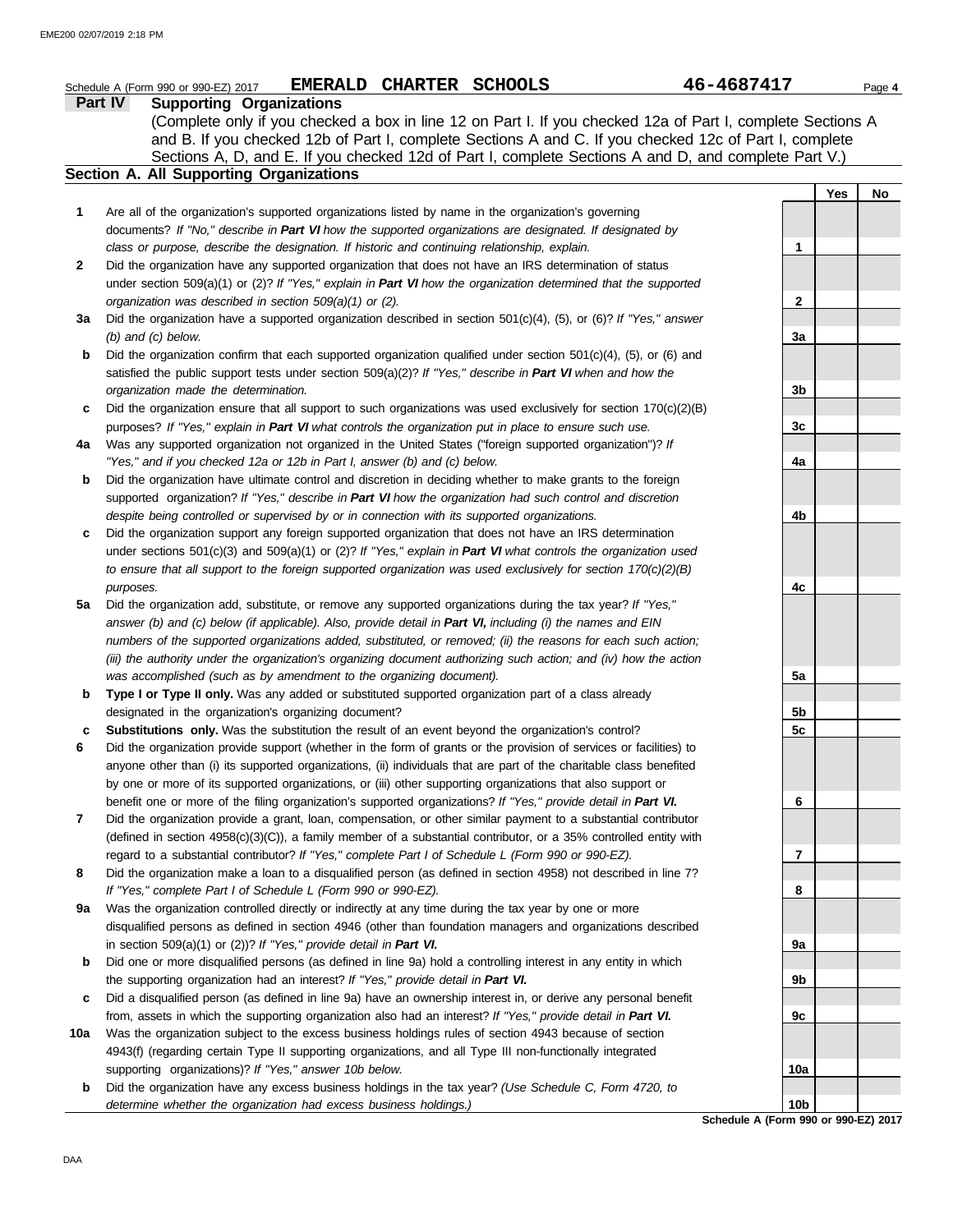|              | 46-4687417<br>EMERALD CHARTER SCHOOLS<br>Schedule A (Form 990 or 990-EZ) 2017                                                                                                                                                    |                 |            | Page 5 |
|--------------|----------------------------------------------------------------------------------------------------------------------------------------------------------------------------------------------------------------------------------|-----------------|------------|--------|
|              | <b>Part IV</b><br><b>Supporting Organizations (continued)</b>                                                                                                                                                                    |                 |            |        |
|              |                                                                                                                                                                                                                                  |                 | Yes        | No     |
| 11           | Has the organization accepted a gift or contribution from any of the following persons?                                                                                                                                          |                 |            |        |
| а            | A person who directly or indirectly controls, either alone or together with persons described in (b) and (c)                                                                                                                     |                 |            |        |
|              | below, the governing body of a supported organization?                                                                                                                                                                           | 11a             |            |        |
|              | <b>b</b> A family member of a person described in (a) above?                                                                                                                                                                     | 11 <sub>b</sub> |            |        |
|              | c A 35% controlled entity of a person described in (a) or (b) above? If "Yes" to a, b, or c, provide detail in Part VI.                                                                                                          | 11c             |            |        |
|              | <b>Section B. Type I Supporting Organizations</b>                                                                                                                                                                                |                 |            |        |
|              |                                                                                                                                                                                                                                  |                 | <b>Yes</b> | No.    |
| 1            | Did the directors, trustees, or membership of one or more supported organizations have the power to                                                                                                                              |                 |            |        |
|              | regularly appoint or elect at least a majority of the organization's directors or trustees at all times during the                                                                                                               |                 |            |        |
|              | tax year? If "No," describe in Part VI how the supported organization(s) effectively operated, supervised, or                                                                                                                    |                 |            |        |
|              | controlled the organization's activities. If the organization had more than one supported organization,                                                                                                                          |                 |            |        |
|              | describe how the powers to appoint and/or remove directors or trustees were allocated among the supported<br>organizations and what conditions or restrictions, if any, applied to such powers during the tax year.              | 1               |            |        |
| $\mathbf{2}$ | Did the organization operate for the benefit of any supported organization other than the supported                                                                                                                              |                 |            |        |
|              | organization(s) that operated, supervised, or controlled the supporting organization? If "Yes," explain in Part                                                                                                                  |                 |            |        |
|              | VI how providing such benefit carried out the purposes of the supported organization(s) that operated,                                                                                                                           |                 |            |        |
|              | supervised, or controlled the supporting organization.                                                                                                                                                                           | 2               |            |        |
|              | Section C. Type II Supporting Organizations                                                                                                                                                                                      |                 |            |        |
|              |                                                                                                                                                                                                                                  |                 | Yes        | No.    |
| 1            | Were a majority of the organization's directors or trustees during the tax year also a majority of the directors                                                                                                                 |                 |            |        |
|              | or trustees of each of the organization's supported organization(s)? If "No," describe in Part VI how control                                                                                                                    |                 |            |        |
|              | or management of the supporting organization was vested in the same persons that controlled or managed                                                                                                                           |                 |            |        |
|              | the supported organization(s).                                                                                                                                                                                                   | 1               |            |        |
|              | Section D. All Type III Supporting Organizations                                                                                                                                                                                 |                 |            |        |
|              |                                                                                                                                                                                                                                  |                 | Yes        | No.    |
| 1            | Did the organization provide to each of its supported organizations, by the last day of the fifth month of the                                                                                                                   |                 |            |        |
|              | organization's tax year, (i) a written notice describing the type and amount of support provided during the prior tax                                                                                                            |                 |            |        |
|              | year, (ii) a copy of the Form 990 that was most recently filed as of the date of notification, and (iii) copies of the                                                                                                           |                 |            |        |
|              | organization's governing documents in effect on the date of notification, to the extent not previously provided?                                                                                                                 | 1               |            |        |
| $\mathbf{2}$ | Were any of the organization's officers, directors, or trustees either (i) appointed or elected by the supported                                                                                                                 |                 |            |        |
|              | organization(s) or (ii) serving on the governing body of a supported organization? If "No," explain in Part VI how                                                                                                               |                 |            |        |
|              | the organization maintained a close and continuous working relationship with the supported organization(s).                                                                                                                      | 2               |            |        |
| 3            | By reason of the relationship described in (2), did the organization's supported organizations have a                                                                                                                            |                 |            |        |
|              | significant voice in the organization's investment policies and in directing the use of the organization's                                                                                                                       |                 |            |        |
|              | income or assets at all times during the tax year? If "Yes," describe in Part VI the role the organization's                                                                                                                     |                 |            |        |
|              | supported organizations played in this regard.                                                                                                                                                                                   | 3               |            |        |
|              | Section E. Type III Functionally-Integrated Supporting Organizations                                                                                                                                                             |                 |            |        |
| 1            | Check the box next to the method that the organization used to satisfy the Integral Part Test during the year (see instructions).                                                                                                |                 |            |        |
| a<br>b       | The organization satisfied the Activities Test. Complete line 2 below.                                                                                                                                                           |                 |            |        |
| c            | The organization is the parent of each of its supported organizations. Complete line 3 below.<br>The organization supported a governmental entity. Describe in Part VI how you supported a government entity (see instructions). |                 |            |        |
|              |                                                                                                                                                                                                                                  |                 |            |        |
| $\mathbf{2}$ | Activities Test. Answer (a) and (b) below.                                                                                                                                                                                       |                 | Yes        | No     |
| а            | Did substantially all of the organization's activities during the tax year directly further the exempt purposes of                                                                                                               |                 |            |        |
|              | the supported organization(s) to which the organization was responsive? If "Yes," then in Part VI identify                                                                                                                       |                 |            |        |
|              | those supported organizations and explain how these activities directly furthered their exempt purposes,                                                                                                                         |                 |            |        |
|              | how the organization was responsive to those supported organizations, and how the organization determined                                                                                                                        |                 |            |        |
|              | that these activities constituted substantially all of its activities.                                                                                                                                                           | 2a              |            |        |
| b            | Did the activities described in (a) constitute activities that, but for the organization's involvement, one or more                                                                                                              |                 |            |        |
|              | of the organization's supported organization(s) would have been engaged in? If "Yes," explain in Part VI the                                                                                                                     |                 |            |        |
|              | reasons for the organization's position that its supported organization(s) would have engaged in these                                                                                                                           |                 |            |        |
|              | activities but for the organization's involvement.                                                                                                                                                                               | 2b              |            |        |
| 3            | Parent of Supported Organizations. Answer (a) and (b) below.                                                                                                                                                                     |                 |            |        |
| а            | Did the organization have the power to regularly appoint or elect a majority of the officers, directors, or                                                                                                                      |                 |            |        |
|              | trustees of each of the supported organizations? Provide details in Part VI.                                                                                                                                                     | 3a              |            |        |

DAA **Schedule A (Form 990 or 990-EZ) 2017 3b**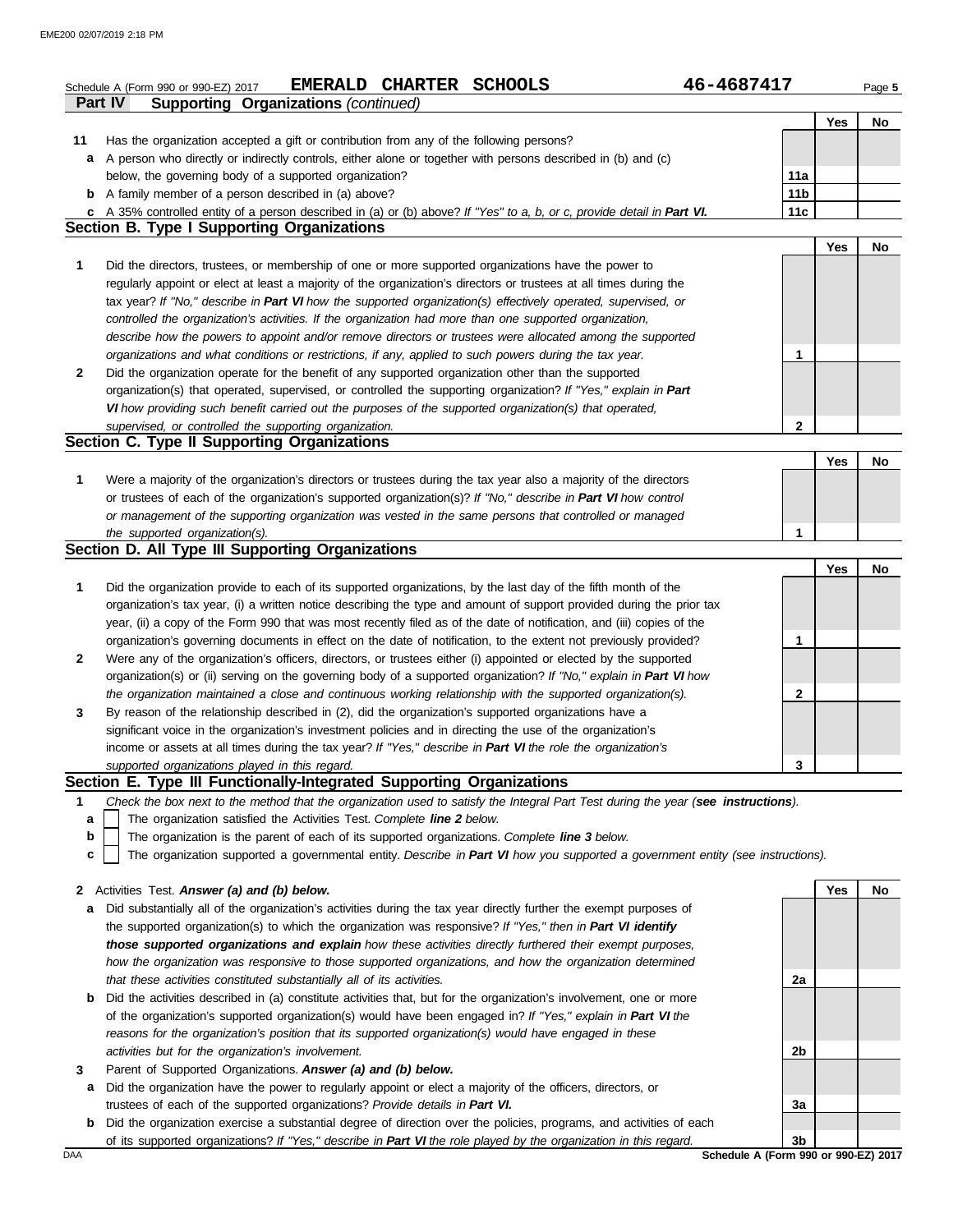| EMERALD CHARTER SCHOOLS<br>Schedule A (Form 990 or 990-EZ) 2017                                                                                 |                | 46-4687417     | Page 6                         |
|-------------------------------------------------------------------------------------------------------------------------------------------------|----------------|----------------|--------------------------------|
| <b>Part V</b><br>Type III Non-Functionally Integrated 509(a)(3) Supporting Organizations                                                        |                |                |                                |
| Check here if the organization satisfied the Integral Part Test as a qualifying trust on Nov. 20, 1970 (explain in Part VI). See<br>$\mathbf 1$ |                |                |                                |
| instructions. All other Type III non-functionally integrated supporting organizations must complete Sections A through E.                       |                |                | (B) Current Year               |
| Section A - Adjusted Net Income                                                                                                                 |                | (A) Prior Year | (optional)                     |
| Net short-term capital gain<br>1.                                                                                                               | 1              |                |                                |
| Recoveries of prior-year distributions<br>$\mathbf{2}$                                                                                          | $\overline{2}$ |                |                                |
| Other gross income (see instructions)<br>3                                                                                                      | 3              |                |                                |
| Add lines 1 through 3.<br>4                                                                                                                     | 4              |                |                                |
| Depreciation and depletion<br>5.                                                                                                                | 5              |                |                                |
| Portion of operating expenses paid or incurred for production or<br>6                                                                           |                |                |                                |
| collection of gross income or for management, conservation, or                                                                                  |                |                |                                |
| maintenance of property held for production of income (see instructions)                                                                        | 6              |                |                                |
| 7<br>Other expenses (see instructions)                                                                                                          | $\overline{7}$ |                |                                |
| <b>Adjusted Net Income</b> (subtract lines 5, 6 and 7 from line 4).<br>8                                                                        | 8              |                |                                |
| <b>Section B - Minimum Asset Amount</b>                                                                                                         |                | (A) Prior Year | (B) Current Year<br>(optional) |
| 1 Aggregate fair market value of all non-exempt-use assets (see                                                                                 |                |                |                                |
| instructions for short tax year or assets held for part of year):                                                                               |                |                |                                |
| <b>a</b> Average monthly value of securities                                                                                                    | 1a             |                |                                |
| <b>b</b> Average monthly cash balances                                                                                                          | 1 <sub>b</sub> |                |                                |
| <b>c</b> Fair market value of other non-exempt-use assets                                                                                       | 1 <sub>c</sub> |                |                                |
| <b>d</b> Total (add lines 1a, 1b, and 1c)                                                                                                       | 1 <sub>d</sub> |                |                                |
| <b>e</b> Discount claimed for blockage or other                                                                                                 |                |                |                                |
| factors (explain in detail in <b>Part VI)</b> :                                                                                                 |                |                |                                |
| Acquisition indebtedness applicable to non-exempt-use assets<br>$\mathbf{2}$                                                                    | $\mathbf{2}$   |                |                                |
| Subtract line 2 from line 1d.<br>3                                                                                                              | 3              |                |                                |
| Cash deemed held for exempt use. Enter 1-1/2% of line 3 (for greater amount,<br>4                                                               |                |                |                                |
| see instructions).                                                                                                                              | 4              |                |                                |
| Net value of non-exempt-use assets (subtract line 4 from line 3)<br>5.                                                                          | 5              |                |                                |
| 6<br>.035. Multiply line 5 by                                                                                                                   | 6              |                |                                |
| Recoveries of prior-year distributions<br>7                                                                                                     | $\overline{7}$ |                |                                |
| Minimum Asset Amount (add line 7 to line 6)<br>8                                                                                                | 8              |                |                                |
| Section C - Distributable Amount                                                                                                                |                |                | <b>Current Year</b>            |
| Adjusted net income for prior year (from Section A, line 8, Column A)<br>1.                                                                     | 1              |                |                                |
| Enter 85% of line 1.<br>$\mathbf{2}$                                                                                                            | $\mathbf{2}$   |                |                                |
| Minimum asset amount for prior year (from Section B, line 8, Column A)<br>3                                                                     | 3              |                |                                |
| Enter greater of line 2 or line 3.<br>4                                                                                                         | 4              |                |                                |
| 5<br>Income tax imposed in prior year                                                                                                           | 5              |                |                                |

**6 Distributable Amount.** Subtract line 5 from line 4, unless subject to emergency temporary reduction (see instructions).

**7** | Check here if the current year is the organization's first as a non-functionally integrated Type III supporting organization (see instructions).

**6**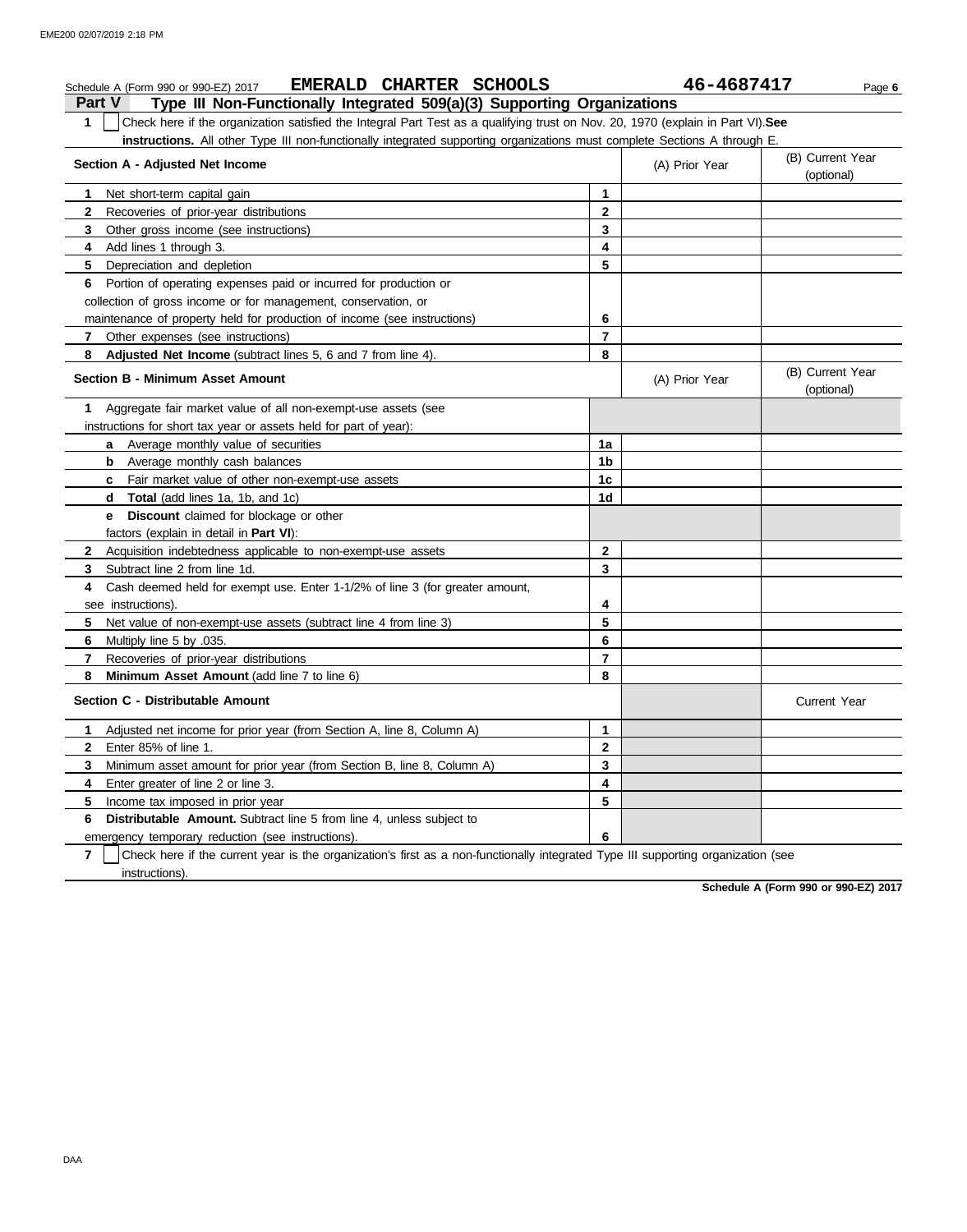|                | EMERALD CHARTER SCHOOLS<br>Schedule A (Form 990 or 990-EZ) 2017                                                                           |                             | 46-4687417                | Page 7               |
|----------------|-------------------------------------------------------------------------------------------------------------------------------------------|-----------------------------|---------------------------|----------------------|
| <b>Part V</b>  | Type III Non-Functionally Integrated 509(a)(3) Supporting Organizations (continued)                                                       |                             |                           |                      |
|                | <b>Section D - Distributions</b>                                                                                                          |                             |                           | <b>Current Year</b>  |
| 1              | Amounts paid to supported organizations to accomplish exempt purposes                                                                     |                             |                           |                      |
| 2              | Amounts paid to perform activity that directly furthers exempt purposes of supported                                                      |                             |                           |                      |
| 3              | organizations, in excess of income from activity<br>Administrative expenses paid to accomplish exempt purposes of supported organizations |                             |                           |                      |
| 4              |                                                                                                                                           |                             |                           |                      |
| 5              | Amounts paid to acquire exempt-use assets<br>Qualified set-aside amounts (prior IRS approval required)                                    |                             |                           |                      |
| 6              | Other distributions (describe in <b>Part VI</b> ). See instructions.                                                                      |                             |                           |                      |
| $\overline{7}$ | <b>Total annual distributions.</b> Add lines 1 through 6.                                                                                 |                             |                           |                      |
| 8              | Distributions to attentive supported organizations to which the organization is responsive                                                |                             |                           |                      |
|                | (provide details in Part VI). See instructions.                                                                                           |                             |                           |                      |
| 9              | Distributable amount for 2017 from Section C, line 6                                                                                      |                             |                           |                      |
| 10             | Line 8 amount divided by line 9 amount                                                                                                    |                             |                           |                      |
|                |                                                                                                                                           | (i)                         | (ii)                      | (iii)                |
|                | Section E - Distribution Allocations (see instructions)                                                                                   | <b>Excess Distributions</b> | <b>Underdistributions</b> | <b>Distributable</b> |
|                |                                                                                                                                           |                             | Pre-2017                  | Amount for 2017      |
| 1              | Distributable amount for 2017 from Section C, line 6                                                                                      |                             |                           |                      |
| $\mathbf{2}$   | Underdistributions, if any, for years prior to 2017                                                                                       |                             |                           |                      |
|                | (reasonable cause required-explain in Part VI). See                                                                                       |                             |                           |                      |
|                | instructions.                                                                                                                             |                             |                           |                      |
| 3              | Excess distributions carryover, if any, to 2017:                                                                                          |                             |                           |                      |
| a              |                                                                                                                                           |                             |                           |                      |
|                | $b$ From 2013                                                                                                                             |                             |                           |                      |
|                | <b>c</b> From 2014                                                                                                                        |                             |                           |                      |
|                |                                                                                                                                           |                             |                           |                      |
|                | e From 2016                                                                                                                               |                             |                           |                      |
|                | f Total of lines 3a through e                                                                                                             |                             |                           |                      |
|                | g Applied to underdistributions of prior years                                                                                            |                             |                           |                      |
|                | h Applied to 2017 distributable amount                                                                                                    |                             |                           |                      |
|                | Carryover from 2012 not applied (see instructions)                                                                                        |                             |                           |                      |
|                | Remainder. Subtract lines 3g, 3h, and 3i from 3f.                                                                                         |                             |                           |                      |
| 4              | Distributions for 2017 from                                                                                                               |                             |                           |                      |
|                | Section D, line 7:<br>\$                                                                                                                  |                             |                           |                      |
|                | a Applied to underdistributions of prior years<br><b>b</b> Applied to 2017 distributable amount                                           |                             |                           |                      |
|                | c Remainder. Subtract lines 4a and 4b from 4.                                                                                             |                             |                           |                      |
| 5              | Remaining underdistributions for years prior to 2017, if                                                                                  |                             |                           |                      |
|                | any. Subtract lines 3g and 4a from line 2. For result                                                                                     |                             |                           |                      |
|                | greater than zero, explain in Part VI. See instructions.                                                                                  |                             |                           |                      |
| 6              | Remaining underdistributions for 2017. Subtract lines 3h                                                                                  |                             |                           |                      |
|                | and 4b from line 1. For result greater than zero, explain in                                                                              |                             |                           |                      |
|                | Part VI. See instructions.                                                                                                                |                             |                           |                      |
| 7              | Excess distributions carryover to 2018. Add lines 3j                                                                                      |                             |                           |                      |
|                | and 4c.                                                                                                                                   |                             |                           |                      |
| 8              | Breakdown of line 7:                                                                                                                      |                             |                           |                      |
|                | a Excess from 2013                                                                                                                        |                             |                           |                      |
|                | <b>b</b> Excess from 2014 $\ldots$                                                                                                        |                             |                           |                      |
|                | c Excess from 2015                                                                                                                        |                             |                           |                      |
|                | d Excess from 2016                                                                                                                        |                             |                           |                      |
|                | e Excess from 2017                                                                                                                        |                             |                           |                      |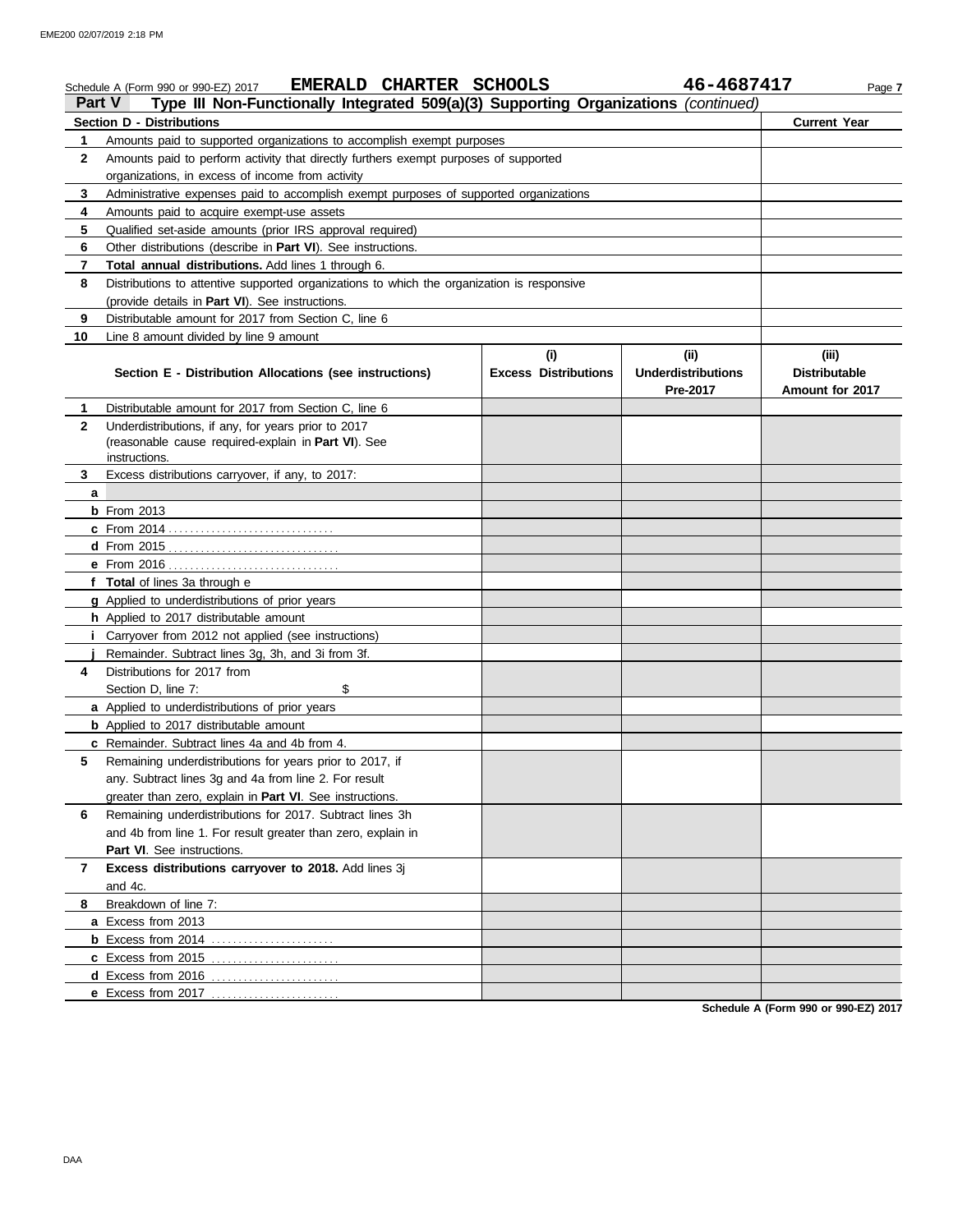| Part VI | Schedule A (Form 990 or 990-EZ) 2017 | EMERALD CHARTER SCHOOLS | lines 2, 5, and 6. Also complete this part for any additional information. (See instructions.) | 46-4687417<br>Supplemental Information. Provide the explanations required by Part II, line 10; Part II, line 17a or 17b; Part<br>III, line 12; Part IV, Section A, lines 1, 2, 3b, 3c, 4b, 4c, 5a, 6, 9a, 9b, 9c, 11a, 11b, and 11c; Part IV, Section<br>B, lines 1 and 2; Part IV, Section C, line 1; Part IV, Section D, lines 2 and 3; Part IV, Section E, lines 1c, 2a, 2b,<br>3a and 3b; Part V, line 1; Part V, Section B, line 1e; Part V, Section D, lines 5, 6, and 8; and Part V, Section E, | Page 8 |
|---------|--------------------------------------|-------------------------|------------------------------------------------------------------------------------------------|--------------------------------------------------------------------------------------------------------------------------------------------------------------------------------------------------------------------------------------------------------------------------------------------------------------------------------------------------------------------------------------------------------------------------------------------------------------------------------------------------------|--------|
|         |                                      |                         |                                                                                                |                                                                                                                                                                                                                                                                                                                                                                                                                                                                                                        |        |
|         |                                      |                         |                                                                                                |                                                                                                                                                                                                                                                                                                                                                                                                                                                                                                        |        |
|         |                                      |                         |                                                                                                |                                                                                                                                                                                                                                                                                                                                                                                                                                                                                                        |        |
|         |                                      |                         |                                                                                                |                                                                                                                                                                                                                                                                                                                                                                                                                                                                                                        |        |
|         |                                      |                         |                                                                                                |                                                                                                                                                                                                                                                                                                                                                                                                                                                                                                        |        |
|         |                                      |                         |                                                                                                |                                                                                                                                                                                                                                                                                                                                                                                                                                                                                                        |        |
|         |                                      |                         |                                                                                                |                                                                                                                                                                                                                                                                                                                                                                                                                                                                                                        |        |
|         |                                      |                         |                                                                                                |                                                                                                                                                                                                                                                                                                                                                                                                                                                                                                        |        |
|         |                                      |                         |                                                                                                |                                                                                                                                                                                                                                                                                                                                                                                                                                                                                                        |        |
|         |                                      |                         |                                                                                                |                                                                                                                                                                                                                                                                                                                                                                                                                                                                                                        |        |
|         |                                      |                         |                                                                                                |                                                                                                                                                                                                                                                                                                                                                                                                                                                                                                        |        |
|         |                                      |                         |                                                                                                |                                                                                                                                                                                                                                                                                                                                                                                                                                                                                                        |        |
|         |                                      |                         |                                                                                                |                                                                                                                                                                                                                                                                                                                                                                                                                                                                                                        |        |
|         |                                      |                         |                                                                                                |                                                                                                                                                                                                                                                                                                                                                                                                                                                                                                        |        |
|         |                                      |                         |                                                                                                |                                                                                                                                                                                                                                                                                                                                                                                                                                                                                                        |        |
|         |                                      |                         |                                                                                                |                                                                                                                                                                                                                                                                                                                                                                                                                                                                                                        |        |
|         |                                      |                         |                                                                                                |                                                                                                                                                                                                                                                                                                                                                                                                                                                                                                        |        |
|         |                                      |                         |                                                                                                |                                                                                                                                                                                                                                                                                                                                                                                                                                                                                                        |        |
|         |                                      |                         |                                                                                                |                                                                                                                                                                                                                                                                                                                                                                                                                                                                                                        |        |
|         |                                      |                         |                                                                                                |                                                                                                                                                                                                                                                                                                                                                                                                                                                                                                        |        |
|         |                                      |                         |                                                                                                |                                                                                                                                                                                                                                                                                                                                                                                                                                                                                                        |        |
|         |                                      |                         |                                                                                                |                                                                                                                                                                                                                                                                                                                                                                                                                                                                                                        |        |
|         |                                      |                         |                                                                                                |                                                                                                                                                                                                                                                                                                                                                                                                                                                                                                        |        |
|         |                                      |                         |                                                                                                |                                                                                                                                                                                                                                                                                                                                                                                                                                                                                                        |        |
|         |                                      |                         |                                                                                                |                                                                                                                                                                                                                                                                                                                                                                                                                                                                                                        |        |
|         |                                      |                         |                                                                                                |                                                                                                                                                                                                                                                                                                                                                                                                                                                                                                        |        |
|         |                                      |                         |                                                                                                |                                                                                                                                                                                                                                                                                                                                                                                                                                                                                                        |        |
|         |                                      |                         |                                                                                                |                                                                                                                                                                                                                                                                                                                                                                                                                                                                                                        |        |
|         |                                      |                         |                                                                                                |                                                                                                                                                                                                                                                                                                                                                                                                                                                                                                        |        |
|         |                                      |                         |                                                                                                |                                                                                                                                                                                                                                                                                                                                                                                                                                                                                                        |        |
|         |                                      |                         |                                                                                                |                                                                                                                                                                                                                                                                                                                                                                                                                                                                                                        |        |
|         |                                      |                         |                                                                                                |                                                                                                                                                                                                                                                                                                                                                                                                                                                                                                        |        |
|         |                                      |                         |                                                                                                |                                                                                                                                                                                                                                                                                                                                                                                                                                                                                                        |        |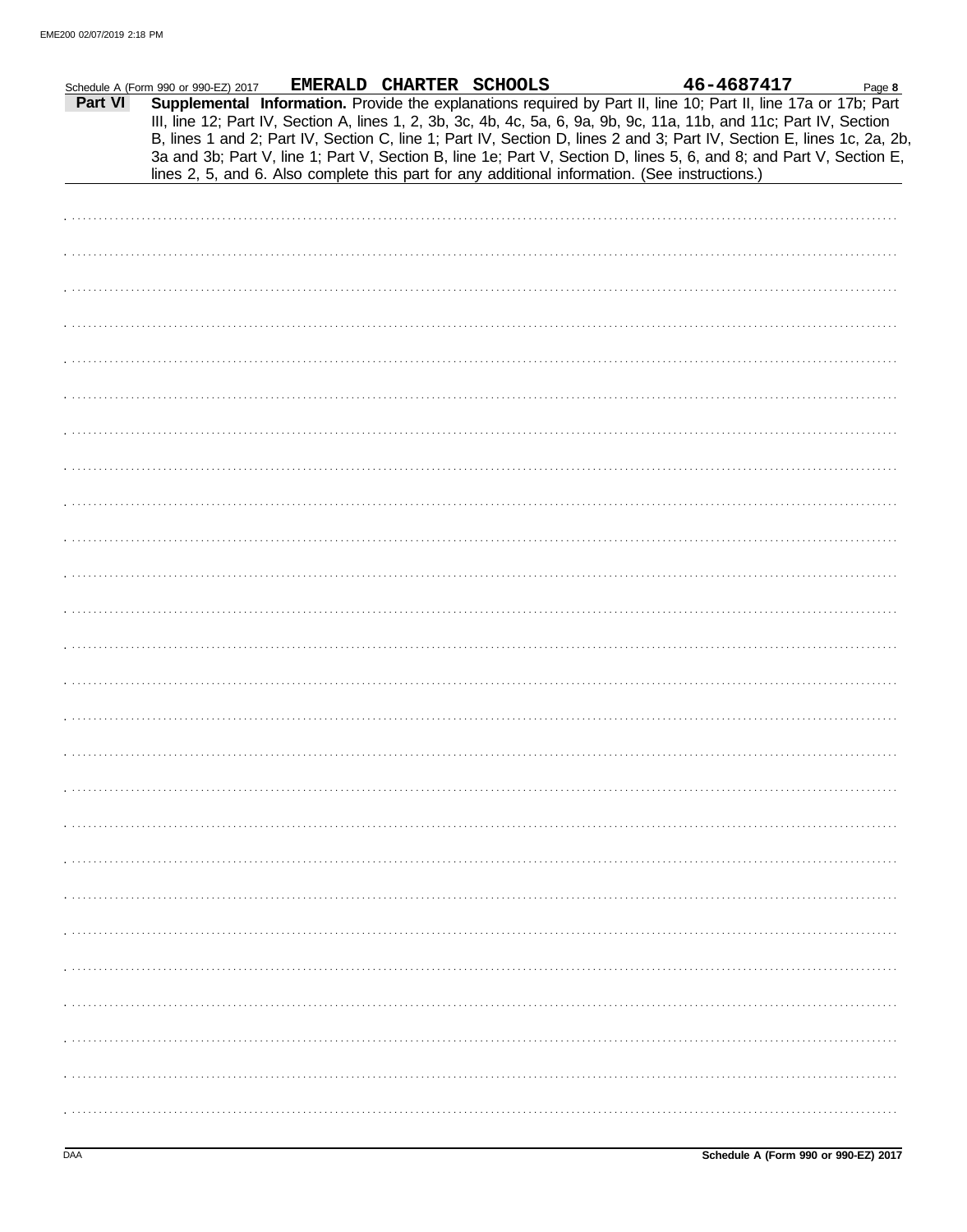|              |                                           |                                                                                                                                                                                                                                                           |                                                                                                   | OMB No. 1545-0047                     |    |
|--------------|-------------------------------------------|-----------------------------------------------------------------------------------------------------------------------------------------------------------------------------------------------------------------------------------------------------------|---------------------------------------------------------------------------------------------------|---------------------------------------|----|
| (Form 990)   | <b>SCHEDULE D</b>                         |                                                                                                                                                                                                                                                           | Supplemental Financial Statements<br>u Complete if the organization answered "Yes" on Form 990,   |                                       |    |
|              | Department of the Treasury                |                                                                                                                                                                                                                                                           | Part IV, line 6, 7, 8, 9, 10, 11a, 11b, 11c, 11d, 11e, 11f, 12a, or 12b.<br>U Attach to Form 990. | <b>Open to Public</b>                 |    |
|              | Internal Revenue Service                  |                                                                                                                                                                                                                                                           | <b>Li Go to www.irs.gov/Form990 for instructions and the latest information.</b>                  | <b>Inspection</b>                     |    |
|              | Name of the organization                  |                                                                                                                                                                                                                                                           |                                                                                                   | Employer identification number        |    |
|              |                                           |                                                                                                                                                                                                                                                           |                                                                                                   |                                       |    |
|              |                                           | EMERALD CHARTER SCHOOLS                                                                                                                                                                                                                                   |                                                                                                   | 46-4687417                            |    |
| Part I       |                                           | Organizations Maintaining Donor Advised Funds or Other Similar Funds or Accounts.<br>Complete if the organization answered "Yes" on Form 990, Part IV, line 6.                                                                                            |                                                                                                   |                                       |    |
|              |                                           |                                                                                                                                                                                                                                                           | (a) Donor advised funds                                                                           | (b) Funds and other accounts          |    |
| 1            | Total number at end of year               |                                                                                                                                                                                                                                                           |                                                                                                   |                                       |    |
| 2            |                                           | Aggregate value of contributions to (during year)                                                                                                                                                                                                         |                                                                                                   |                                       |    |
| 3            |                                           |                                                                                                                                                                                                                                                           |                                                                                                   |                                       |    |
| 4            |                                           |                                                                                                                                                                                                                                                           |                                                                                                   |                                       |    |
| 5            |                                           | Did the organization inform all donors and donor advisors in writing that the assets held in donor advised                                                                                                                                                |                                                                                                   |                                       |    |
|              |                                           |                                                                                                                                                                                                                                                           |                                                                                                   | Yes                                   | No |
| 6            |                                           | Did the organization inform all grantees, donors, and donor advisors in writing that grant funds can be used                                                                                                                                              |                                                                                                   |                                       |    |
|              |                                           | only for charitable purposes and not for the benefit of the donor or donor advisor, or for any other purpose                                                                                                                                              |                                                                                                   | Yes                                   | No |
| Part II      |                                           | <b>Conservation Easements.</b>                                                                                                                                                                                                                            |                                                                                                   |                                       |    |
|              |                                           | Complete if the organization answered "Yes" on Form 990, Part IV, line 7.                                                                                                                                                                                 |                                                                                                   |                                       |    |
|              |                                           | 1 Purpose(s) of conservation easements held by the organization (check all that apply).                                                                                                                                                                   |                                                                                                   |                                       |    |
|              |                                           | Preservation of land for public use (e.g., recreation or education)                                                                                                                                                                                       | Preservation of a historically important land area                                                |                                       |    |
|              | Protection of natural habitat             |                                                                                                                                                                                                                                                           | Preservation of a certified historic structure                                                    |                                       |    |
|              | Preservation of open space                |                                                                                                                                                                                                                                                           |                                                                                                   |                                       |    |
| $\mathbf{2}$ | easement on the last day of the tax year. | Complete lines 2a through 2d if the organization held a qualified conservation contribution in the form of a conservation                                                                                                                                 |                                                                                                   |                                       |    |
|              |                                           |                                                                                                                                                                                                                                                           |                                                                                                   | Held at the End of the Tax Year<br>2a |    |
| a<br>b       |                                           |                                                                                                                                                                                                                                                           |                                                                                                   | 2 <sub>b</sub>                        |    |
|              |                                           | Number of conservation easements on a certified historic structure included in (a) [[[[[[[[[[[[[[[[[[[[[[[[[]]]]]]]                                                                                                                                       |                                                                                                   | 2c                                    |    |
|              |                                           | d Number of conservation easements included in (c) acquired after 7/25/06, and not on a                                                                                                                                                                   |                                                                                                   |                                       |    |
|              |                                           | historic structure listed in the National Register                                                                                                                                                                                                        |                                                                                                   | 2d                                    |    |
| 3            |                                           | Number of conservation easements modified, transferred, released, extinguished, or terminated by the organization during the                                                                                                                              |                                                                                                   |                                       |    |
|              | tax year $\blacksquare$                   |                                                                                                                                                                                                                                                           |                                                                                                   |                                       |    |
|              |                                           | Number of states where property subject to conservation easement is located <b>u</b>                                                                                                                                                                      |                                                                                                   |                                       |    |
| 5            |                                           | Does the organization have a written policy regarding the periodic monitoring, inspection, handling of                                                                                                                                                    |                                                                                                   | Yes                                   | No |
| 6            |                                           | Staff and volunteer hours devoted to monitoring, inspecting, handling of violations, and enforcing conservation easements during the year                                                                                                                 |                                                                                                   |                                       |    |
|              | <u>u</u>                                  |                                                                                                                                                                                                                                                           |                                                                                                   |                                       |    |
| 7            |                                           | Amount of expenses incurred in monitoring, inspecting, handling of violations, and enforcing conservation easements during the year                                                                                                                       |                                                                                                   |                                       |    |
|              | $U$ \$                                    |                                                                                                                                                                                                                                                           |                                                                                                   |                                       |    |
| 8            |                                           | Does each conservation easement reported on line 2(d) above satisfy the requirements of section 170(h)(4)(B)(i)                                                                                                                                           |                                                                                                   |                                       |    |
|              |                                           |                                                                                                                                                                                                                                                           |                                                                                                   | Yes                                   | No |
| 9            |                                           | In Part XIII, describe how the organization reports conservation easements in its revenue and expense statement, and<br>balance sheet, and include, if applicable, the text of the footnote to the organization's financial statements that describes the |                                                                                                   |                                       |    |
|              |                                           | organization's accounting for conservation easements.                                                                                                                                                                                                     |                                                                                                   |                                       |    |
| Part III     |                                           | Organizations Maintaining Collections of Art, Historical Treasures, or Other Similar Assets.                                                                                                                                                              |                                                                                                   |                                       |    |
|              |                                           | Complete if the organization answered "Yes" on Form 990, Part IV, line 8.                                                                                                                                                                                 |                                                                                                   |                                       |    |
|              |                                           | 1a If the organization elected, as permitted under SFAS 116 (ASC 958), not to report in its revenue statement and balance sheet                                                                                                                           |                                                                                                   |                                       |    |
|              |                                           | works of art, historical treasures, or other similar assets held for public exhibition, education, or research in furtherance of                                                                                                                          |                                                                                                   |                                       |    |
|              |                                           | public service, provide, in Part XIII, the text of the footnote to its financial statements that describes these items.                                                                                                                                   |                                                                                                   |                                       |    |
|              |                                           | <b>b</b> If the organization elected, as permitted under SFAS 116 (ASC 958), to report in its revenue statement and balance sheet                                                                                                                         |                                                                                                   |                                       |    |
|              |                                           | works of art, historical treasures, or other similar assets held for public exhibition, education, or research in furtherance of                                                                                                                          |                                                                                                   |                                       |    |
|              |                                           | public service, provide the following amounts relating to these items:                                                                                                                                                                                    |                                                                                                   |                                       |    |
|              |                                           |                                                                                                                                                                                                                                                           |                                                                                                   |                                       |    |
| 2            |                                           | If the organization received or held works of art, historical treasures, or other similar assets for financial gain, provide the                                                                                                                          |                                                                                                   |                                       |    |
|              |                                           | following amounts required to be reported under SFAS 116 (ASC 958) relating to these items:                                                                                                                                                               |                                                                                                   |                                       |    |
| а            |                                           |                                                                                                                                                                                                                                                           |                                                                                                   |                                       |    |
|              |                                           |                                                                                                                                                                                                                                                           |                                                                                                   |                                       |    |

**For Paperwork Reduction Act Notice, see the Instructions for Form 990.**<br><sub>DAA</sub>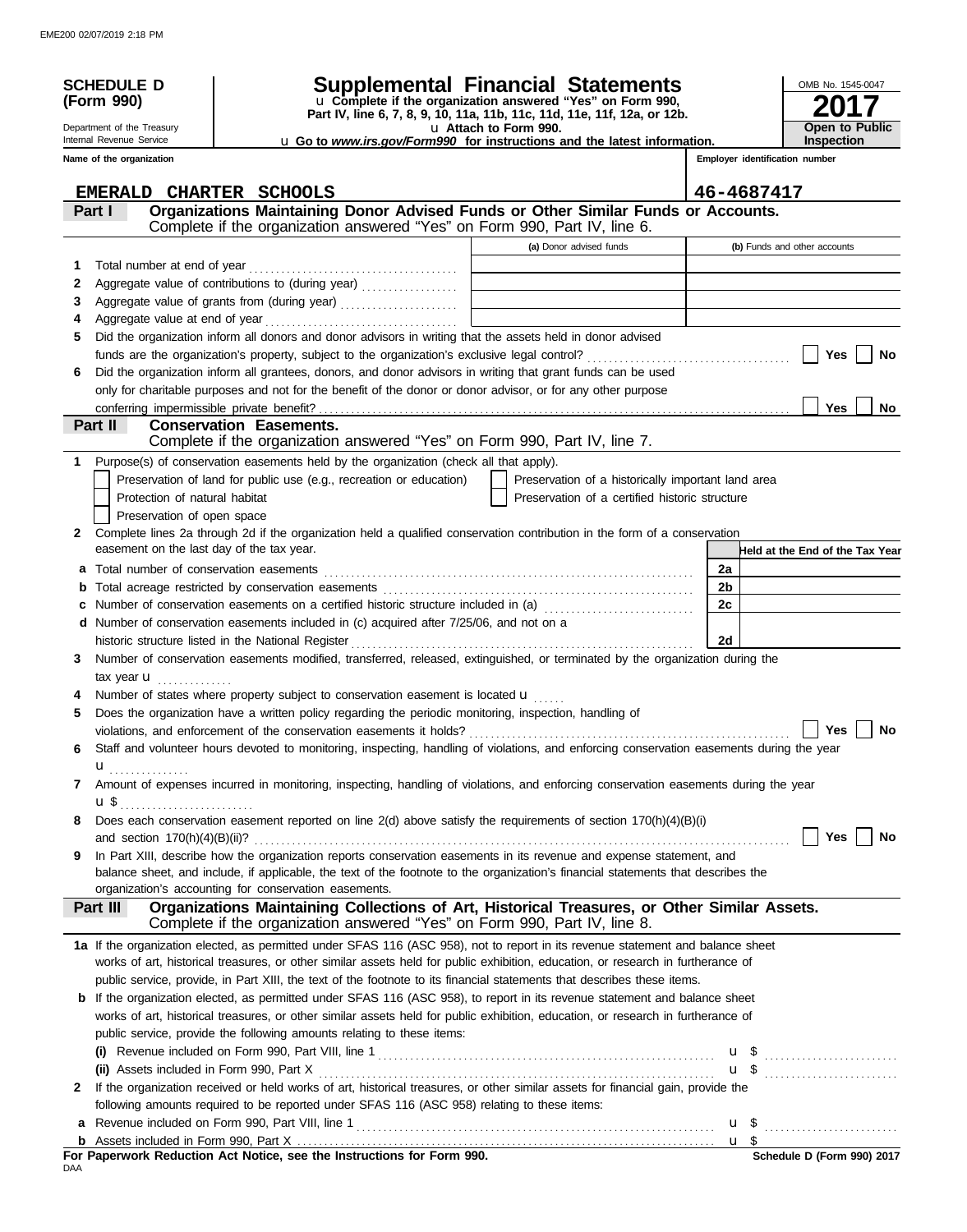|   | Schedule D (Form 990) 2017 EMERALD CHARTER SCHOOLS                                                                                                                                                                             |                         |                           |                         | 46-4687417           | Page 2               |
|---|--------------------------------------------------------------------------------------------------------------------------------------------------------------------------------------------------------------------------------|-------------------------|---------------------------|-------------------------|----------------------|----------------------|
|   | Organizations Maintaining Collections of Art, Historical Treasures, or Other Similar Assets (continued)<br>Part III                                                                                                            |                         |                           |                         |                      |                      |
|   | 3 Using the organization's acquisition, accession, and other records, check any of the following that are a significant use of its<br>collection items (check all that apply):                                                 |                         |                           |                         |                      |                      |
| a | Public exhibition                                                                                                                                                                                                              | d                       | Loan or exchange programs |                         |                      |                      |
| b | Scholarly research                                                                                                                                                                                                             | е                       |                           |                         |                      |                      |
| c | Preservation for future generations                                                                                                                                                                                            |                         |                           |                         |                      |                      |
|   | 4 Provide a description of the organization's collections and explain how they further the organization's exempt purpose in Part                                                                                               |                         |                           |                         |                      |                      |
|   | XIII.<br>During the year, did the organization solicit or receive donations of art, historical treasures, or other similar                                                                                                     |                         |                           |                         |                      |                      |
| 5 |                                                                                                                                                                                                                                |                         |                           |                         |                      | Yes<br>No            |
|   | <b>Part IV</b><br><b>Escrow and Custodial Arrangements.</b>                                                                                                                                                                    |                         |                           |                         |                      |                      |
|   | Complete if the organization answered "Yes" on Form 990, Part IV, line 9, or reported an amount on Form                                                                                                                        |                         |                           |                         |                      |                      |
|   | 990, Part X, line 21.                                                                                                                                                                                                          |                         |                           |                         |                      |                      |
|   | 1a Is the organization an agent, trustee, custodian or other intermediary for contributions or other assets not                                                                                                                |                         |                           |                         |                      |                      |
|   |                                                                                                                                                                                                                                |                         |                           |                         |                      | Yes<br>No            |
|   | b If "Yes," explain the arrangement in Part XIII and complete the following table:                                                                                                                                             |                         |                           |                         |                      |                      |
|   |                                                                                                                                                                                                                                |                         |                           |                         |                      | Amount               |
|   | c Beginning balance expressions and contact the contract of the contract of the contract of the contract of the contract of the contract of the contract of the contract of the contract of the contract of the contract of th |                         |                           |                         | 1c                   |                      |
|   |                                                                                                                                                                                                                                |                         |                           |                         | 1 <sub>d</sub>       |                      |
|   | e Distributions during the year manufactured contains and the year manufactured with the year manufactured with the state of the state of the state of the state of the state of the state of the state of the state of the st |                         |                           |                         | 1e                   |                      |
|   |                                                                                                                                                                                                                                |                         |                           |                         | 1f                   |                      |
|   |                                                                                                                                                                                                                                |                         |                           |                         |                      | Yes<br>No            |
|   |                                                                                                                                                                                                                                |                         |                           |                         |                      |                      |
|   | <b>Endowment Funds.</b><br><b>Part V</b>                                                                                                                                                                                       |                         |                           |                         |                      |                      |
|   | Complete if the organization answered "Yes" on Form 990, Part IV, line 10.                                                                                                                                                     |                         |                           |                         |                      |                      |
|   |                                                                                                                                                                                                                                | (a) Current year        | (b) Prior year            | (c) Two years back      | (d) Three years back | (e) Four years back  |
|   | 1a Beginning of year balance                                                                                                                                                                                                   |                         |                           |                         |                      |                      |
|   | <b>b</b> Contributions <b>contributions</b>                                                                                                                                                                                    |                         |                           |                         |                      |                      |
|   | c Net investment earnings, gains, and                                                                                                                                                                                          |                         |                           |                         |                      |                      |
|   |                                                                                                                                                                                                                                |                         |                           |                         |                      |                      |
|   | d Grants or scholarships                                                                                                                                                                                                       |                         |                           |                         |                      |                      |
|   | e Other expenditures for facilities and                                                                                                                                                                                        |                         |                           |                         |                      |                      |
|   |                                                                                                                                                                                                                                |                         |                           |                         |                      |                      |
|   | f Administrative expenses                                                                                                                                                                                                      |                         |                           |                         |                      |                      |
|   | g End of year balance                                                                                                                                                                                                          |                         |                           |                         |                      |                      |
|   | 2 Provide the estimated percentage of the current year end balance (line 1g, column (a)) held as:                                                                                                                              |                         |                           |                         |                      |                      |
|   | a Board designated or quasi-endowment u                                                                                                                                                                                        |                         |                           |                         |                      |                      |
|   | <b>b</b> Permanent endowment <b>u</b> %                                                                                                                                                                                        |                         |                           |                         |                      |                      |
|   | c Temporarily restricted endowment u  %                                                                                                                                                                                        |                         |                           |                         |                      |                      |
|   | The percentages on lines 2a, 2b, and 2c should equal 100%.                                                                                                                                                                     |                         |                           |                         |                      |                      |
|   | 3a Are there endowment funds not in the possession of the organization that are held and administered for the                                                                                                                  |                         |                           |                         |                      |                      |
|   | organization by:                                                                                                                                                                                                               |                         |                           |                         |                      | Yes $ $<br>No.       |
|   |                                                                                                                                                                                                                                |                         |                           |                         |                      | 3a(i)                |
|   |                                                                                                                                                                                                                                |                         |                           |                         |                      | 3a(ii)               |
|   |                                                                                                                                                                                                                                |                         |                           |                         |                      | 3b                   |
|   | 4 Describe in Part XIII the intended uses of the organization's endowment funds.                                                                                                                                               |                         |                           |                         |                      |                      |
|   | Land, Buildings, and Equipment.<br><b>Part VI</b>                                                                                                                                                                              |                         |                           |                         |                      |                      |
|   | Complete if the organization answered "Yes" on Form 990, Part IV, line 11a. See Form 990, Part X, line 10.                                                                                                                     |                         |                           |                         |                      |                      |
|   | Description of property                                                                                                                                                                                                        | (a) Cost or other basis |                           | (b) Cost or other basis | (c) Accumulated      | (d) Book value       |
|   |                                                                                                                                                                                                                                | (investment)            |                           | (other)                 | depreciation         |                      |
|   |                                                                                                                                                                                                                                |                         |                           | 100,000                 |                      | 100,000              |
|   |                                                                                                                                                                                                                                |                         |                           | 4,780,011               | 308,315              | 4,471,696            |
|   | c Leasehold improvements                                                                                                                                                                                                       |                         |                           |                         |                      |                      |
|   |                                                                                                                                                                                                                                |                         |                           | 504,393                 | 147,495              | 356,898              |
|   |                                                                                                                                                                                                                                |                         |                           | 156,473                 | 36,864               | 119,609<br>5,048,203 |
|   | Total. Add lines 1a through 1e. (Column (d) must equal Form 990, Part X, column (B), line 10c.)                                                                                                                                |                         |                           |                         | u                    |                      |

**Schedule D (Form 990) 2017**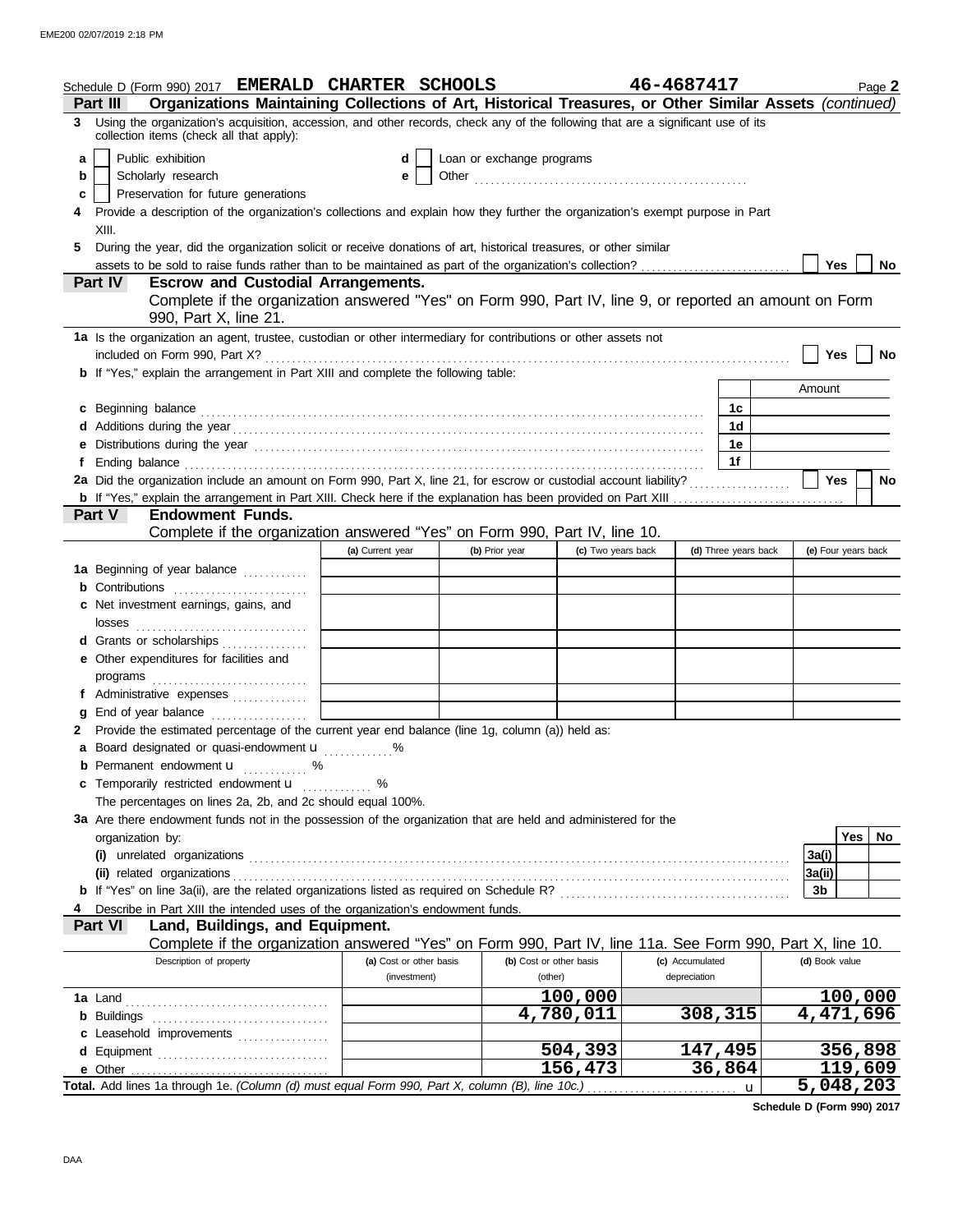|                        | Schedule D (Form 990) 2017 EMERALD CHARTER SCHOOLS                                                                                                    |                      | 46-4687417                       | Page 3         |
|------------------------|-------------------------------------------------------------------------------------------------------------------------------------------------------|----------------------|----------------------------------|----------------|
| <b>Part VII</b>        | <b>Investments-Other Securities.</b>                                                                                                                  |                      |                                  |                |
|                        | Complete if the organization answered "Yes" on Form 990, Part IV, line 11b. See Form 990, Part X, line 12.<br>(a) Description of security or category | (b) Book value       | (c) Method of valuation:         |                |
|                        | (including name of security)                                                                                                                          |                      | Cost or end-of-year market value |                |
|                        |                                                                                                                                                       |                      |                                  |                |
|                        |                                                                                                                                                       |                      |                                  |                |
|                        |                                                                                                                                                       |                      |                                  |                |
|                        |                                                                                                                                                       |                      |                                  |                |
|                        |                                                                                                                                                       |                      |                                  |                |
|                        | $(C)$ . The contract of the contract of the contract of the contract of the contract of the contract of the contract of the contract of $(C)$         |                      |                                  |                |
|                        |                                                                                                                                                       |                      |                                  |                |
|                        |                                                                                                                                                       |                      |                                  |                |
| (F)                    |                                                                                                                                                       |                      |                                  |                |
| (G)                    |                                                                                                                                                       |                      |                                  |                |
| (H)                    |                                                                                                                                                       |                      |                                  |                |
|                        | Total. (Column (b) must equal Form 990, Part X, col. (B) line 12.) u                                                                                  |                      |                                  |                |
| <b>Part VIII</b>       | Investments-Program Related.                                                                                                                          |                      |                                  |                |
|                        | Complete if the organization answered "Yes" on Form 990, Part IV, line 11c. See Form 990, Part X, line 13.                                            |                      |                                  |                |
|                        | (a) Description of investment                                                                                                                         | (b) Book value       | (c) Method of valuation:         |                |
|                        |                                                                                                                                                       |                      | Cost or end-of-year market value |                |
| (1)                    |                                                                                                                                                       |                      |                                  |                |
| (2)                    |                                                                                                                                                       |                      |                                  |                |
| (3)                    |                                                                                                                                                       |                      |                                  |                |
| (4)                    |                                                                                                                                                       |                      |                                  |                |
| (5)                    |                                                                                                                                                       |                      |                                  |                |
| (6)                    |                                                                                                                                                       |                      |                                  |                |
| (7)                    |                                                                                                                                                       |                      |                                  |                |
| (8)                    |                                                                                                                                                       |                      |                                  |                |
| (9)                    |                                                                                                                                                       |                      |                                  |                |
|                        | Total. (Column (b) must equal Form 990, Part X, col. (B) line 13.) u                                                                                  |                      |                                  |                |
| Part IX                | <b>Other Assets.</b>                                                                                                                                  |                      |                                  |                |
|                        | Complete if the organization answered "Yes" on Form 990, Part IV, line 11d. See Form 990, Part X, line 15.                                            |                      |                                  |                |
|                        | (a) Description                                                                                                                                       |                      |                                  | (b) Book value |
| (1)                    | <b>DEFERRED</b><br><b>OUTFLOWS RELATED</b>                                                                                                            | TO<br><b>PENSION</b> |                                  | 223,459        |
| (2)                    | <b>OUTFLOWS</b><br><b>RELATED</b><br><b>DEFERRED</b>                                                                                                  | TO<br><b>PENSION</b> |                                  | 41,872         |
| (3)                    | NET PENSION ASSET                                                                                                                                     | -TCRS HYBRID         |                                  | 27,580         |
| (4)                    |                                                                                                                                                       |                      |                                  | 5,507          |
| (5)                    |                                                                                                                                                       |                      |                                  |                |
| (6)                    |                                                                                                                                                       |                      |                                  |                |
| (7)                    |                                                                                                                                                       |                      |                                  |                |
| (8)                    |                                                                                                                                                       |                      |                                  |                |
| (9)                    | Total. (Column (b) must equal Form 990, Part X, col. (B) line 15.)                                                                                    |                      |                                  | 298,418        |
| Part X                 | <b>Other Liabilities.</b>                                                                                                                             |                      | u                                |                |
|                        | Complete if the organization answered "Yes" on Form 990, Part IV, line 11e or 11f. See Form 990, Part X,                                              |                      |                                  |                |
|                        | line $25$ .                                                                                                                                           |                      |                                  |                |
| 1.                     | (a) Description of liability                                                                                                                          | (b) Book value       |                                  |                |
| (1)                    | Federal income taxes                                                                                                                                  |                      |                                  |                |
| (2)                    | <b>INFLOWS RELATED</b><br><b>PENSIONS</b><br><b>DEFERRED</b><br>TO                                                                                    | 113,639              |                                  |                |
| <b>DEFERRED</b><br>(3) | <b>PENSIONS</b><br>INFLOWS RELATED<br>TO                                                                                                              | 10,885               |                                  |                |
| (4)                    |                                                                                                                                                       |                      |                                  |                |
| (5)                    |                                                                                                                                                       |                      |                                  |                |
| (6)                    |                                                                                                                                                       |                      |                                  |                |
| (7)                    |                                                                                                                                                       |                      |                                  |                |
| (8)                    |                                                                                                                                                       |                      |                                  |                |
|                        |                                                                                                                                                       |                      |                                  |                |
|                        |                                                                                                                                                       |                      |                                  |                |
| (9)                    | Total. (Column (b) must equal Form 990, Part X, col. (B) line 25.) u                                                                                  | 124,524              |                                  |                |

Liability for uncertain tax positions. In Part XIII, provide the text of the footnote to the organization's financial statements that reports the **2.** organization's liability for uncertain tax positions under FIN 48 (ASC 740). Check here if the text of the footnote has been provided in Part XIII ..

 $\Box$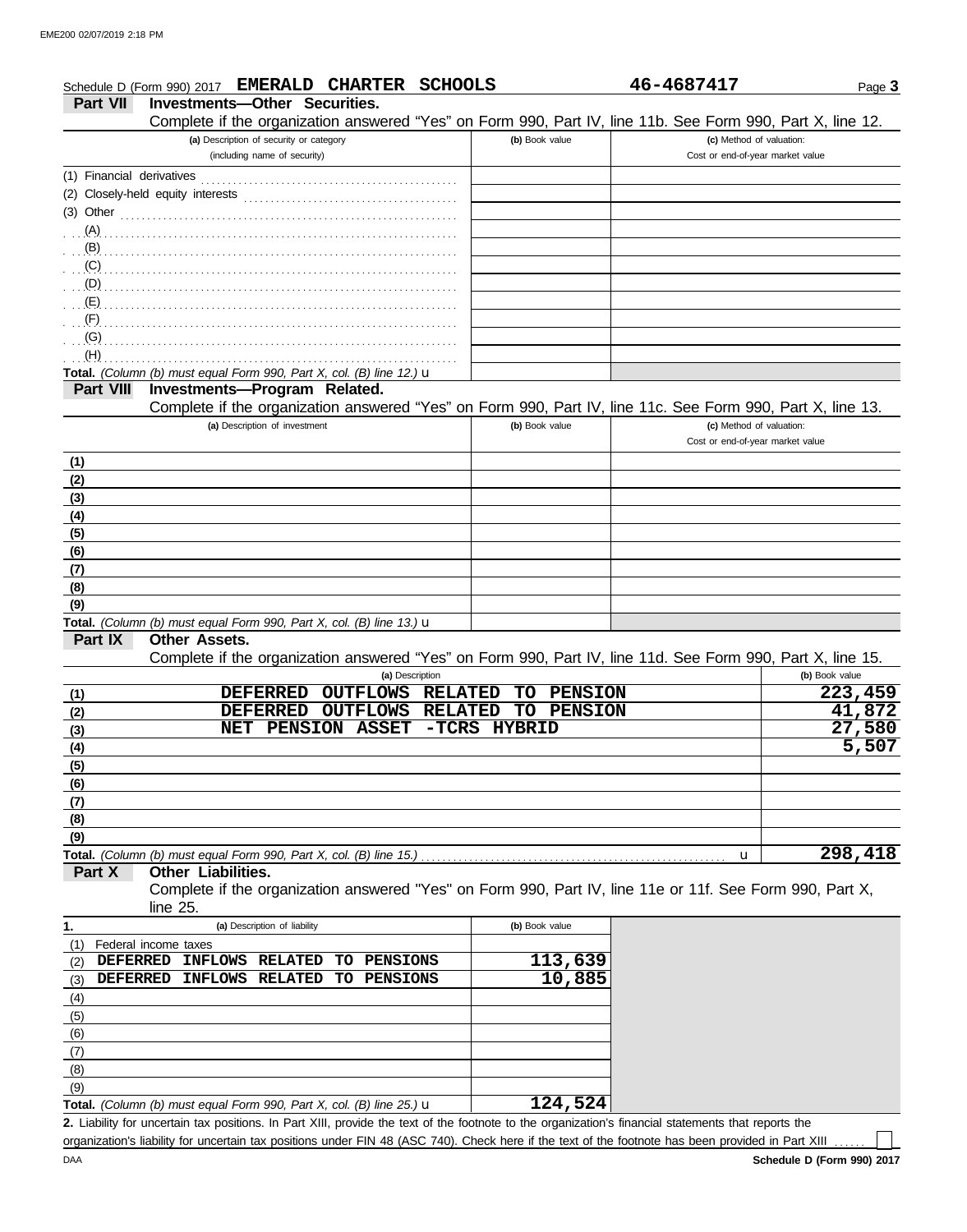|   | Schedule D (Form 990) 2017 EMERALD CHARTER SCHOOLS                                                                                                 | 46-4687417     |              | Page 4    |
|---|----------------------------------------------------------------------------------------------------------------------------------------------------|----------------|--------------|-----------|
|   | Reconciliation of Revenue per Audited Financial Statements With Revenue per Return.<br><b>Part XI</b>                                              |                |              |           |
|   | Complete if the organization answered "Yes" on Form 990, Part IV, line 12a.                                                                        |                |              |           |
| 1 |                                                                                                                                                    |                | $\mathbf{1}$ | 3,772,783 |
| 2 | Amounts included on line 1 but not on Form 990, Part VIII, line 12:                                                                                |                |              |           |
| a |                                                                                                                                                    | 2a             |              |           |
| b |                                                                                                                                                    | 2 <sub>b</sub> |              |           |
| c |                                                                                                                                                    | 2c             |              |           |
| d |                                                                                                                                                    | 2d             |              |           |
| е | Add lines 2a through 2d                                                                                                                            |                | 2e           |           |
| 3 |                                                                                                                                                    |                | 3            | 3,772,783 |
| 4 | Amounts included on Form 990, Part VIII, line 12, but not on line 1:                                                                               |                |              |           |
| а |                                                                                                                                                    | 4a             |              |           |
| b |                                                                                                                                                    | 4b             |              |           |
|   | Add lines 4a and 4b                                                                                                                                |                | 4c           |           |
| 5 |                                                                                                                                                    |                | 5            | 3,772,783 |
|   | Reconciliation of Expenses per Audited Financial Statements With Expenses per Return.<br><b>Part XII</b>                                           |                |              |           |
|   | Complete if the organization answered "Yes" on Form 990, Part IV, line 12a.                                                                        |                |              |           |
| 1 | Total expenses and losses per audited financial statements                                                                                         |                | 1            | 3,845,689 |
| 2 | Amounts included on line 1 but not on Form 990, Part IX, line 25:                                                                                  |                |              |           |
| a |                                                                                                                                                    | 2a             |              |           |
| b |                                                                                                                                                    | 2 <sub>b</sub> |              |           |
| c | Other losses                                                                                                                                       | 2c             |              |           |
| d |                                                                                                                                                    | 2d             |              |           |
| е | Add lines 2a through 2d                                                                                                                            |                | 2e           |           |
| 3 |                                                                                                                                                    |                | 3            | 3,845,689 |
| 4 | Amounts included on Form 990, Part IX, line 25, but not on line 1:                                                                                 |                |              |           |
| a | Investment expenses not included on Form 990, Part VIII, line 7b [[[[[[[[[[[[[[[[[[[[[[[[]]]]]]]]]                                                 | 4a             |              |           |
| b |                                                                                                                                                    | 4b             |              |           |
|   |                                                                                                                                                    |                |              |           |
|   |                                                                                                                                                    |                |              |           |
|   | Add lines 4a and 4b                                                                                                                                |                | 4c           |           |
| 5 |                                                                                                                                                    |                | 5            | 3,845,689 |
|   | Part XIII Supplemental Information.                                                                                                                |                |              |           |
|   | Provide the descriptions required for Part II, lines 3, 5, and 9; Part III, lines 1a and 4; Part IV, lines 1b and 2b; Part V, line 4; Part X, line |                |              |           |
|   | 2; Part XI, lines 2d and 4b; and Part XII, lines 2d and 4b. Also complete this part to provide any additional information.                         |                |              |           |
|   |                                                                                                                                                    |                |              |           |
|   |                                                                                                                                                    |                |              |           |
|   |                                                                                                                                                    |                |              |           |
|   |                                                                                                                                                    |                |              |           |
|   |                                                                                                                                                    |                |              |           |
|   |                                                                                                                                                    |                |              |           |
|   |                                                                                                                                                    |                |              |           |
|   |                                                                                                                                                    |                |              |           |
|   |                                                                                                                                                    |                |              |           |
|   |                                                                                                                                                    |                |              |           |
|   |                                                                                                                                                    |                |              |           |
|   |                                                                                                                                                    |                |              |           |
|   |                                                                                                                                                    |                |              |           |
|   |                                                                                                                                                    |                |              |           |
|   |                                                                                                                                                    |                |              |           |
|   |                                                                                                                                                    |                |              |           |
|   |                                                                                                                                                    |                |              |           |
|   |                                                                                                                                                    |                |              |           |
|   |                                                                                                                                                    |                |              |           |
|   |                                                                                                                                                    |                |              |           |
|   |                                                                                                                                                    |                |              |           |
|   |                                                                                                                                                    |                |              |           |
|   |                                                                                                                                                    |                |              |           |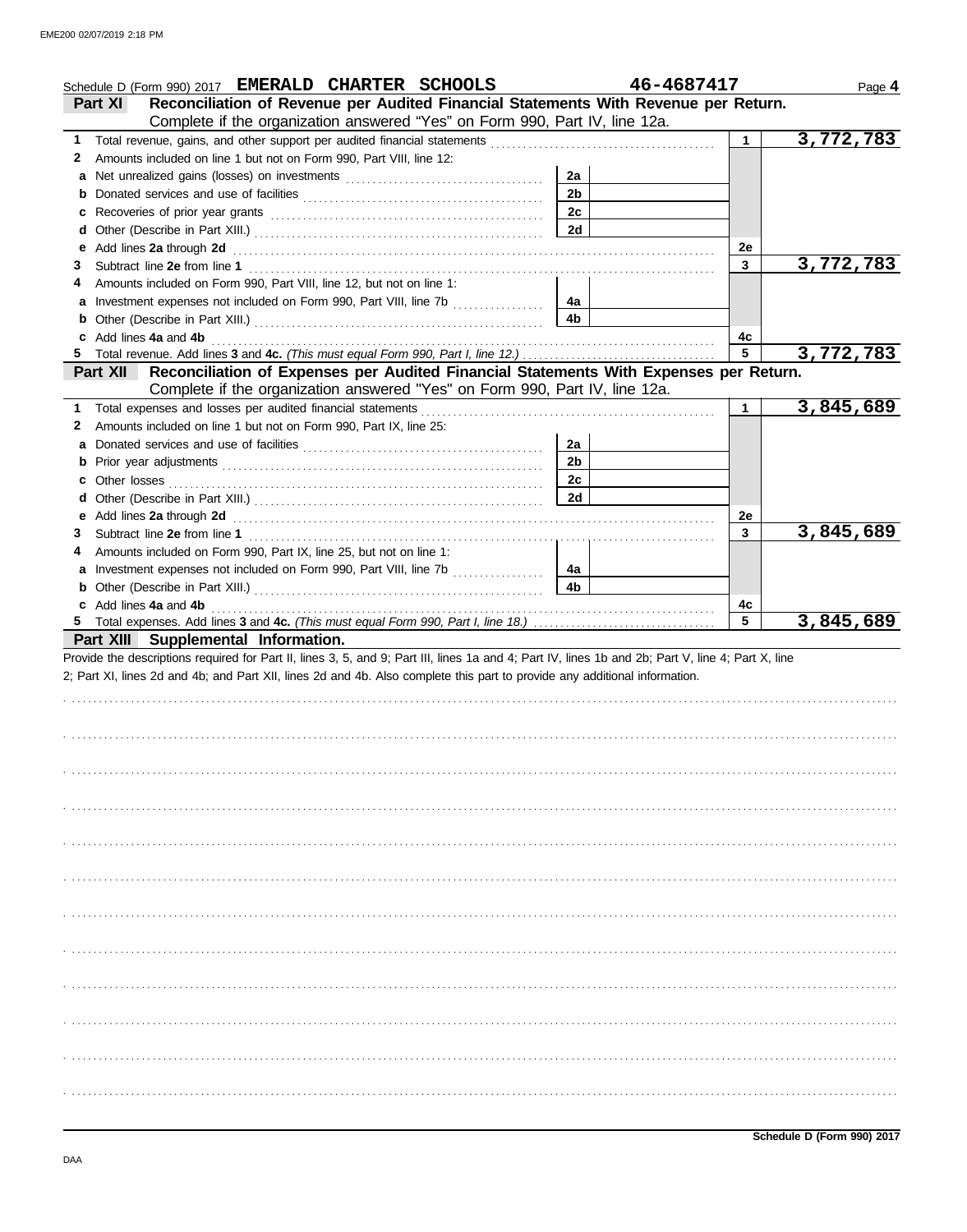|                                                                                                      |  | 46-4687417 | Page 5 |
|------------------------------------------------------------------------------------------------------|--|------------|--------|
| Schedule D (Form 990) 2017 EMERALD CHARTER SCHOOLS<br>Part XIII Supplemental Information (continued) |  |            |        |
|                                                                                                      |  |            |        |
|                                                                                                      |  |            |        |
|                                                                                                      |  |            |        |
|                                                                                                      |  |            |        |
|                                                                                                      |  |            |        |
|                                                                                                      |  |            |        |
|                                                                                                      |  |            |        |
|                                                                                                      |  |            |        |
|                                                                                                      |  |            |        |
|                                                                                                      |  |            |        |
|                                                                                                      |  |            |        |
|                                                                                                      |  |            |        |
|                                                                                                      |  |            |        |
|                                                                                                      |  |            |        |
|                                                                                                      |  |            |        |
|                                                                                                      |  |            |        |
|                                                                                                      |  |            |        |
|                                                                                                      |  |            |        |
|                                                                                                      |  |            |        |
|                                                                                                      |  |            |        |
|                                                                                                      |  |            |        |
|                                                                                                      |  |            |        |
|                                                                                                      |  |            |        |
|                                                                                                      |  |            |        |
|                                                                                                      |  |            |        |
|                                                                                                      |  |            |        |
|                                                                                                      |  |            |        |
|                                                                                                      |  |            |        |
|                                                                                                      |  |            |        |
|                                                                                                      |  |            |        |
|                                                                                                      |  |            |        |
|                                                                                                      |  |            |        |
|                                                                                                      |  |            |        |
|                                                                                                      |  |            |        |
|                                                                                                      |  |            |        |
|                                                                                                      |  |            |        |
|                                                                                                      |  |            |        |
|                                                                                                      |  |            |        |
|                                                                                                      |  |            |        |
|                                                                                                      |  |            |        |
|                                                                                                      |  |            |        |
|                                                                                                      |  |            |        |
|                                                                                                      |  |            |        |
|                                                                                                      |  |            |        |
|                                                                                                      |  |            |        |
|                                                                                                      |  |            |        |
|                                                                                                      |  |            |        |
|                                                                                                      |  |            |        |
|                                                                                                      |  |            |        |
|                                                                                                      |  |            |        |
|                                                                                                      |  |            |        |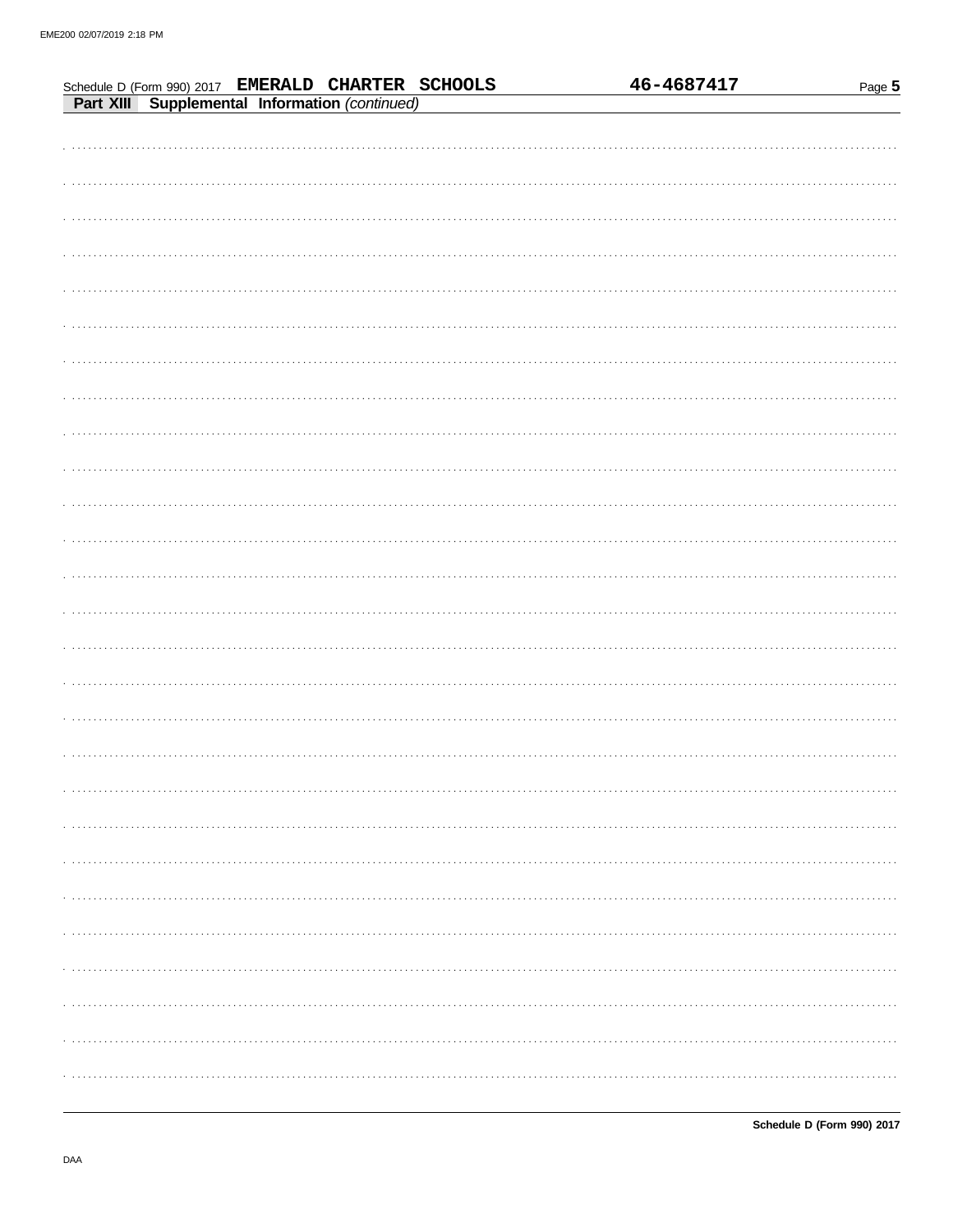| <b>SCHEDULE E</b>                           |                                                                                                                                                                                                                                                                                                                                                                                                                                           | <b>Schools</b><br>Lu Complete if the organization answered "Yes" on Form 990,                   |  |  |  |                                              |                                                                                                                                      |                                                                                                           | OMB No. 1545-0047                          |             |           |
|---------------------------------------------|-------------------------------------------------------------------------------------------------------------------------------------------------------------------------------------------------------------------------------------------------------------------------------------------------------------------------------------------------------------------------------------------------------------------------------------------|-------------------------------------------------------------------------------------------------|--|--|--|----------------------------------------------|--------------------------------------------------------------------------------------------------------------------------------------|-----------------------------------------------------------------------------------------------------------|--------------------------------------------|-------------|-----------|
| (Form 990 or 990-EZ)                        |                                                                                                                                                                                                                                                                                                                                                                                                                                           | Part IV, line 13, or Form 990-EZ, Part VI, line 48.                                             |  |  |  |                                              |                                                                                                                                      |                                                                                                           |                                            |             |           |
|                                             | Department of the Treasury<br>Internal Revenue Service                                                                                                                                                                                                                                                                                                                                                                                    | U Attach to Form 990 or Form 990-EZ.<br>u Go to www.irs.gov/Form990 for the latest information. |  |  |  |                                              |                                                                                                                                      |                                                                                                           | <b>Open to Public</b><br><b>Inspection</b> |             |           |
| Name of the organization<br>CHARTER SCHOOLS |                                                                                                                                                                                                                                                                                                                                                                                                                                           |                                                                                                 |  |  |  | Employer identification number<br>46-4687417 |                                                                                                                                      |                                                                                                           |                                            |             |           |
|                                             | Part I                                                                                                                                                                                                                                                                                                                                                                                                                                    | <b>EMERALD</b>                                                                                  |  |  |  |                                              |                                                                                                                                      |                                                                                                           |                                            |             |           |
|                                             |                                                                                                                                                                                                                                                                                                                                                                                                                                           |                                                                                                 |  |  |  |                                              |                                                                                                                                      |                                                                                                           |                                            | <b>YES</b>  | <b>NO</b> |
| 1                                           | Does the organization have a racially nondiscriminatory policy toward students by statement in its charter,                                                                                                                                                                                                                                                                                                                               |                                                                                                 |  |  |  |                                              |                                                                                                                                      |                                                                                                           | 1                                          | X           |           |
| $\mathbf{2}$                                | Does the organization include a statement of its racially nondiscriminatory policy toward students in all its<br>brochures, catalogues, and other written communications with the public dealing with student admissions,<br>programs, and scholarships?                                                                                                                                                                                  |                                                                                                 |  |  |  |                                              |                                                                                                                                      | $\mathbf{2}$                                                                                              |                                            | X           |           |
| 3                                           | Has the organization publicized its racially nondiscriminatory policy through newspaper or broadcast media<br>during the period of solicitation for students, or during the registration period if it has no solicitation program,<br>in a way that makes the policy known to all parts of the general community it serves? If "Yes," please<br>describe. If "No," please explain. If you need more space, use Part II<br><b>WEBSITE.</b> |                                                                                                 |  |  |  |                                              | describe. If "No," please explain. If you need more space, use Part II<br>NONDISCRIMINATION POLICY IS PUBLISHED ON THE ORGANIZATIONS |                                                                                                           | 3                                          | X           |           |
| 4                                           | Does the organization maintain the following?                                                                                                                                                                                                                                                                                                                                                                                             |                                                                                                 |  |  |  |                                              |                                                                                                                                      |                                                                                                           |                                            |             |           |
| a                                           |                                                                                                                                                                                                                                                                                                                                                                                                                                           |                                                                                                 |  |  |  |                                              |                                                                                                                                      |                                                                                                           | 4a                                         | X           |           |
| b                                           | Records documenting that scholarships and other financial assistance are awarded on a racially<br>nondiscriminatory basis?                                                                                                                                                                                                                                                                                                                |                                                                                                 |  |  |  | 4b                                           | X                                                                                                                                    |                                                                                                           |                                            |             |           |
| c                                           | with student admissions, programs, and scholarships?                                                                                                                                                                                                                                                                                                                                                                                      |                                                                                                 |  |  |  |                                              | Copies of all catalogues, brochures, announcements, and other written communications to the public dealing                           |                                                                                                           | 4c                                         | X           |           |
| d                                           | If you answered "No" to any of the above, please explain. If you need more space, use Part II.                                                                                                                                                                                                                                                                                                                                            |                                                                                                 |  |  |  |                                              |                                                                                                                                      |                                                                                                           | 4d                                         | $\mathbf x$ |           |
| 5                                           | Does the organization discriminate by race in any way with respect to:                                                                                                                                                                                                                                                                                                                                                                    |                                                                                                 |  |  |  |                                              |                                                                                                                                      |                                                                                                           |                                            |             |           |
| a                                           |                                                                                                                                                                                                                                                                                                                                                                                                                                           |                                                                                                 |  |  |  |                                              |                                                                                                                                      |                                                                                                           | 5a                                         |             | X         |
|                                             |                                                                                                                                                                                                                                                                                                                                                                                                                                           |                                                                                                 |  |  |  |                                              |                                                                                                                                      |                                                                                                           | 5b                                         |             | X         |
|                                             | Employment of faculty or administrative staff?                                                                                                                                                                                                                                                                                                                                                                                            |                                                                                                 |  |  |  | 5c                                           |                                                                                                                                      | X                                                                                                         |                                            |             |           |
| d                                           |                                                                                                                                                                                                                                                                                                                                                                                                                                           |                                                                                                 |  |  |  |                                              |                                                                                                                                      |                                                                                                           | 5d                                         |             | X         |
| е                                           |                                                                                                                                                                                                                                                                                                                                                                                                                                           |                                                                                                 |  |  |  |                                              |                                                                                                                                      |                                                                                                           | <b>5e</b>                                  |             | X         |
| f                                           |                                                                                                                                                                                                                                                                                                                                                                                                                                           |                                                                                                 |  |  |  |                                              |                                                                                                                                      |                                                                                                           | 5f                                         |             | X         |
| g                                           |                                                                                                                                                                                                                                                                                                                                                                                                                                           |                                                                                                 |  |  |  |                                              |                                                                                                                                      |                                                                                                           | 5g                                         |             | X         |
| h                                           | Other extracurricular activities?<br>If you answered "Yes" to any of the above, please explain. If you need more space, use Part II.                                                                                                                                                                                                                                                                                                      |                                                                                                 |  |  |  |                                              |                                                                                                                                      |                                                                                                           | 5h                                         |             | x         |
|                                             |                                                                                                                                                                                                                                                                                                                                                                                                                                           |                                                                                                 |  |  |  |                                              |                                                                                                                                      |                                                                                                           |                                            |             |           |
| 6a                                          |                                                                                                                                                                                                                                                                                                                                                                                                                                           |                                                                                                 |  |  |  |                                              |                                                                                                                                      |                                                                                                           | 6a                                         | X           |           |
| b<br>7                                      | If you answered "Yes" on either line 6a or line 6b, explain on Part II.<br>Does the organization certify that it has complied with the applicable requirements of sections 4.01 through                                                                                                                                                                                                                                                   |                                                                                                 |  |  |  |                                              |                                                                                                                                      | 4.05 of Rev. Proc. 75-50, 1975-2 C.B. 587, covering racial nondiscrimination? If "No," explain on Part II | 6b                                         |             | X         |
|                                             |                                                                                                                                                                                                                                                                                                                                                                                                                                           |                                                                                                 |  |  |  |                                              |                                                                                                                                      |                                                                                                           | $\overline{7}$                             |             | X         |

**For Paperwork Reduction Act Notice, see the Instructions for Form 990 or Form 990-EZ.**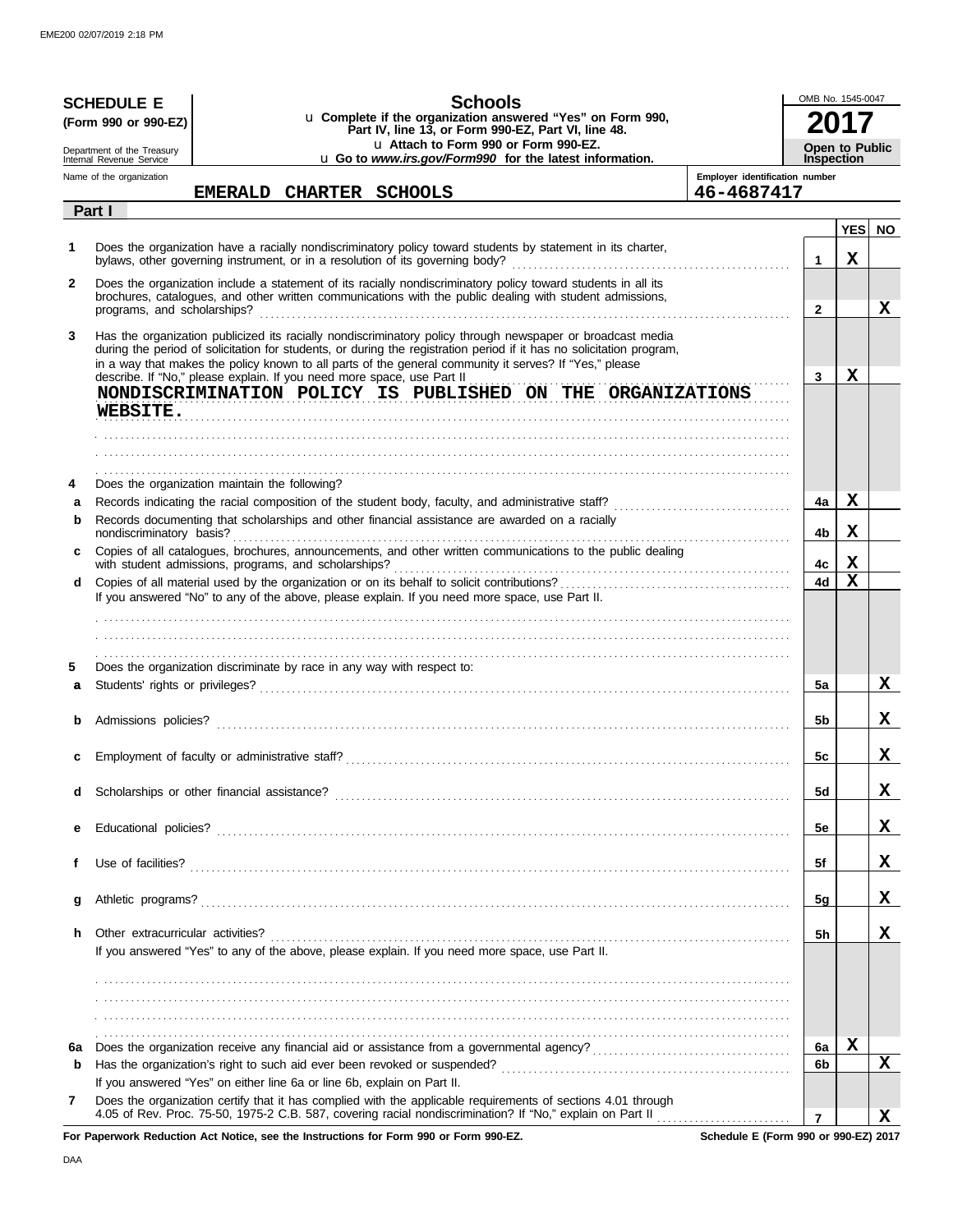| EMERALD CHARTER SCHOOLS<br>Schedule E (Form 990 or 990-EZ) 2017                                                  | 46-4687417<br>Page 2 |
|------------------------------------------------------------------------------------------------------------------|----------------------|
| Part II<br>Supplemental Information. Provide the explanations required by Part I, lines 3, 4d, 5h, 6b, and 7, as |                      |
| applicable. Also provide any other additional information. See instructions.                                     |                      |
| SCH E - FINANCIAL AID OR GOVERNMENT ASSISTANCE EXPLANATION                                                       |                      |
| EMERALD CHARTER SCHOOLS RECEIVES FEDERAL TITLE I FUNDING, STATE FUNDING                                          |                      |
| THROUGH THE TENNESSEE BASIC EDUCATION PROGRAM AND KNOX COUNTY, TENNESSEE                                         |                      |
| LOCAL TAX REVENUE.                                                                                               |                      |
|                                                                                                                  |                      |
| SCH E - NONCOMPLIANCE WITH NONDISCRIMINATION REQUIREMENTS EXPLANATION                                            |                      |
| EMERALD CHARTER SCHOOLS INCLUDES ITS RACIALLY NONDISCRIMINATORY POLICY ON                                        |                      |
| MOST WRITTEN COMMUNICATIONS DEALING WITH STUDENT ADMISSIONS, PROGRAMS AND                                        |                      |
| EMERALD CHARTER SCHOOLS, OPERATES A PUBLIC CHARTER SCHOOL AS<br><b>SCHOLARSHIPS.</b>                             |                      |
| PART OF THE STATE OF TENNESSEE'S PUBLIC EDUCATION PROGRAM.                                                       | <b>STUDENT</b>       |
| ADMISSION IS BASED ON A RANDOM DRAWING FROM ALL APPLICANTS.                                                      |                      |
|                                                                                                                  |                      |
|                                                                                                                  |                      |
|                                                                                                                  |                      |
|                                                                                                                  |                      |
|                                                                                                                  |                      |
|                                                                                                                  |                      |
|                                                                                                                  |                      |
|                                                                                                                  |                      |
|                                                                                                                  |                      |
|                                                                                                                  |                      |
|                                                                                                                  |                      |
|                                                                                                                  |                      |
|                                                                                                                  |                      |
|                                                                                                                  |                      |
|                                                                                                                  |                      |
|                                                                                                                  |                      |
|                                                                                                                  |                      |
|                                                                                                                  |                      |
|                                                                                                                  |                      |
|                                                                                                                  |                      |
|                                                                                                                  |                      |
|                                                                                                                  |                      |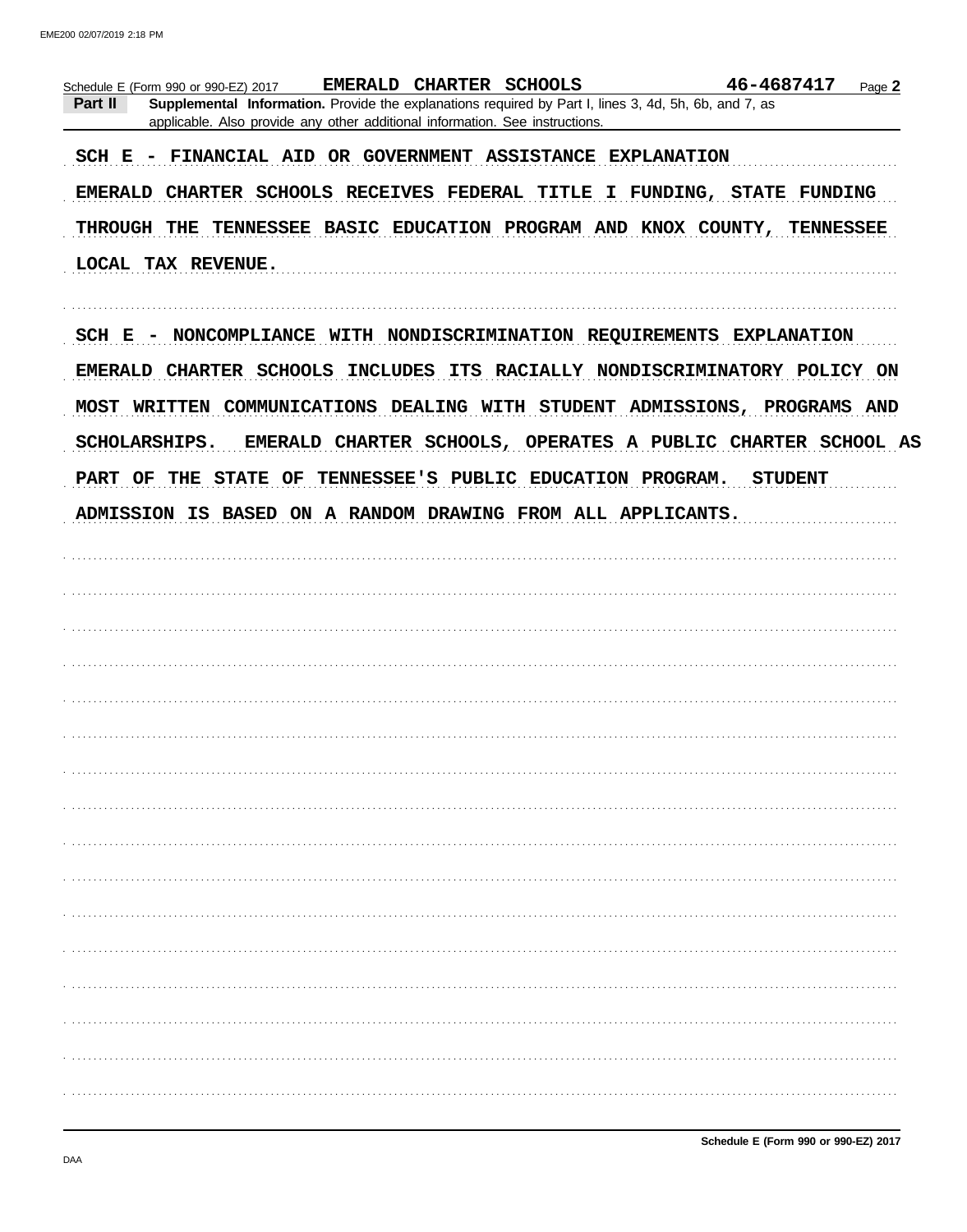| U Attach to Form 990.<br><b>Open to Public</b><br>Department of the Treasury<br><b>uGo to www.irs.gov/Form990 for instructions and the latest information.</b><br><b>Inspection</b><br>Internal Revenue Service<br>Employer identification number<br>Name of the organization<br>46-4687417<br><b>EMERALD</b><br><b>CHARTER</b><br><b>SCHOOLS</b><br><b>Bond Issues</b><br>Part I<br>$(h)$ On<br>(i) Pooled<br>(c) CUSIP $#$<br>(g) Defeased<br>(a) Issuer name<br>(b) Issuer EIN<br>(d) Date issued<br>(f) Description of purpose<br>(e) Issue price<br>behalf of<br>financing<br>issuer<br>Yes<br><b>No</b><br>Yes<br><b>Yes</b><br>No<br>No<br>$\mathbf x$<br>$\mathbf X$<br>62-1220275 000000000  05/01/15<br>$\mathbf x$<br>3,600,000 CAPITAL<br>A EDUCATIONAL REVENUE BONDS<br><b>EXPENDITURES</b><br>62-1220275 000000000  12/02/15<br>500,000 CAPITAL EXPENDITURES<br>x<br><b>B EDUCATIONAL REVENUE BONDS</b><br>x<br>X<br>C<br>Part II<br><b>Proceeds</b><br>в<br>C<br>D<br>A<br>1 Amount of bonds retired<br>3<br>4<br>5<br>Proceeds in refunding escrows<br>6<br><b>7</b> Issuance costs from proceeds<br>8 Credit enhancement from proceeds<br>11 Other spent proceeds<br><b>12</b> Other unspent proceeds<br>2016<br>2016<br>Yes<br>No<br>Yes<br>No<br>Yes<br>No<br>Yes<br>No<br>$\mathbf x$<br>X<br>$\mathbf x$<br>X<br>15 Were the bonds issued as part of an advance refunding issue?<br>$\mathbf x$<br>х<br>X<br><b>x</b><br>17 Does the organization maintain adequate books and records to support the final allocation of proceeds?<br><b>Private Business Use</b><br>Part III<br>B<br>C<br>D<br>Α<br><b>No</b><br>1 Was the organization a partner in a partnership, or a member of an LLC,<br>No<br>Yes<br>No<br>Yes<br>Yes<br>No<br>Yes<br>X<br>X<br>which owned property financed by tax-exempt bonds?<br>2 Are there any lease arrangements that may result in private business use of<br>X<br>X<br>For Paperwork Reduction Act Notice, see the Instructions for Form 990.<br>Schedule K (Form 990) 2017 | <b>Supplemental Information on Tax-Exempt Bonds</b><br><b>SCHEDULE K</b><br>U Complete if the organization answered "Yes" on Form 990, Part IV, line 24a. Provide descriptions, and any additional information in Part VI.<br>(Form 990) |  |  |  |  |  |  |  |  | OMB No. 1545-0047 |  |  |  |  |
|-----------------------------------------------------------------------------------------------------------------------------------------------------------------------------------------------------------------------------------------------------------------------------------------------------------------------------------------------------------------------------------------------------------------------------------------------------------------------------------------------------------------------------------------------------------------------------------------------------------------------------------------------------------------------------------------------------------------------------------------------------------------------------------------------------------------------------------------------------------------------------------------------------------------------------------------------------------------------------------------------------------------------------------------------------------------------------------------------------------------------------------------------------------------------------------------------------------------------------------------------------------------------------------------------------------------------------------------------------------------------------------------------------------------------------------------------------------------------------------------------------------------------------------------------------------------------------------------------------------------------------------------------------------------------------------------------------------------------------------------------------------------------------------------------------------------------------------------------------------------------------------------------------------------------------------------------------------------------------------------------------------------------------------|------------------------------------------------------------------------------------------------------------------------------------------------------------------------------------------------------------------------------------------|--|--|--|--|--|--|--|--|-------------------|--|--|--|--|
|                                                                                                                                                                                                                                                                                                                                                                                                                                                                                                                                                                                                                                                                                                                                                                                                                                                                                                                                                                                                                                                                                                                                                                                                                                                                                                                                                                                                                                                                                                                                                                                                                                                                                                                                                                                                                                                                                                                                                                                                                                   |                                                                                                                                                                                                                                          |  |  |  |  |  |  |  |  |                   |  |  |  |  |
|                                                                                                                                                                                                                                                                                                                                                                                                                                                                                                                                                                                                                                                                                                                                                                                                                                                                                                                                                                                                                                                                                                                                                                                                                                                                                                                                                                                                                                                                                                                                                                                                                                                                                                                                                                                                                                                                                                                                                                                                                                   |                                                                                                                                                                                                                                          |  |  |  |  |  |  |  |  |                   |  |  |  |  |
|                                                                                                                                                                                                                                                                                                                                                                                                                                                                                                                                                                                                                                                                                                                                                                                                                                                                                                                                                                                                                                                                                                                                                                                                                                                                                                                                                                                                                                                                                                                                                                                                                                                                                                                                                                                                                                                                                                                                                                                                                                   |                                                                                                                                                                                                                                          |  |  |  |  |  |  |  |  |                   |  |  |  |  |
|                                                                                                                                                                                                                                                                                                                                                                                                                                                                                                                                                                                                                                                                                                                                                                                                                                                                                                                                                                                                                                                                                                                                                                                                                                                                                                                                                                                                                                                                                                                                                                                                                                                                                                                                                                                                                                                                                                                                                                                                                                   |                                                                                                                                                                                                                                          |  |  |  |  |  |  |  |  |                   |  |  |  |  |
|                                                                                                                                                                                                                                                                                                                                                                                                                                                                                                                                                                                                                                                                                                                                                                                                                                                                                                                                                                                                                                                                                                                                                                                                                                                                                                                                                                                                                                                                                                                                                                                                                                                                                                                                                                                                                                                                                                                                                                                                                                   |                                                                                                                                                                                                                                          |  |  |  |  |  |  |  |  |                   |  |  |  |  |
|                                                                                                                                                                                                                                                                                                                                                                                                                                                                                                                                                                                                                                                                                                                                                                                                                                                                                                                                                                                                                                                                                                                                                                                                                                                                                                                                                                                                                                                                                                                                                                                                                                                                                                                                                                                                                                                                                                                                                                                                                                   |                                                                                                                                                                                                                                          |  |  |  |  |  |  |  |  |                   |  |  |  |  |
|                                                                                                                                                                                                                                                                                                                                                                                                                                                                                                                                                                                                                                                                                                                                                                                                                                                                                                                                                                                                                                                                                                                                                                                                                                                                                                                                                                                                                                                                                                                                                                                                                                                                                                                                                                                                                                                                                                                                                                                                                                   |                                                                                                                                                                                                                                          |  |  |  |  |  |  |  |  |                   |  |  |  |  |
|                                                                                                                                                                                                                                                                                                                                                                                                                                                                                                                                                                                                                                                                                                                                                                                                                                                                                                                                                                                                                                                                                                                                                                                                                                                                                                                                                                                                                                                                                                                                                                                                                                                                                                                                                                                                                                                                                                                                                                                                                                   |                                                                                                                                                                                                                                          |  |  |  |  |  |  |  |  |                   |  |  |  |  |
|                                                                                                                                                                                                                                                                                                                                                                                                                                                                                                                                                                                                                                                                                                                                                                                                                                                                                                                                                                                                                                                                                                                                                                                                                                                                                                                                                                                                                                                                                                                                                                                                                                                                                                                                                                                                                                                                                                                                                                                                                                   |                                                                                                                                                                                                                                          |  |  |  |  |  |  |  |  |                   |  |  |  |  |
|                                                                                                                                                                                                                                                                                                                                                                                                                                                                                                                                                                                                                                                                                                                                                                                                                                                                                                                                                                                                                                                                                                                                                                                                                                                                                                                                                                                                                                                                                                                                                                                                                                                                                                                                                                                                                                                                                                                                                                                                                                   |                                                                                                                                                                                                                                          |  |  |  |  |  |  |  |  |                   |  |  |  |  |
|                                                                                                                                                                                                                                                                                                                                                                                                                                                                                                                                                                                                                                                                                                                                                                                                                                                                                                                                                                                                                                                                                                                                                                                                                                                                                                                                                                                                                                                                                                                                                                                                                                                                                                                                                                                                                                                                                                                                                                                                                                   |                                                                                                                                                                                                                                          |  |  |  |  |  |  |  |  |                   |  |  |  |  |
|                                                                                                                                                                                                                                                                                                                                                                                                                                                                                                                                                                                                                                                                                                                                                                                                                                                                                                                                                                                                                                                                                                                                                                                                                                                                                                                                                                                                                                                                                                                                                                                                                                                                                                                                                                                                                                                                                                                                                                                                                                   |                                                                                                                                                                                                                                          |  |  |  |  |  |  |  |  |                   |  |  |  |  |
|                                                                                                                                                                                                                                                                                                                                                                                                                                                                                                                                                                                                                                                                                                                                                                                                                                                                                                                                                                                                                                                                                                                                                                                                                                                                                                                                                                                                                                                                                                                                                                                                                                                                                                                                                                                                                                                                                                                                                                                                                                   |                                                                                                                                                                                                                                          |  |  |  |  |  |  |  |  |                   |  |  |  |  |
|                                                                                                                                                                                                                                                                                                                                                                                                                                                                                                                                                                                                                                                                                                                                                                                                                                                                                                                                                                                                                                                                                                                                                                                                                                                                                                                                                                                                                                                                                                                                                                                                                                                                                                                                                                                                                                                                                                                                                                                                                                   |                                                                                                                                                                                                                                          |  |  |  |  |  |  |  |  |                   |  |  |  |  |
|                                                                                                                                                                                                                                                                                                                                                                                                                                                                                                                                                                                                                                                                                                                                                                                                                                                                                                                                                                                                                                                                                                                                                                                                                                                                                                                                                                                                                                                                                                                                                                                                                                                                                                                                                                                                                                                                                                                                                                                                                                   |                                                                                                                                                                                                                                          |  |  |  |  |  |  |  |  |                   |  |  |  |  |
|                                                                                                                                                                                                                                                                                                                                                                                                                                                                                                                                                                                                                                                                                                                                                                                                                                                                                                                                                                                                                                                                                                                                                                                                                                                                                                                                                                                                                                                                                                                                                                                                                                                                                                                                                                                                                                                                                                                                                                                                                                   |                                                                                                                                                                                                                                          |  |  |  |  |  |  |  |  |                   |  |  |  |  |
|                                                                                                                                                                                                                                                                                                                                                                                                                                                                                                                                                                                                                                                                                                                                                                                                                                                                                                                                                                                                                                                                                                                                                                                                                                                                                                                                                                                                                                                                                                                                                                                                                                                                                                                                                                                                                                                                                                                                                                                                                                   |                                                                                                                                                                                                                                          |  |  |  |  |  |  |  |  |                   |  |  |  |  |
|                                                                                                                                                                                                                                                                                                                                                                                                                                                                                                                                                                                                                                                                                                                                                                                                                                                                                                                                                                                                                                                                                                                                                                                                                                                                                                                                                                                                                                                                                                                                                                                                                                                                                                                                                                                                                                                                                                                                                                                                                                   |                                                                                                                                                                                                                                          |  |  |  |  |  |  |  |  |                   |  |  |  |  |
|                                                                                                                                                                                                                                                                                                                                                                                                                                                                                                                                                                                                                                                                                                                                                                                                                                                                                                                                                                                                                                                                                                                                                                                                                                                                                                                                                                                                                                                                                                                                                                                                                                                                                                                                                                                                                                                                                                                                                                                                                                   |                                                                                                                                                                                                                                          |  |  |  |  |  |  |  |  |                   |  |  |  |  |
|                                                                                                                                                                                                                                                                                                                                                                                                                                                                                                                                                                                                                                                                                                                                                                                                                                                                                                                                                                                                                                                                                                                                                                                                                                                                                                                                                                                                                                                                                                                                                                                                                                                                                                                                                                                                                                                                                                                                                                                                                                   |                                                                                                                                                                                                                                          |  |  |  |  |  |  |  |  |                   |  |  |  |  |
|                                                                                                                                                                                                                                                                                                                                                                                                                                                                                                                                                                                                                                                                                                                                                                                                                                                                                                                                                                                                                                                                                                                                                                                                                                                                                                                                                                                                                                                                                                                                                                                                                                                                                                                                                                                                                                                                                                                                                                                                                                   |                                                                                                                                                                                                                                          |  |  |  |  |  |  |  |  |                   |  |  |  |  |
|                                                                                                                                                                                                                                                                                                                                                                                                                                                                                                                                                                                                                                                                                                                                                                                                                                                                                                                                                                                                                                                                                                                                                                                                                                                                                                                                                                                                                                                                                                                                                                                                                                                                                                                                                                                                                                                                                                                                                                                                                                   |                                                                                                                                                                                                                                          |  |  |  |  |  |  |  |  |                   |  |  |  |  |
|                                                                                                                                                                                                                                                                                                                                                                                                                                                                                                                                                                                                                                                                                                                                                                                                                                                                                                                                                                                                                                                                                                                                                                                                                                                                                                                                                                                                                                                                                                                                                                                                                                                                                                                                                                                                                                                                                                                                                                                                                                   |                                                                                                                                                                                                                                          |  |  |  |  |  |  |  |  |                   |  |  |  |  |
|                                                                                                                                                                                                                                                                                                                                                                                                                                                                                                                                                                                                                                                                                                                                                                                                                                                                                                                                                                                                                                                                                                                                                                                                                                                                                                                                                                                                                                                                                                                                                                                                                                                                                                                                                                                                                                                                                                                                                                                                                                   |                                                                                                                                                                                                                                          |  |  |  |  |  |  |  |  |                   |  |  |  |  |
|                                                                                                                                                                                                                                                                                                                                                                                                                                                                                                                                                                                                                                                                                                                                                                                                                                                                                                                                                                                                                                                                                                                                                                                                                                                                                                                                                                                                                                                                                                                                                                                                                                                                                                                                                                                                                                                                                                                                                                                                                                   |                                                                                                                                                                                                                                          |  |  |  |  |  |  |  |  |                   |  |  |  |  |
|                                                                                                                                                                                                                                                                                                                                                                                                                                                                                                                                                                                                                                                                                                                                                                                                                                                                                                                                                                                                                                                                                                                                                                                                                                                                                                                                                                                                                                                                                                                                                                                                                                                                                                                                                                                                                                                                                                                                                                                                                                   |                                                                                                                                                                                                                                          |  |  |  |  |  |  |  |  |                   |  |  |  |  |
|                                                                                                                                                                                                                                                                                                                                                                                                                                                                                                                                                                                                                                                                                                                                                                                                                                                                                                                                                                                                                                                                                                                                                                                                                                                                                                                                                                                                                                                                                                                                                                                                                                                                                                                                                                                                                                                                                                                                                                                                                                   |                                                                                                                                                                                                                                          |  |  |  |  |  |  |  |  |                   |  |  |  |  |
|                                                                                                                                                                                                                                                                                                                                                                                                                                                                                                                                                                                                                                                                                                                                                                                                                                                                                                                                                                                                                                                                                                                                                                                                                                                                                                                                                                                                                                                                                                                                                                                                                                                                                                                                                                                                                                                                                                                                                                                                                                   |                                                                                                                                                                                                                                          |  |  |  |  |  |  |  |  |                   |  |  |  |  |
|                                                                                                                                                                                                                                                                                                                                                                                                                                                                                                                                                                                                                                                                                                                                                                                                                                                                                                                                                                                                                                                                                                                                                                                                                                                                                                                                                                                                                                                                                                                                                                                                                                                                                                                                                                                                                                                                                                                                                                                                                                   |                                                                                                                                                                                                                                          |  |  |  |  |  |  |  |  |                   |  |  |  |  |
|                                                                                                                                                                                                                                                                                                                                                                                                                                                                                                                                                                                                                                                                                                                                                                                                                                                                                                                                                                                                                                                                                                                                                                                                                                                                                                                                                                                                                                                                                                                                                                                                                                                                                                                                                                                                                                                                                                                                                                                                                                   |                                                                                                                                                                                                                                          |  |  |  |  |  |  |  |  |                   |  |  |  |  |
|                                                                                                                                                                                                                                                                                                                                                                                                                                                                                                                                                                                                                                                                                                                                                                                                                                                                                                                                                                                                                                                                                                                                                                                                                                                                                                                                                                                                                                                                                                                                                                                                                                                                                                                                                                                                                                                                                                                                                                                                                                   |                                                                                                                                                                                                                                          |  |  |  |  |  |  |  |  |                   |  |  |  |  |
|                                                                                                                                                                                                                                                                                                                                                                                                                                                                                                                                                                                                                                                                                                                                                                                                                                                                                                                                                                                                                                                                                                                                                                                                                                                                                                                                                                                                                                                                                                                                                                                                                                                                                                                                                                                                                                                                                                                                                                                                                                   |                                                                                                                                                                                                                                          |  |  |  |  |  |  |  |  |                   |  |  |  |  |
|                                                                                                                                                                                                                                                                                                                                                                                                                                                                                                                                                                                                                                                                                                                                                                                                                                                                                                                                                                                                                                                                                                                                                                                                                                                                                                                                                                                                                                                                                                                                                                                                                                                                                                                                                                                                                                                                                                                                                                                                                                   |                                                                                                                                                                                                                                          |  |  |  |  |  |  |  |  |                   |  |  |  |  |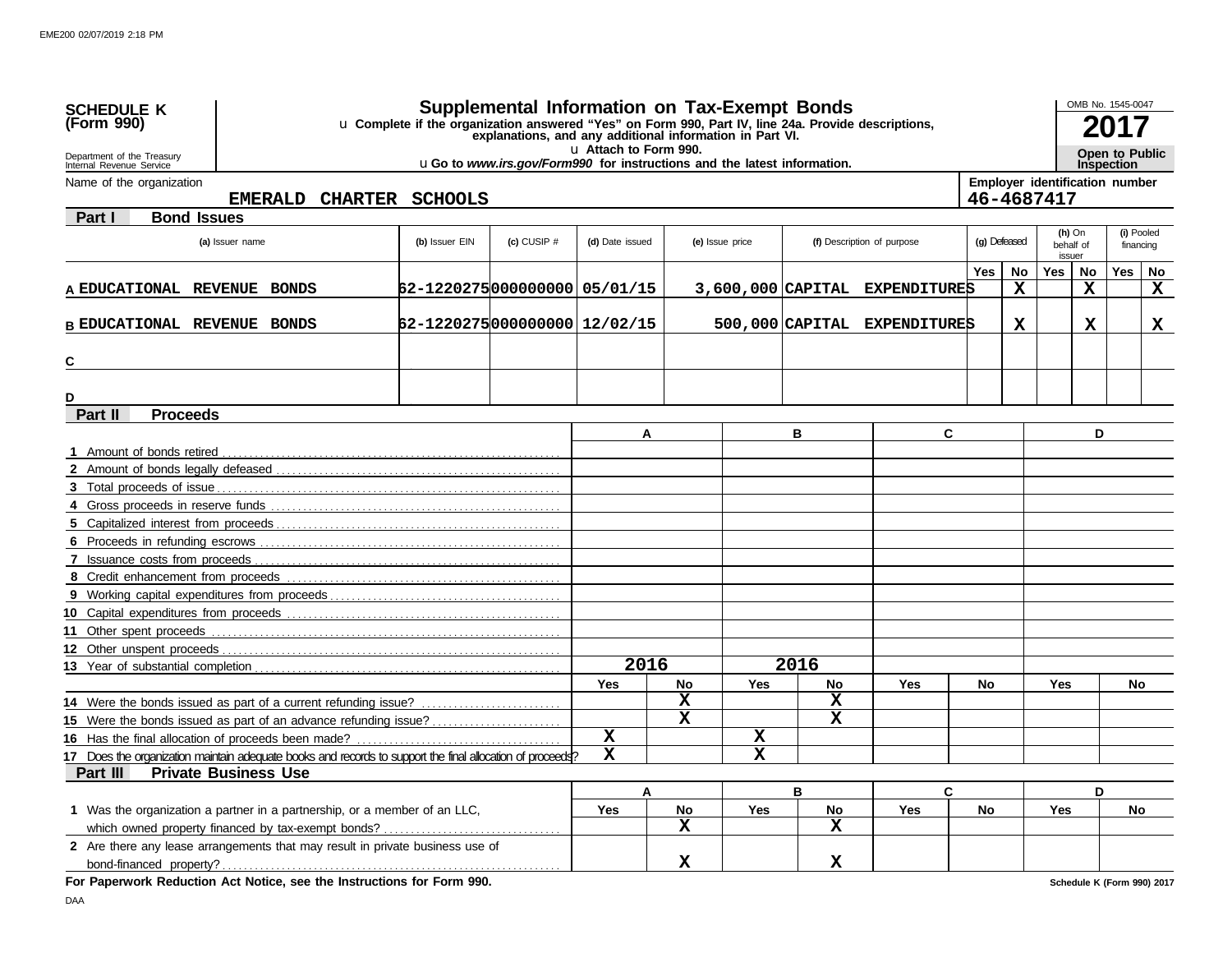|            | EMERALD CHARTER SCHOOLS<br>Schedule K (Form 990) 2017                                       |            | 46-4687417   |            |               |            |      |            | Page 2                     |
|------------|---------------------------------------------------------------------------------------------|------------|--------------|------------|---------------|------------|------|------------|----------------------------|
|            | Private Business Use (Continued)<br>Part III                                                |            |              |            |               |            |      |            |                            |
|            |                                                                                             |            | A            |            | в             |            | C    |            | D                          |
|            | 3a Are there any management or service contracts that may result in private                 | <b>Yes</b> | <b>No</b>    | <b>Yes</b> | No            | <b>Yes</b> | No   | <b>Yes</b> | No                         |
|            |                                                                                             |            | X            |            | x             |            |      |            |                            |
|            | b If "Yes" to line 3a, does the organization routinely engage bond counsel or other outside |            |              |            |               |            |      |            |                            |
|            | counsel to review any management or service contracts relating to the financed property?    |            |              |            |               |            |      |            |                            |
|            | c Are there any research agreements that may result in private business use of              |            |              |            |               |            |      |            |                            |
|            |                                                                                             |            | X            |            | X             |            |      |            |                            |
|            | d If "Yes" to line 3c, does the organization routinely engage bond counsel or other         |            |              |            |               |            |      |            |                            |
|            | outside counsel to review any research agreements relating to the financed property?.       |            |              |            |               |            |      |            |                            |
|            | 4 Enter the percentage of financed property used in a private business use by entities      |            |              |            |               |            |      |            |                            |
|            |                                                                                             |            | ℅            |            |               |            | ℅    |            | %                          |
|            | 5 Enter the percentage of financed property used in a private business use as a             |            |              |            |               |            |      |            |                            |
|            | result of unrelated trade or business activity carried on by your organization,             |            |              |            |               |            |      |            |                            |
|            | another section 501(c)(3) organization, or a state or local government $\mathbf{u}$         |            | ℅            |            |               |            | %    |            | %                          |
| 6          |                                                                                             |            | $\%$         |            | $\frac{0}{0}$ |            | $\%$ |            | $\%$                       |
|            | Does the bond issue meet the private security or payment test?                              |            | $\mathbf x$  |            | $\mathbf X$   |            |      |            |                            |
|            | 8a Has there been a sale or disposition of any of the bond-financed property to a           |            |              |            |               |            |      |            |                            |
|            | nongovernmental person other than a 501(c)(3) organization since the bonds were issued?     |            | $\mathbf x$  |            | $\mathbf X$   |            |      |            |                            |
|            | <b>b</b> If "Yes" to line 8a, enter the percentage of bond-financed property sold or        |            |              |            |               |            |      |            |                            |
|            |                                                                                             |            | ℅            |            |               |            | ℅    |            | %                          |
|            | c If "Yes" to line 8a, was any remedial action taken pursuant to Regulations                |            |              |            |               |            |      |            |                            |
|            |                                                                                             |            |              |            |               |            |      |            |                            |
|            | 9 Has the organization established written procedures to ensure that all                    |            |              |            |               |            |      |            |                            |
|            | nonqualified bonds of the issue are remediated in accordance with the                       |            |              |            |               |            |      |            |                            |
|            | requirements under Regulations sections 1.141-12 and 1.145-2?                               |            | X            |            | X             |            |      |            |                            |
|            | Part IV<br>Arbitrage                                                                        |            |              |            |               |            |      |            |                            |
|            |                                                                                             |            | A            |            | B             |            | C    |            | D                          |
|            | 1 Has the issuer filed Form 8038-T, Arbitrage Rebate, Yield Reduction and                   | Yes        | No           | <b>Yes</b> | No            | Yes        | No   | <b>Yes</b> | No                         |
|            |                                                                                             |            | $\mathbf x$  |            | X             |            |      |            |                            |
|            |                                                                                             |            |              |            |               |            |      |            |                            |
|            |                                                                                             |            | $\mathbf x$  |            | $\mathbf X$   |            |      |            |                            |
|            |                                                                                             |            | $\mathbf x$  |            | $\mathbf x$   |            |      |            |                            |
|            |                                                                                             |            | $\mathbf{x}$ |            | $\mathbf x$   |            |      |            |                            |
|            | If "Yes" to line 2c, provide in Part VI the date the rebate computation was                 |            |              |            |               |            |      |            |                            |
|            |                                                                                             |            |              |            |               |            |      |            |                            |
|            |                                                                                             |            | $\mathbf x$  |            | X             |            |      |            |                            |
|            | 4a Has the organization or the governmental issuer entered into a qualified                 |            | X            |            | X             |            |      |            |                            |
|            |                                                                                             |            |              |            |               |            |      |            |                            |
|            |                                                                                             |            |              |            |               |            |      |            |                            |
|            |                                                                                             |            |              |            |               |            |      |            |                            |
|            |                                                                                             |            |              |            |               |            |      |            |                            |
| <b>DAA</b> |                                                                                             |            |              |            |               |            |      |            | Schedule K (Form 990) 2017 |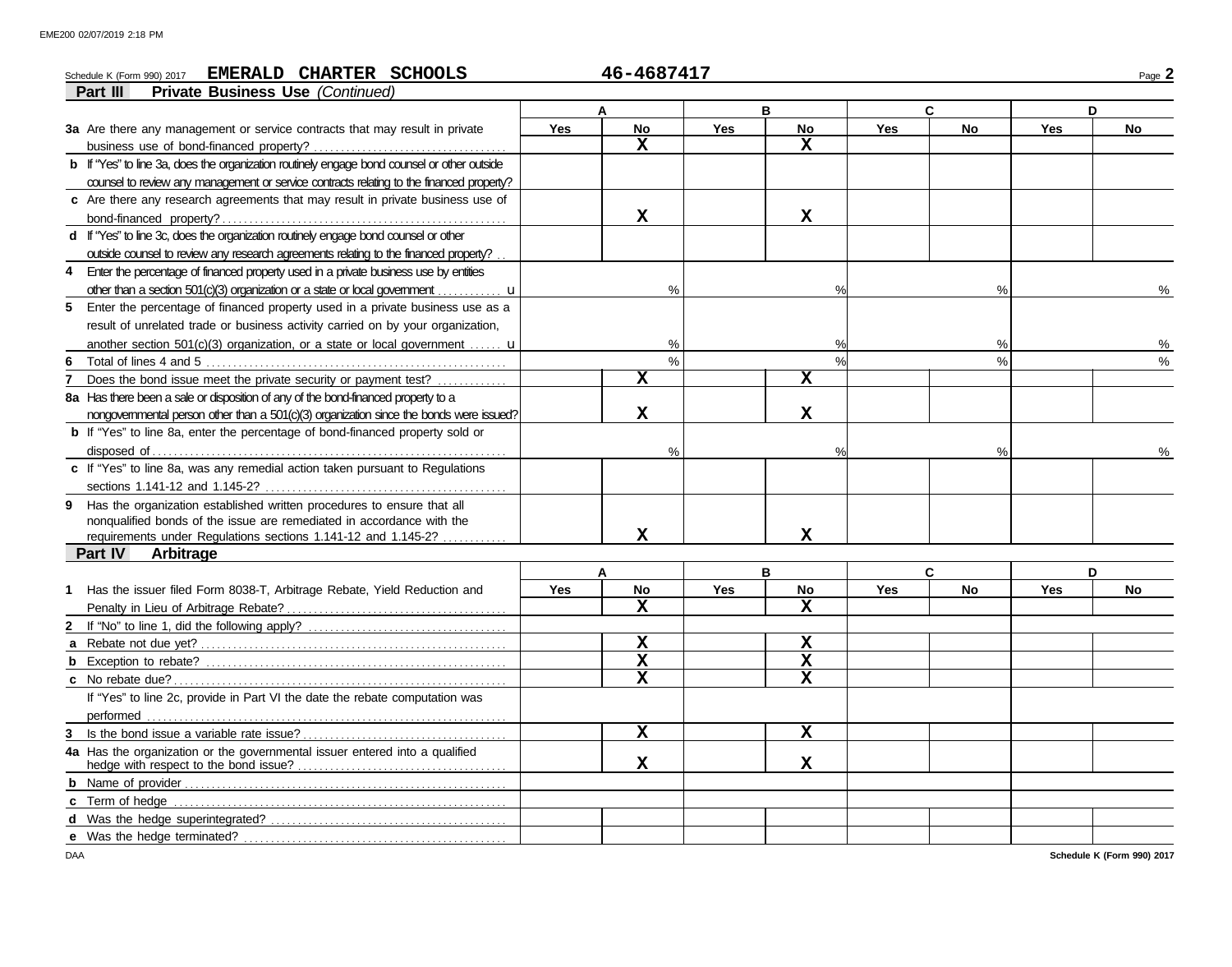| EMERALD CHARTER SCHOOLS<br>Schedule K (Form 990) 2017<br>Part IV<br>Arbitrage (Continued)                                      |            | 46-4687417  |     |             |     |           |     | Page $3$  |
|--------------------------------------------------------------------------------------------------------------------------------|------------|-------------|-----|-------------|-----|-----------|-----|-----------|
|                                                                                                                                | Α          |             | В   |             | C   |           | D   |           |
|                                                                                                                                | Yes        | <b>No</b>   | Yes | No          | Yes | No        | Yes | <b>No</b> |
| 5a Were gross proceeds invested in a guaranteed investment contract (GIC)?                                                     |            | $\mathbf x$ |     | $\mathbf X$ |     |           |     |           |
|                                                                                                                                |            |             |     |             |     |           |     |           |
|                                                                                                                                |            |             |     |             |     |           |     |           |
| d Was the regulatory safe harbor for establishing the fair market value of the GIC satisfied?                                  |            |             |     |             |     |           |     |           |
| Were any gross proceeds invested beyond an available temporary period?<br>6                                                    |            | $\mathbf x$ |     | $\mathbf x$ |     |           |     |           |
| 7 Has the organization established written procedures to monitor the                                                           |            |             |     |             |     |           |     |           |
| requirements of section 148?                                                                                                   |            | X           |     | $\mathbf X$ |     |           |     |           |
| Procedures To Undertake Corrective Action<br>Part V                                                                            |            |             |     |             |     |           |     |           |
|                                                                                                                                |            | A           |     | в           |     | C         |     | D         |
| Has the organization established written procedures to ensure that violations                                                  | <b>Yes</b> | <b>No</b>   | Yes | No          | Yes | <b>No</b> | Yes | <b>No</b> |
| of federal tax requirements are timely identified and corrected through the                                                    |            |             |     |             |     |           |     |           |
| voluntary closing agreement program if self-remediation isn't available under                                                  |            |             |     |             |     |           |     |           |
| applicable regulations?                                                                                                        |            | X           |     | X           |     |           |     |           |
| Supplemental Information. Provide additional information for responses to questions on Schedule K. See instructions<br>Part VI |            |             |     |             |     |           |     |           |
|                                                                                                                                |            |             |     |             |     |           |     |           |
|                                                                                                                                |            |             |     |             |     |           |     |           |
|                                                                                                                                |            |             |     |             |     |           |     |           |
|                                                                                                                                |            |             |     |             |     |           |     |           |
|                                                                                                                                |            |             |     |             |     |           |     |           |
|                                                                                                                                |            |             |     |             |     |           |     |           |
|                                                                                                                                |            |             |     |             |     |           |     |           |
|                                                                                                                                |            |             |     |             |     |           |     |           |
|                                                                                                                                |            |             |     |             |     |           |     |           |
|                                                                                                                                |            |             |     |             |     |           |     |           |
|                                                                                                                                |            |             |     |             |     |           |     |           |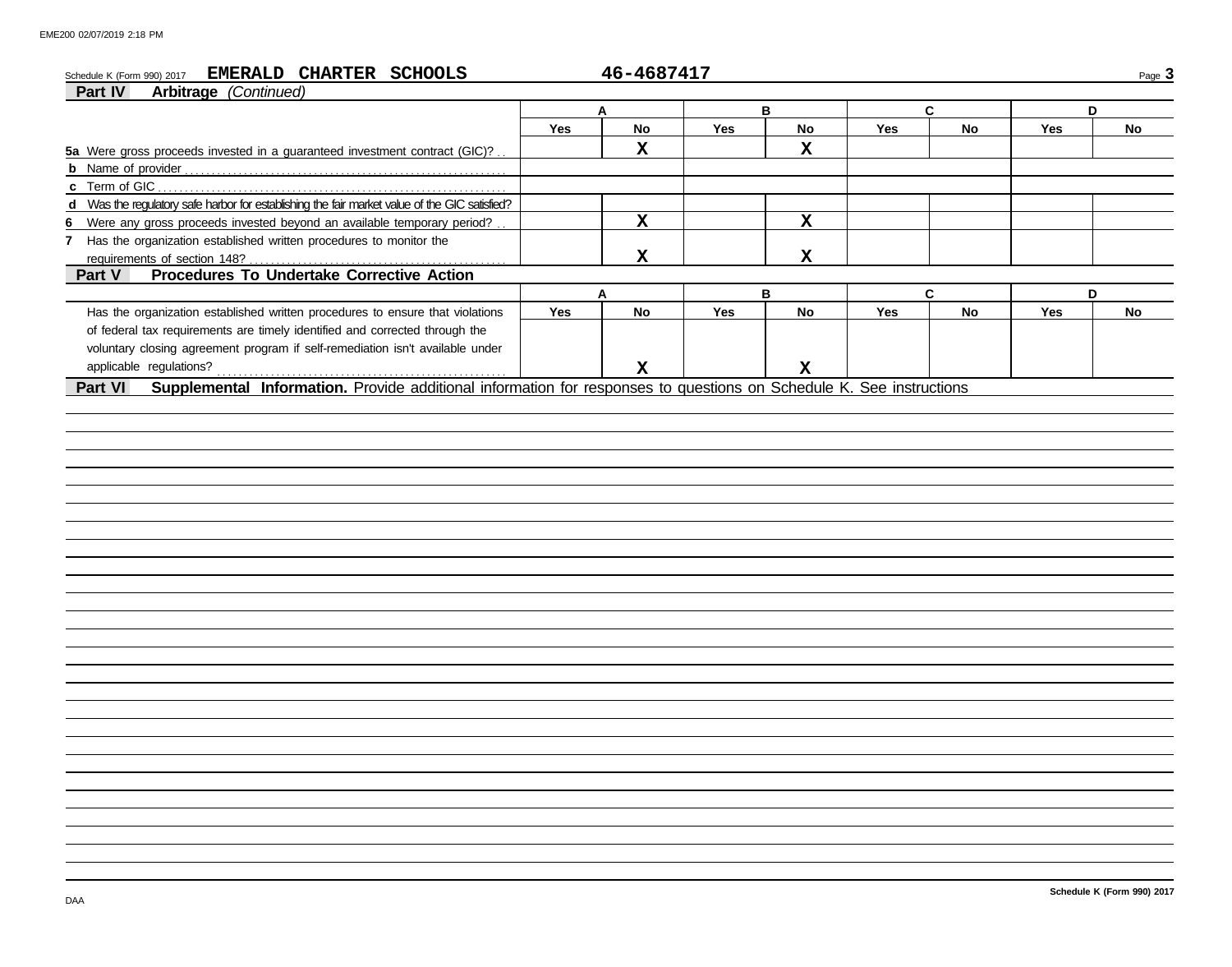|  |  |  | Schedule K (Form 990) 2017 EMERALD CHARTER SCHOOLS 46-4687417<br>Part VI Supplemental Information. Provide additional information for responses to questions on Schedule K. See instructions (Continued) | Page 4 |
|--|--|--|----------------------------------------------------------------------------------------------------------------------------------------------------------------------------------------------------------|--------|
|  |  |  |                                                                                                                                                                                                          |        |
|  |  |  |                                                                                                                                                                                                          |        |
|  |  |  |                                                                                                                                                                                                          |        |
|  |  |  |                                                                                                                                                                                                          |        |
|  |  |  |                                                                                                                                                                                                          |        |
|  |  |  |                                                                                                                                                                                                          |        |
|  |  |  |                                                                                                                                                                                                          |        |
|  |  |  |                                                                                                                                                                                                          |        |
|  |  |  |                                                                                                                                                                                                          |        |
|  |  |  |                                                                                                                                                                                                          |        |
|  |  |  |                                                                                                                                                                                                          |        |
|  |  |  |                                                                                                                                                                                                          |        |
|  |  |  |                                                                                                                                                                                                          |        |
|  |  |  |                                                                                                                                                                                                          |        |
|  |  |  |                                                                                                                                                                                                          |        |
|  |  |  |                                                                                                                                                                                                          |        |
|  |  |  |                                                                                                                                                                                                          |        |
|  |  |  |                                                                                                                                                                                                          |        |
|  |  |  |                                                                                                                                                                                                          |        |
|  |  |  |                                                                                                                                                                                                          |        |
|  |  |  |                                                                                                                                                                                                          |        |
|  |  |  |                                                                                                                                                                                                          |        |
|  |  |  |                                                                                                                                                                                                          |        |
|  |  |  |                                                                                                                                                                                                          |        |
|  |  |  |                                                                                                                                                                                                          |        |
|  |  |  |                                                                                                                                                                                                          |        |
|  |  |  |                                                                                                                                                                                                          |        |
|  |  |  |                                                                                                                                                                                                          |        |
|  |  |  |                                                                                                                                                                                                          |        |
|  |  |  |                                                                                                                                                                                                          |        |
|  |  |  |                                                                                                                                                                                                          |        |
|  |  |  |                                                                                                                                                                                                          |        |
|  |  |  |                                                                                                                                                                                                          |        |
|  |  |  |                                                                                                                                                                                                          |        |
|  |  |  |                                                                                                                                                                                                          |        |
|  |  |  |                                                                                                                                                                                                          |        |
|  |  |  |                                                                                                                                                                                                          |        |
|  |  |  |                                                                                                                                                                                                          |        |
|  |  |  |                                                                                                                                                                                                          |        |
|  |  |  |                                                                                                                                                                                                          |        |
|  |  |  |                                                                                                                                                                                                          |        |
|  |  |  |                                                                                                                                                                                                          |        |
|  |  |  |                                                                                                                                                                                                          |        |
|  |  |  |                                                                                                                                                                                                          |        |
|  |  |  |                                                                                                                                                                                                          |        |
|  |  |  |                                                                                                                                                                                                          |        |
|  |  |  |                                                                                                                                                                                                          |        |